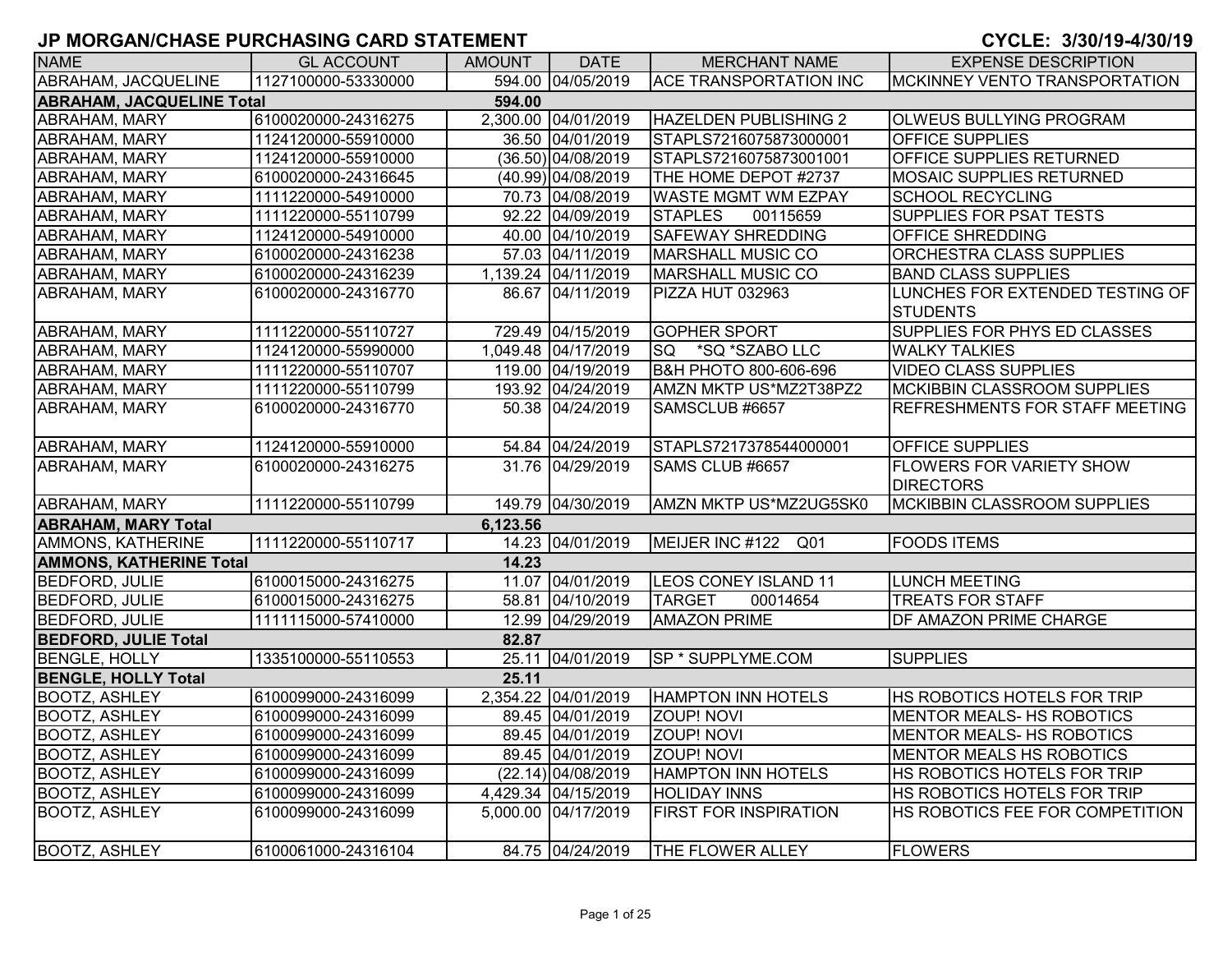| <b>NAME</b>                          | <b>GL ACCOUNT</b>                          | <b>AMOUNT</b> | <b>DATE</b>       | <b>MERCHANT NAME</b>          | <b>EXPENSE DESCRIPTION</b>                              |
|--------------------------------------|--------------------------------------------|---------------|-------------------|-------------------------------|---------------------------------------------------------|
| <b>BOOTZ, ASHLEY</b>                 | 1429300000-55990000                        |               | 18.54 04/25/2019  | CVS/PHARMACY #08161           | FIRST AID KIT FOR MS HOME EVENTS                        |
|                                      |                                            |               |                   |                               |                                                         |
| <b>BOOTZ, ASHLEY</b>                 | 6100061000-24316114                        |               | 250.00 04/29/2019 | U OF D MERCY ATHLETICS        | <b>BOYS BASKETBALL CAMP</b>                             |
| <b>BOOTZ, ASHLEY Total</b>           |                                            | 12,383.06     |                   |                               |                                                         |
| <b>BRASIL, SANDRA</b>                | 6100022000-24316174                        |               | 39.95 04/10/2019  | TIM HORTON'S #914221          | <b>FOOD FOR STUDENTS TESTING PSAT</b>                   |
| <b>BRASIL, SANDRA</b>                | 6100022000-24316174                        |               | 31.30 04/17/2019  | SAMSCLUB #6657                | <b>FOCUS GROUP STUDENT LUNCH</b>                        |
| <b>BRASIL, SANDRA</b>                | 1111322000-55110708                        |               | 22.39 04/22/2019  | AMZN MKTP US*MZ2PB4GJ0        | <b>BOOK FOR CARTER'S LEADERSHIP</b>                     |
| <b>BRASIL, SANDRA</b>                | 1124122000-55910000                        |               | 33.98 04/26/2019  | AMAZON.COM*MZ8UM7XB2          | <b>MISC OFFICE SUPPLIES</b>                             |
| <b>BRASIL, SANDRA Total</b>          |                                            | 127.62        |                   |                               |                                                         |
| <b>BRATNEY, BETHANY</b>              | 1122222000-55310000                        |               | 15.49 04/15/2019  | <b>FOLLETT SCHOOL SOLUTIO</b> | NEW MATERIALS FOR LMC                                   |
| <b>BRATNEY, BETHANY Total</b>        |                                            | 15.49         |                   |                               |                                                         |
| <b>BROWN, ALAINA</b>                 | 1722100000-53220614                        |               | 9.28 04/22/2019   |                               | <b>INTERNATIONAL TRANSACTION FEE</b>                    |
| <b>BROWN, ALAINA</b>                 | 1722100000-53220614                        |               | 927.73 04/22/2019 | NBX*UPPER CANADA COLLE        | <b>IB TRAINING FOR KATIE JAMES</b>                      |
| <b>BROWN, ALAINA Total</b>           |                                            | 937.01        |                   |                               |                                                         |
| <b>BUNKER, JEFFREY</b>               | 1126160000-55992000                        |               | 14.09 04/12/2019  | <b>BADER AND SONS CO.</b>     | HS REPAIR PARTS FOR GATOR                               |
| <b>BUNKER, JEFFREY</b>               | 1126160000-55992000                        |               | 18.80 04/15/2019  | <b>FASTENAL COMPANY01</b>     | HS-ROOF TOP UNIT RTU P2 -                               |
|                                      |                                            |               |                   |                               | MOUNTING BOLTS FOR INSTALLING                           |
|                                      |                                            |               |                   |                               | <b>ACTUATORS AND STOCK</b>                              |
| <b>BUNKER, JEFFREY</b>               | 1126160000-55992000                        |               | 106.47 04/15/2019 | <b>FASTENAL COMPANY01</b>     | HS - TENNIS SCREENS - UV CABLE TIES                     |
|                                      |                                            |               |                   |                               |                                                         |
| <b>BUNKER, JEFFREY</b>               | 1126160000-55992000                        |               | 16.36 04/17/2019  |                               | MARKS OUTDOOR POWER EQ MTCE - LEAF BLOWER - PRIMER BULB |
|                                      |                                            |               |                   |                               | <b>REPAIR PART</b>                                      |
| <b>BUNKER, JEFFREY</b>               | 1126160000-55993000                        |               | 37.98 04/29/2019  |                               | MARKS OUTDOOR POWER EQ MTCE - MOWER - TIRE SEALANT      |
| <b>BUNKER, JEFFREY</b>               | 1126160000-54120000                        |               | 765.12 04/30/2019 | <b>BADER AND SONS CO.</b>     | MTCE - GATOR - REPAIRED COOLING                         |
|                                      |                                            |               |                   |                               | <b>SYSTEM</b>                                           |
| <b>BUNKER, JEFFREY Total</b>         |                                            | 958.82        |                   |                               |                                                         |
| CALHOUN, STEPHANIE                   | 1335100000-55110553                        |               | 46.88 04/16/2019  | <b>TARGET</b><br>00008722     | <b>CLASSROOM SUPPLIES</b>                               |
| <b>CALHOUN, STEPHANIE Total</b>      |                                            | 46.88         |                   |                               |                                                         |
| <b>CANALES, BETH</b>                 | 1111322000-55110718                        |               | 82.41 04/12/2019  | MEIJER INC #054<br>Q01        | <b>VEGETARIAN PROTEIN LAB</b>                           |
| CANALES, BETH                        | 1111322000-55110718                        |               | 39.58 04/15/2019  | KROGER #632                   | PROTEIN LABS (VEGETARIAN & ANIMAL                       |
|                                      |                                            |               |                   |                               | PROTEIN)                                                |
| CANALES, BETH                        | 1111322000-55110718                        |               | 70.41 04/29/2019  | MEIJER INC #054<br>Q01        | MONKEY BREAD & PASTRY LAB                               |
| <b>CANALES, BETH Total</b>           |                                            | 192.40        |                   |                               |                                                         |
| CARTER, NICOLE                       | 6100022000-24316275                        |               | 18.52 04/24/2019  | PANERA BREAD #600667 P        | ADMIN PROFESSIONAL BREAKFAST-                           |
| <b>CARTER, NICOLE Total</b>          |                                            | 18.52         |                   |                               |                                                         |
|                                      | CHRISTOPOULOS, COURTNI 1311800000-55110551 |               | 17.00 04/15/2019  | <b>DOLLAR TREE</b>            | <b>END OF THE YEAR GIFTS</b>                            |
| <b>CHRISTOPOULOS, COURTNEY Total</b> |                                            | 17.00         |                   |                               |                                                         |
| CIANCIO, WANDA                       | 1122500000-55990000                        |               | 28.99 04/02/2019  | AMZN MKTP US*MW3U35QH0        | <b>WEBCAM FOR BROADCAST IN NW GYM</b>                   |
|                                      |                                            |               |                   |                               |                                                         |
| CIANCIO, WANDA                       | 1122500000-55990000                        |               | 80.18 04/03/2019  | AMAZON.COM*MW9OL28D2          | ROCKET BOOK AND PEN FOR NEW                             |
|                                      |                                            |               |                   |                               | <b>STAFF</b>                                            |
| CIANCIO, WANDA                       | 4445620000-56422958                        |               | 488.70 04/04/2019 | CDW GOVT #RSF5474             | <b>HEADPHONES FOR SPECIAL ED</b>                        |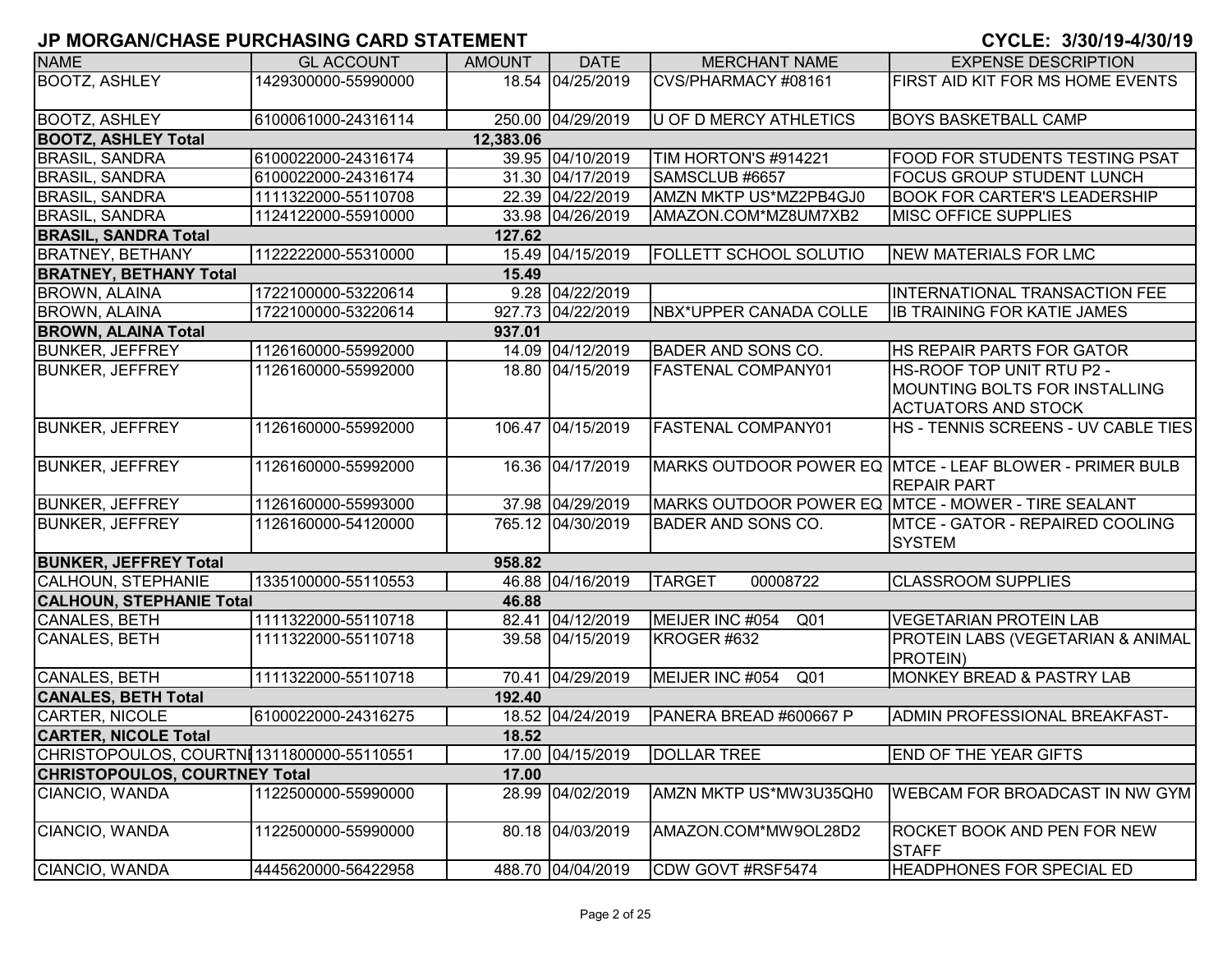| <b>NAME</b>                 | <b>GL ACCOUNT</b>   | <b>AMOUNT</b> | <b>DATE</b>         | <b>MERCHANT NAME</b>          | <b>EXPENSE DESCRIPTION</b>                                                            |
|-----------------------------|---------------------|---------------|---------------------|-------------------------------|---------------------------------------------------------------------------------------|
| CIANCIO, WANDA              | 4445620000-56422958 |               | 260.64 04/05/2019   | CDW GOVT #RSN9006             | <b>HEADPHONES FOR SPECIAL ED</b>                                                      |
| CIANCIO, WANDA              | 1122500000-55990000 |               | 3,885.35 04/05/2019 | <b>SETON IDENTIFICATION P</b> | <b>ASSET TAGS FOR HARDWARE</b>                                                        |
| CIANCIO, WANDA              | 1122500000-55910000 |               | 1,028.79 04/09/2019 | AMZN MKTP US*MZ0IM7CY1        | ZEBRA PRINTER AND LABELS FOR<br>LABELING HARDWARE AND<br><b>INVENTORY</b>             |
| CIANCIO, WANDA              | 1122500000-55910000 |               | 102.10 04/09/2019   | AMZN MKTP US*MZ0X84CC1        | <b>BROTHER LABEL MAKER FOR ITC FOR</b><br>MISCELLANEOUS LABELING                      |
| CIANCIO, WANDA              | 1122500000-55910000 |               | 5.94 04/11/2019     | AMZN MKTP US*MW7J15Y60        | <b>ADDING MACHINE PAPER ROLLS</b>                                                     |
| CIANCIO, WANDA              | 4445620000-56422958 |               | 488.70 04/11/2019   | CDW GOVT #RVB3190             | <b>HEADPHONES FOR SPECIAL ED</b>                                                      |
| CIANCIO, WANDA              | 1126101000-54120824 |               | 155.00 04/15/2019   | <b>SECURITY DESIGNS</b>       | SECURITY DOOR REPAIR ESB DOOR<br>ES 7 BEEPING- BAD BATTERY IN UNIT<br><b>REPLACED</b> |
| CIANCIO, WANDA              | 1122500000-55990000 |               | 377.91 04/19/2019   | AMZN MKTP US*MZ2U113G2        | <b>BATTERIES FOR DELL CHROMEBOOKS</b>                                                 |
| CIANCIO, WANDA              | 4445620000-56422958 |               | 3,323.16 04/24/2019 | CDW GOVT #RZH0763             | <b>HEADPHONES FOR SPECIAL ED</b>                                                      |
| CIANCIO, WANDA              | 1122500000-55990000 |               | 110.92 04/25/2019   | AMAZON.COM*MZ4TL2QQ1          | 2 HANDHELD MICROPHONES TO BE<br><b>USED WITH PADCASTERS</b>                           |
| CIANCIO, WANDA              | 1122500000-55990000 |               | 55.16 04/25/2019    | AMZN MKTP US*MZ23Y2B30        | PLASTIC CRATES FOR ORGANIZING<br>SERVER ROOM; VELCRO FOR CARTS                        |
| CIANCIO, WANDA              | 4445611000-56422958 |               | 212.50 04/30/2019   | CDW GOVT #SCB3311             | <b>MICE FOR VO LAB</b>                                                                |
| CIANCIO, WANDA              | 4445612000-56422958 |               | 212.50 04/30/2019   | CDW GOVT #SCB3311             | <b>MICE FOR OH LAB</b>                                                                |
| CIANCIO, WANDA              | 4445614000-56422958 |               | 212.50 04/30/2019   | CDW GOVT #SCB3311             | <b>MICE FOR PV LAB</b>                                                                |
| CIANCIO, WANDA              | 4445613000-56422958 |               | 212.50 04/30/2019   | CDW GOVT #SCB3311             | <b>MICE FOR NW LAB</b>                                                                |
| CIANCIO, WANDA              | 4445615000-56422958 |               | 212.50 04/30/2019   | CDW GOVT #SCB3311             | MICE FOR DF LAB                                                                       |
| CIANCIO, WANDA              | 4445618000-56422958 |               | 212.50 04/30/2019   | CDW GOVT #SCB3311             | MICE FOR NM5 LAB                                                                      |
| CIANCIO, WANDA              | 4445618000-56422958 |               | 212.50 04/30/2019   | CDW GOVT #SCB3311             | <b>MICE FOR NM6 LAB</b>                                                               |
| <b>CIANCIO, WANDA Total</b> |                     | 11,879.04     |                     |                               |                                                                                       |
| <b>CIANFERRA, LINDA</b>     | 1528300331-53220000 |               | 41.69 04/01/2019    | <b>CREOLE HOUSE RESTAURAN</b> | <b>COABE CONFERENCE DINNER</b>                                                        |
| <b>CIANFERRA, LINDA</b>     | 1528300331-53220000 |               | 40.00 04/01/2019    | <b>SUNSET CAB COMPANY</b>     | COABE CONFERENCE CAB RIDE                                                             |
| <b>CIANFERRA, LINDA</b>     | 1528300331-53220000 |               | 29.40 04/02/2019    | <b>CREOLE HOUSE RESTAURAN</b> | COABE CONFERENCE DINNER                                                               |
| <b>CIANFERRA, LINDA</b>     | 1528300331-53220000 |               | 5.47 04/02/2019     | <b>MARRIOTT</b>               | <b>COABE CONFERENCE BREAKFAST</b>                                                     |
| <b>CIANFERRA, LINDA</b>     | 1528300331-53220000 |               | 6.02 04/02/2019     | <b>SQ</b><br>*SQ *AMORI       | COABE CONFERENCE BREAKFAST                                                            |
| <b>CIANFERRA, LINDA</b>     | 1528300331-53220000 |               | 26.31 04/03/2019    | <b>MARRIOTT</b>               | <b>COABE CONFERENCE BREAKFAST</b>                                                     |
| CIANFERRA, LINDA            | 1528300331-53220000 |               | 22.16 04/03/2019    | PALACE CAFE - NEW ORLE        | COABE CONFERENCE LUNCH                                                                |
| CIANFERRA, LINDA            | 1528300331-53220000 |               | 17.17 04/04/2019    | <b>CREOLE HOUSE RESTAURAN</b> | COABE CONFERENCE BREAKFAST                                                            |
| CIANFERRA, LINDA            | 1528300331-53220000 |               | 5.47 04/04/2019     | <b>MARRIOTT</b>               | COABE CONFERENCE COFFEE                                                               |
| CIANFERRA, LINDA            | 1528300331-53220000 |               | 845.80 04/05/2019   | <b>MARRIOTT</b>               | COABE CONFERENCE HOTEL BILL                                                           |
| CIANFERRA, LINDA            | 1521600331-53220000 |               | 8.78 04/05/2019     | MARRIOTT                      | COABE CONFERENCE BREAKFAST                                                            |
| <b>CIANFERRA, LINDA</b>     | 1522100331-53220000 |               | 14.30 04/05/2019    | <b>NEW ORLEANS AIRPORT</b>    | <b>COABE CONFERENCE DINNER</b>                                                        |
| <b>CIANFERRA, LINDA</b>     | 1521600331-53220000 |               | 41.40 04/05/2019    | TAXI SVC NEW ORLEANS          | COABE CONFERENCE CAB RIDE                                                             |
| CIANFERRA, LINDA            | 6100025000-24316301 |               | 41.23 04/22/2019    | <b>BENITOS PIZZA-NOVI</b>     | CAREER PREP LUNCH FOR KIDS                                                            |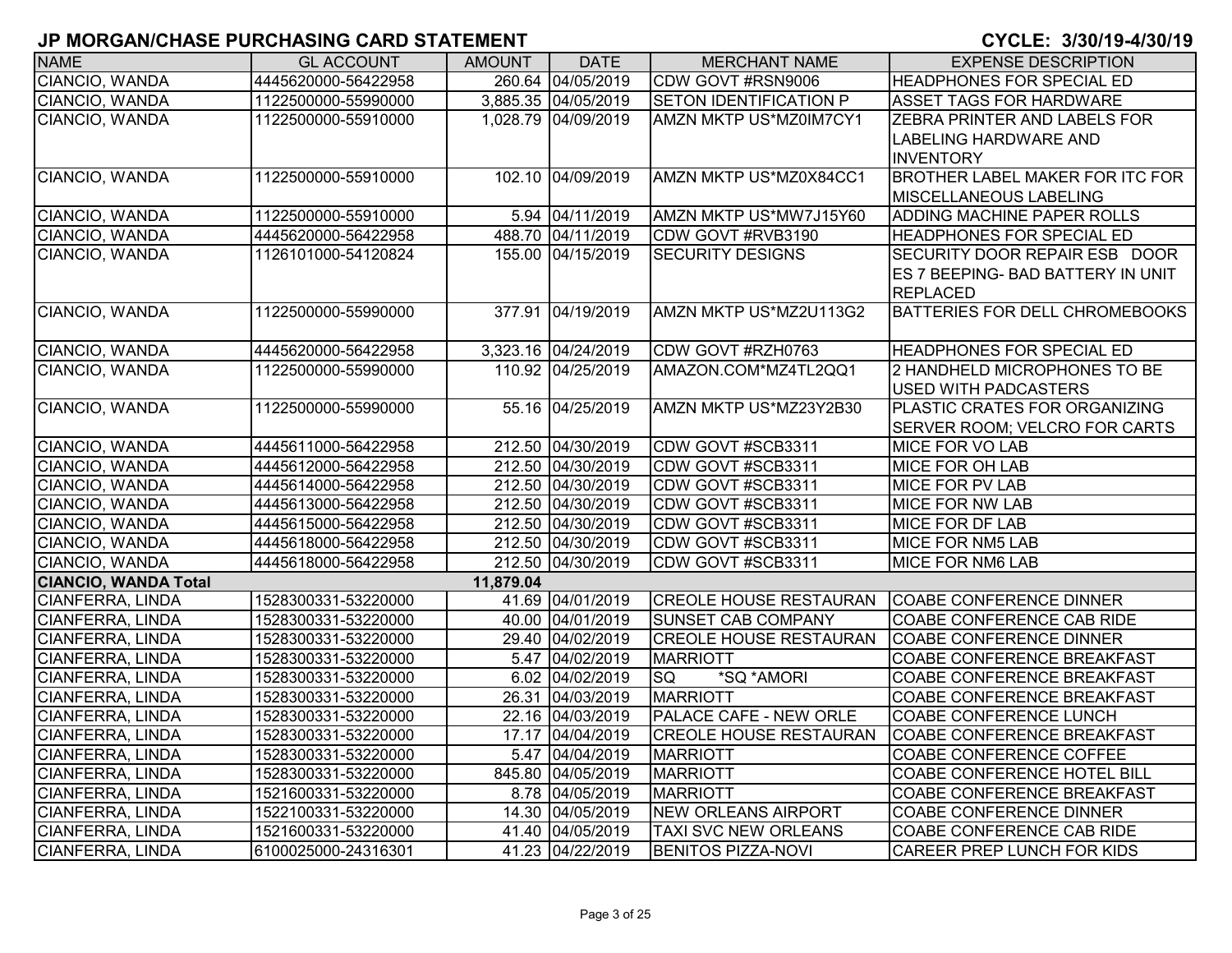| <b>NAME</b>                   | <b>GL ACCOUNT</b>   | <b>AMOUNT</b> | <b>DATE</b>         | <b>MERCHANT NAME</b>          | <b>EXPENSE DESCRIPTION</b>             |
|-------------------------------|---------------------|---------------|---------------------|-------------------------------|----------------------------------------|
| <b>CIANFERRA, LINDA</b>       | 1528200331-53510000 |               | 5,450.00 04/24/2019 | <b>SCREENVISION MEDIA</b>     | NOVI CAREER PREP AD TO RUN AT          |
|                               |                     |               |                     |                               | <b>EMAGINE THEATER</b>                 |
| CIANFERRA, LINDA              | 1528300331-53220000 |               | 180.00 04/25/2019   | NCYI.ORG                      | MICHIGAN SCHOOL COUNSELOR              |
|                               |                     |               |                     |                               | <b>CONFERENCE</b>                      |
| CIANFERRA, LINDA              | 1528300331-53220000 |               | 7.50 04/26/2019     | <b>PARKING EP/PS</b>          | STATE ADULT ED OFFICE PARKING,         |
|                               |                     |               |                     |                               | <b>LANSING</b>                         |
| <b>CIANFERRA, LINDA Total</b> |                     | 6,782.70      |                     |                               |                                        |
| <b>CLARK, KIMBERLY</b>        | 1212214194-55110000 |               | 33.06 04/25/2019    | STAPLS7217469498000001        | <b>LATEX GLOVES - STUDENT CARE</b>     |
| <b>CLARK, KIMBERLY</b>        | 1222600000-53220000 |               | 5.00 04/30/2019     | <b>WAYNE RESA</b>             | MISTAR SECRETARY TRAINING              |
| <b>CLARK, KIMBERLY Total</b>  |                     | 38.06         |                     |                               |                                        |
| COMB, ANDREW                  | 6100020000-24316275 |               | 9.99 04/08/2019     | APL*ITUNES.COM/BILL           | MONTHLY FEE FOR PASSING TIME           |
|                               |                     |               |                     |                               | <b>MUSIC</b>                           |
| <b>COMB, ANDREW Total</b>     |                     | 9.99          |                     |                               |                                        |
| COOLMAN, ROBERT               | 1126160000-55992000 |               | 429.50 04/04/2019   | CONSERVA ELECTRIC SUPP        | <b>BALLAST STOCK</b>                   |
| COOLMAN, ROBERT               | 1126160000-55992000 |               | 30.50 04/11/2019    | <b>CITY ELECTRIC</b>          | MTCE LIGHT FOR MTCE DEPT               |
| COOLMAN, ROBERT               | 1126160000-55992000 |               | 35.62 04/11/2019    | <b>CITY ELECTRIC</b>          | <b>IMTCE CORD ENDS STOCK</b>           |
| COOLMAN, ROBERT               | 1126160000-55992000 |               | 12.99 04/12/2019    | BATTERIES+BULBS #0727         | <b>MTCE BATTERIES - STOCK</b>          |
| COOLMAN, ROBERT               | 1126160000-55992000 |               | $(0.81)$ 04/12/2019 | <b>GRAINGER</b>               | <b>MTCE TOOLS/TESTERS</b>              |
| <b>COOLMAN, ROBERT</b>        | 1126160000-55992000 |               | 172.48 04/18/2019   | <b>GORDON ELECTRIC SUPPLY</b> | <b>MTCE STOCK - LIGHT - CORE HEADS</b> |
| COOLMAN, ROBERT               | 1126160000-55992000 |               | 115.90 04/24/2019   | <b>CONSERVA ELECTRIC SUPP</b> | <b>MTCE STOCK - BALLAST</b>            |
| <b>COOLMAN, ROBERT</b>        | 1126160000-55992000 |               | 97.84 04/25/2019    | <b>CONSERVA ELECTRIC SUPP</b> | <b>MTCE - BALLAST ELECT STOCK</b>      |
| <b>COOLMAN, ROBERT</b>        | 1126160000-55992000 |               | 644.24 04/26/2019   | <b>CONSERVA ELECTRIC SUPP</b> | MTCE - BALLAST LAMP STOCK              |
| <b>COOLMAN, ROBERT</b>        | 1126160000-55992000 |               | 95.50 04/26/2019    | <b>CONSERVA ELECTRIC SUPP</b> | <b>MTCE - BALLAST STOCK</b>            |
| COOLMAN, ROBERT               | 1126160000-55992000 |               | 115.90 04/26/2019   | <b>CONSERVA ELECTRIC SUPP</b> | <b>MTCE - BALLAST STOCK</b>            |
| <b>COOLMAN, ROBERT Total</b>  |                     | 1,749.66      |                     |                               |                                        |
| <b>CORRION, KRISTIN</b>       | 1212226194-55110000 |               | 17.21 04/01/2019    | THE HOME DEPOT #2737          | SUPPLIES FOR THE PAES LAB (WOOD,       |
|                               |                     |               |                     |                               | NUTS AND BOLTS)                        |
| <b>CORRION, KRISTIN Total</b> |                     | 17.21         |                     |                               |                                        |
| CROAD, LORI                   | 1335100000-55110553 |               | 6.76 04/08/2019     | WM SUPERCENTER #5893          | <b>CRAFT FOR EASTER</b>                |
| CROAD, LORI                   | 1335100000-55990553 |               | 20.00 04/11/2019    | BONEFISH 8303                 | <b>GIFT CARD FOR MAGICIAN</b>          |
| CROAD, LORI                   | 1335100000-55110553 |               | 0.99 04/23/2019     | WM SUPERCENTER #5893          | <b>CRAFT</b>                           |
| CROAD, LORI                   | 1335100000-55110553 |               | 14.00 04/29/2019    | <b>DOLLARTREE</b>             | <b>CRAFT SUPPLIES</b>                  |
| CROAD, LORI                   | 1335100000-55110553 |               | 2.97 04/29/2019     | HOBBY-LOBBY #645              | <b>DECORATION FOR ROOM</b>             |
| CROAD, LORI                   | 1335100000-55110553 |               | 9.71 04/29/2019     | MICHAELS STORES 3744          | DECORATION FOR ROOM AND CRAFT          |
|                               |                     |               |                     |                               | <b>SUPPLIES</b>                        |
| CROAD, LORI                   | 1335100000-55110553 |               | 60.54 04/29/2019    | WM SUPERCENTER #2618          | <b>CRAFT SUPPLIES FOR MOTHERS DAY</b>  |
|                               |                     |               |                     |                               |                                        |
| <b>CROAD, LORI Total</b>      |                     | 114.97        |                     |                               |                                        |
| <b>DIATIKAR, CHRISTINE</b>    | 1125200000-57910000 |               | 84.56 04/01/2019    | <b>CHOPPED OLIVE MODERN M</b> | <b>WORKING LUNCH WITH TMP</b>          |
| <b>DIATIKAR, CHRISTINE</b>    | 1126111061-55520000 |               | 1,420.49 04/01/2019 | <b>DTE ENERGY 800-477-474</b> | 3/19 VO ELECTRICITY                    |
| <b>DIATIKAR, CHRISTINE</b>    | 1126112061-55520000 |               | 1,243.80 04/01/2019 | <b>DTE ENERGY 800-477-474</b> | 3/19 OH ELECTRICITY                    |
| <b>DIATIKAR, CHRISTINE</b>    | 1126122061-55520000 |               | 7,840.83 04/05/2019 | <b>DTE ENERGY 800-477-474</b> | 3/19 HS ELECTRICITY                    |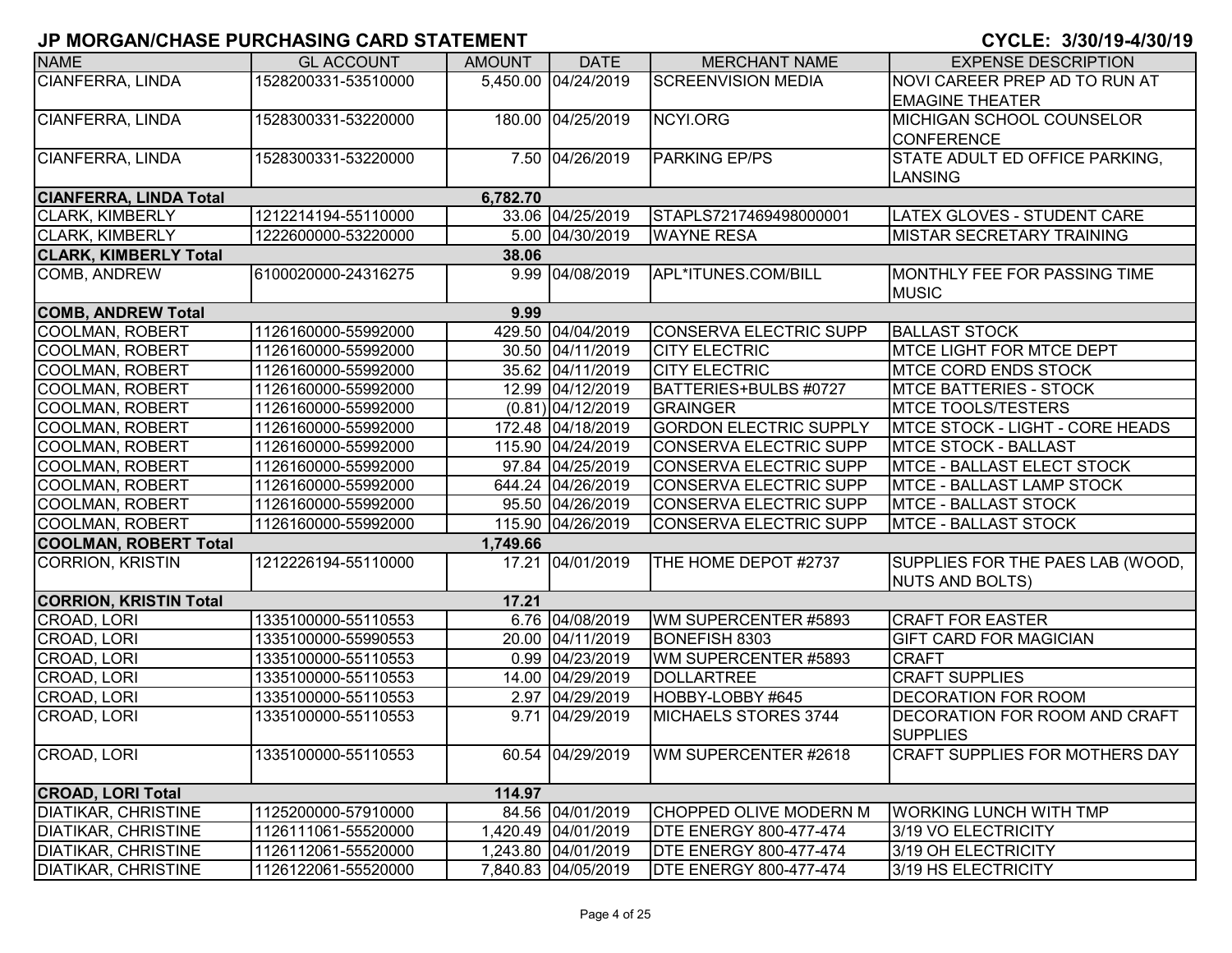| <b>NAME</b>                | <b>GL ACCOUNT</b>   | AMOUNT | <b>DATE</b>             | <b>MERCHANT NAME</b>          | <b>EXPENSE DESCRIPTION</b>           |
|----------------------------|---------------------|--------|-------------------------|-------------------------------|--------------------------------------|
| <b>DIATIKAR, CHRISTINE</b> | 2326161000-55520000 |        | 2,946.61 04/05/2019     | <b>DTE ENERGY 800-477-474</b> | 3/19 RM ELECTRICITY                  |
| <b>DIATIKAR, CHRISTINE</b> | 1126161000-55520000 |        | $(2,946.61)$ 04/05/2019 | <b>DTE ENERGY 800-477-474</b> | 3/19 RM ELECTRICITY REDUCTION        |
| <b>DIATIKAR, CHRISTINE</b> | 1126120061-55520000 |        | 3,945.62 04/05/2019     | <b>DTE ENERGY 800-477-474</b> | 3/19 MS ELECTRICITY                  |
| <b>DIATIKAR, CHRISTINE</b> | 1126162061-55520000 |        | 73.62 04/09/2019        | <b>DTE ENERGY 800-477-474</b> | 3/19 BOSCO ELECTRICITY               |
| <b>DIATIKAR, CHRISTINE</b> | 2326161000-55520000 |        | 18.41 04/09/2019        | <b>DTE ENERGY 800-477-474</b> | 3/19 RM ELECTRICITY                  |
| <b>DIATIKAR, CHRISTINE</b> | 1126161000-55520000 |        | $(18.41)$ 04/09/2019    | <b>DTE ENERGY 800-477-474</b> | 3/19 RM ELECTRICITY REDUCTION        |
| <b>DIATIKAR, CHRISTINE</b> | 1125200000-55910000 |        | 28.24 04/10/2019        | STAPLS7216605567000001        | OFFICE SUPPLIES                      |
| <b>DIATIKAR, CHRISTINE</b> | 6100061000-24316149 |        | 450.00 04/12/2019       | <b>TEAM SPORTS</b>            | INV 473067/1 - NOVI RELAY SHIRTS     |
| <b>DIATIKAR, CHRISTINE</b> | 1429300000-55997000 |        | 2,600.00 04/12/2019     | <b>TEAM SPORTS</b>            | INV 437232/1 - BOYS'S TRACK          |
|                            |                     |        |                         |                               | <b>UNIFORMS</b>                      |
| <b>DIATIKAR, CHRISTINE</b> | 6100061000-24316116 |        | 74.00 04/12/2019        | <b>TEAM SPORTS</b>            | INV 454386/1 - COACH'S ORDER         |
| <b>DIATIKAR, CHRISTINE</b> | 1429300000-55997000 |        | 2,523.00 04/12/2019     | <b>TEAM SPORTS</b>            | INV 456447/1 - G LAX UNIFORMS (HS)   |
| <b>DIATIKAR, CHRISTINE</b> | 6100061000-24316104 |        | 118.00 04/12/2019       | <b>TEAM SPORTS</b>            | INV 456469/1 - FLEECE PULLOVERS      |
| <b>DIATIKAR, CHRISTINE</b> | 1429300000-55998000 |        | 799.80 04/12/2019       | <b>TEAM SPORTS</b>            | INV 462048/1 - B & G LAX BALLS       |
| <b>DIATIKAR, CHRISTINE</b> | 1429300000-55997000 |        | 2,660.00 04/12/2019     | <b>TEAM SPORTS</b>            | INV 463080/1 - B LAX SHORTS          |
| <b>DIATIKAR, CHRISTINE</b> | 6100061000-24316172 |        | 240.00 04/12/2019       | <b>TEAM SPORTS</b>            | INV 463883/1 - HATS                  |
| <b>DIATIKAR, CHRISTINE</b> | 6100061000-24316104 |        | 1,560.00 04/12/2019     | <b>TEAM SPORTS</b>            | INV 466089/1 - HOCKEY JACKETS        |
|                            |                     |        |                         |                               | (FINALS)                             |
| <b>DIATIKAR, CHRISTINE</b> | 6100061000-24316104 |        | 76.00 04/12/2019        | <b>TEAM SPORTS</b>            | INV 466102/1 - FLEECE PULLOVER       |
| <b>DIATIKAR, CHRISTINE</b> | 6100061000-24316109 |        | 1,007.90 04/12/2019     | <b>TEAM SPORTS</b>            | INV 466540/1 - MS G LAX EQUIPMENT    |
| <b>DIATIKAR, CHRISTINE</b> | 1429300000-55990000 |        | 284.97 04/12/2019       | <b>TEAM SPORTS</b>            | INV 468668/1 - SB EQUIPMENT          |
| <b>DIATIKAR, CHRISTINE</b> | 6100061000-24316184 |        | 312.00 04/12/2019       | <b>TEAM SPORTS</b>            | INV 468893/1 - COACH'S GEAR          |
| <b>DIATIKAR, CHRISTINE</b> | 6100061000-24316172 |        | 492.00 04/12/2019       | <b>TEAM SPORTS</b>            | <b>INV 468932/1 - SHIRTS</b>         |
| <b>DIATIKAR, CHRISTINE</b> | 6100061000-24316104 |        | 720.00 04/12/2019       | <b>TEAM SPORTS</b>            | INV 471095/1 - STAFF JACKETS         |
| <b>DIATIKAR, CHRISTINE</b> | 6100061000-24316172 |        | 525.00 04/12/2019       | <b>TEAM SPORTS</b>            | <b>INV 472182/1 - SHIRTS</b>         |
| <b>DIATIKAR, CHRISTINE</b> | 6100061000-24316113 |        | 450.00 04/12/2019       | <b>TEAM SPORTS</b>            | INV 473067/1 - NOVI RELAY SHIRTS     |
| <b>DIATIKAR, CHRISTINE</b> | 1429300000-55990000 |        | 13.98 04/12/2019        | <b>TEAM SPORTS</b>            | INV 476204/1 - LAX SCOREBOOKS        |
| <b>DIATIKAR, CHRISTINE</b> | 1128900000-53430000 |        | 20.68 04/15/2019        | FEDEX 786620441427            | <b>RETURN TRAINING MATERIALS FOR</b> |
|                            |                     |        |                         |                               | <b>SCHOOL NURSE</b>                  |
| <b>DIATIKAR, CHRISTINE</b> | 6100020000-24316239 |        | 10,318.47 04/18/2019    | <b>EPN TRAVEL</b>             | <b>CEDAR POINT TRIP</b>              |
| <b>DIATIKAR, CHRISTINE</b> | 1125200000-55910000 |        | 20.49 04/18/2019        | STAPLS7215351349000002        | <b>OFFICE SUPPLIES</b>               |
| <b>DIATIKAR, CHRISTINE</b> | 1126111061-55510000 |        | 696.34 04/23/2019       | <b>CONSUMERS ENERGY CO</b>    | 4/19 GAS - VO                        |
| <b>DIATIKAR, CHRISTINE</b> | 2326161000-55510000 |        | 617.21 04/23/2019       | <b>CONSUMERS ENERGY CO</b>    | 4/19 GAS - RM                        |
| <b>DIATIKAR, CHRISTINE</b> | 1126161000-55510000 |        | (617.21) 04/23/2019     | <b>CONSUMERS ENERGY CO</b>    | 4/19 GAS - RM REDUCTION              |
| <b>DIATIKAR, CHRISTINE</b> | 1126103061-55510000 |        | 140.70 04/23/2019       | <b>CONSUMERS ENERGY CO</b>    | 4/19 GAS - ITC                       |
| <b>DIATIKAR, CHRISTINE</b> | 1126122061-55510000 |        | 703.40 04/23/2019       | <b>CONSUMERS ENERGY CO</b>    | 4/19 GAS - HS                        |
| DIATIKAR, CHRISTINE        | 1126162061-55510000 |        | 138.05 04/23/2019       | CONSUMERS ENERGY CO           | 4/19 GAS - BOSCO                     |
| DIATIKAR, CHRISTINE        | 1126112061-55510000 |        | 790.34 04/23/2019       | <b>CONSUMERS ENERGY CO</b>    | 4/19 GAS - OH                        |
| <b>DIATIKAR, CHRISTINE</b> | 1127170000-55710000 |        | 2,238.66 04/25/2019     | CORRIGAN OIL #2 - BRI         | 2/19/19 DIESEL, 600 GALS             |
| <b>DIATIKAR, CHRISTINE</b> | 1127170000-55710000 |        | 13,519.28 04/25/2019    | CORRIGAN OIL #2 - BRI         | 4/10/19 DIESEL, 6501 GALS            |
| <b>DIATIKAR, CHRISTINE</b> | 6100018000-24316212 |        | 12,072.00 04/26/2019    | <b>FESTIVALS OF MUSIC</b>     | <b>CEDAR POINT TRIP</b>              |
| DIATIKAR, CHRISTINE        | 1429300000-55997000 |        | 936.00 04/29/2019       | <b>TEAM SPORTS</b>            | <b>INV 467244/1 - SB PANTS</b>       |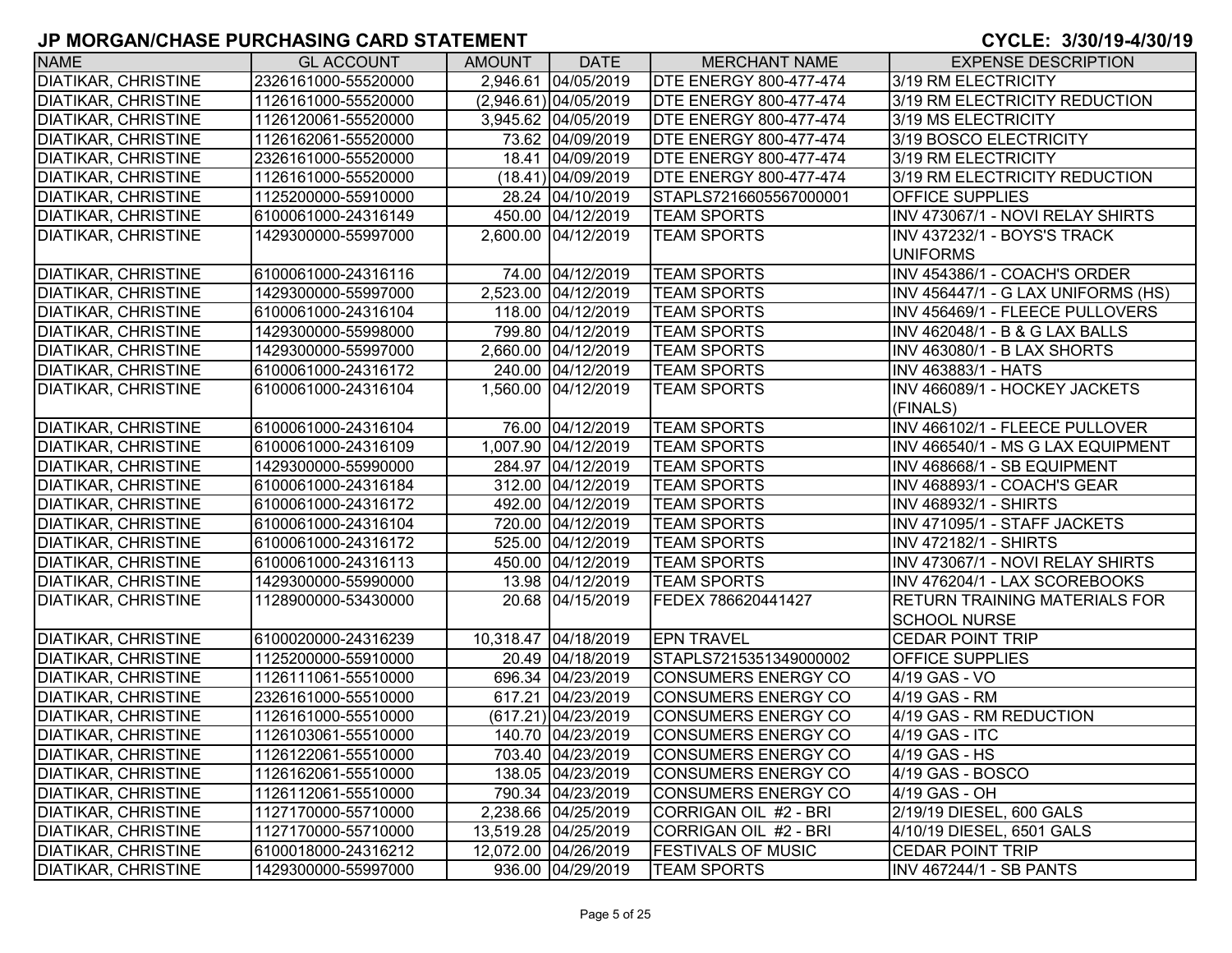| <b>NAME</b>                      | <b>GL ACCOUNT</b>   | AMOUNT    | <b>DATE</b>             | <b>MERCHANT NAME</b>          | <b>EXPENSE DESCRIPTION</b>             |
|----------------------------------|---------------------|-----------|-------------------------|-------------------------------|----------------------------------------|
| <b>DIATIKAR, CHRISTINE</b>       | 1429300000-55997000 |           | 2,952.00 04/29/2019     | <b>TEAM SPORTS</b>            | <b>INV 468890/1 - SB SHIRTS</b>        |
| <b>DIATIKAR, CHRISTINE</b>       | 1429300000-55998000 |           | 521.94 04/29/2019       | <b>TEAM SPORTS</b>            | <b>INV 474197/1 - SOFTALLS</b>         |
| <b>DIATIKAR, CHRISTINE</b>       | 1429300000-55997000 |           | 250.00 04/29/2019       | <b>TEAM SPORTS</b>            | INV 480326/1 - MS B LAX SHORTS         |
| <b>DIATIKAR, CHRISTINE</b>       | 1126118061-55520000 |           | 1,739.36 04/30/2019     | <b>DTE ENERGY 800-477-474</b> | 4/19 ELECTRICITY - NM6                 |
| <b>DIATIKAR, CHRISTINE</b>       | 1126160061-55520000 |           | 188.80 04/30/2019       | <b>DTE ENERGY 800-477-474</b> | 4/19 ELECTRICITY - MTCE                |
| <b>DIATIKAR, CHRISTINE</b>       | 1126114061-55520000 |           | 1,350.56 04/30/2019     | <b>DTE ENERGY 800-477-474</b> | 4/19 ELECTRICITY - PV                  |
| <b>DIATIKAR, CHRISTINE</b>       | 1126105061-55520000 |           | 264.24 04/30/2019       | <b>DTE ENERGY 800-477-474</b> | 4/19 ELECTRICITY - NATC                |
| <b>DIATIKAR, CHRISTINE</b>       | 1126152061-55520000 |           | 3,239.44 04/30/2019     | <b>DTE ENERGY 800-477-474</b> | 4/19 ELECTRICITY - ECEC                |
| <b>DIATIKAR, CHRISTINE</b>       | 1126115061-55520000 |           | 1,341.28 04/30/2019     | <b>DTE ENERGY 800-477-474</b> | 4/19 ELECTRICITY - DF                  |
| <b>DIATIKAR, CHRISTINE</b>       | 1126101061-55520000 |           | 272.36 04/30/2019       | <b>DTE ENERGY 800-477-474</b> | 4/19 ELECTRICITY - ESB                 |
| <b>DIATIKAR, CHRISTINE</b>       | 1126170061-55520000 |           | 664.50 04/30/2019       | <b>DTE ENERGY 800-477-474</b> | 4/19 ELECTRICITY - TRANS               |
| <b>DIATIKAR, CHRISTINE</b>       | 2326161000-55520000 |           | 3,243.74 04/30/2019     | <b>DTE ENERGY 800-477-474</b> | 4/19 ELECTRICITY - RM                  |
| <b>DIATIKAR, CHRISTINE</b>       | 1126161000-55520000 |           | $(3,243.74)$ 04/30/2019 | <b>DTE ENERGY 800-477-474</b> | 4/19 ELECTRICITY - RM REDUCTION        |
| <b>DIATIKAR, CHRISTINE</b>       | 1126103061-55520000 |           | 725.00 04/30/2019       | <b>DTE ENERGY 800-477-474</b> | 4/19 ELECTRICITY - ITC                 |
| <b>DIATIKAR, CHRISTINE</b>       | 1126113061-55520000 |           | 1,443.41 04/30/2019     | <b>DTE ENERGY 800-477-474</b> | 4/19 ELECTRICITY - NW                  |
| <b>DIATIKAR, CHRISTINE</b>       | 1126118061-55520000 |           | 267.76 04/30/2019       | <b>DTE ENERGY 800-477-474</b> | 4/19 ELECTRICITY - NM BUILDING         |
|                                  |                     |           |                         |                               | <b>LIGHTING</b>                        |
| <b>DIATIKAR, CHRISTINE</b>       | 1126118061-55520000 |           | 1,478.23 04/30/2019     | <b>DTE ENERGY 800-477-474</b> | 4/19 ELECTRICITY - NM5                 |
| <b>DIATIKAR, CHRISTINE Total</b> |                     | 87,837.10 |                         |                               |                                        |
| <b>DINKELMANN, KATY</b>          | 6100022000-24316275 |           | 11.07 04/18/2019        | 7-ELEVEN 33596                | BEVERAGES FOR STUDENT "HAVEN"          |
|                                  |                     |           |                         |                               | <b>GRADUATION CEREMONY</b>             |
| <b>DINKELMANN, KATY</b>          | 6100022000-24316275 |           | 182.06 04/18/2019       | <b>HUNGRY HOWIES 81</b>       | PIZZA LUNCHEON FOR STUDENT             |
|                                  |                     |           |                         |                               | "HAVEN" GRADUATION CEREMONY            |
| <b>DINKELMANN, KATY Total</b>    |                     | 193.13    |                         |                               |                                        |
| DONOVAN, KATHRYN                 | 6100001000-24316770 |           | 50.00 04/17/2019        | <b>TLF*VANESSAS FLOWERS</b>   | <b>FLOWERS</b>                         |
| DONOVAN, KATHRYN                 | 1128300000-55990000 |           | 43.96 04/30/2019        | KROGER #632                   | <b>MENTEE TIER 1 "GRADUATION"</b>      |
| DONOVAN, KATHRYN Total           |                     | 93.96     |                         |                               |                                        |
| DRAGOO, MICHAEL                  | 1126160000-55992000 |           | 264.20 04/10/2019       | AMZN MKTP US*MW3Y95U72        | <b>MTCE STOCK CATCHMASTER MOUSE</b>    |
| DRAGOO, MICHAEL                  | 1126160000-55992000 |           | 793.60 04/10/2019       | <b>FOUNDATION BLDG 058</b>    | <b>MTCE CEILING TILE STOCK FOR ALL</b> |
|                                  |                     |           |                         |                               | <b>BLDGS</b>                           |
| DRAGOO, MICHAEL                  | 1126160000-55992000 |           | 44.95 04/25/2019        | AMZN MKTP US*MZ5022HB0        | <b>DISTRICT - SURVEILLANCE SIGNS</b>   |
| <b>DRAGOO, MICHAEL Total</b>     |                     | 1,102.75  |                         |                               |                                        |
| DUQUETTE, EDWARD                 | 1126160000-55992000 |           | 42.87 04/01/2019        | THE HOME DEPOT #2737          | <b>NW GYM REPAIR</b>                   |
| DUQUETTE, EDWARD                 | 1126160000-55992000 |           | 24.26 04/03/2019        | THE HOME DEPOT #2737          | NM 6TH GRADE WINDOW (637)              |
| DUQUETTE, EDWARD                 | 1126160000-55992000 |           | 15.97 04/03/2019        | THE HOME DEPOT #2737          | <b>MS GYM DOOR REPAIR</b>              |
| DUQUETTE, EDWARD                 | 1126160000-55992000 |           | 42.17 04/04/2019        | THE HOME DEPOT #2737          | MS GYM DOOR REPAIR                     |
| DUQUETTE, EDWARD                 | 1126160000-55990000 |           | 28.45 04/08/2019        | <b>DECKER EQUIPMENT</b>       | DF BRAILLE SIGN FOR WOMENS             |
|                                  |                     |           |                         |                               | <b>BATHROOM</b>                        |
| DUQUETTE, EDWARD                 | 1126160000-55992000 |           | (349.14) 04/10/2019     | IDN HARDWARE SALES, INC       | NATC DOOR LOCK - RETURNED              |
| DUQUETTE, EDWARD                 | 1126160000-55992000 |           | 478.60 04/10/2019       | REDFORD LOCK COMPANY I        | HS KEY CORE REKEYED                    |
| DUQUETTE, EDWARD                 | 1126160000-55980000 |           | 259.97 04/11/2019       | NOR*NORTHERN TOOL             | MTCE - 2 SHELF SERVICE CART            |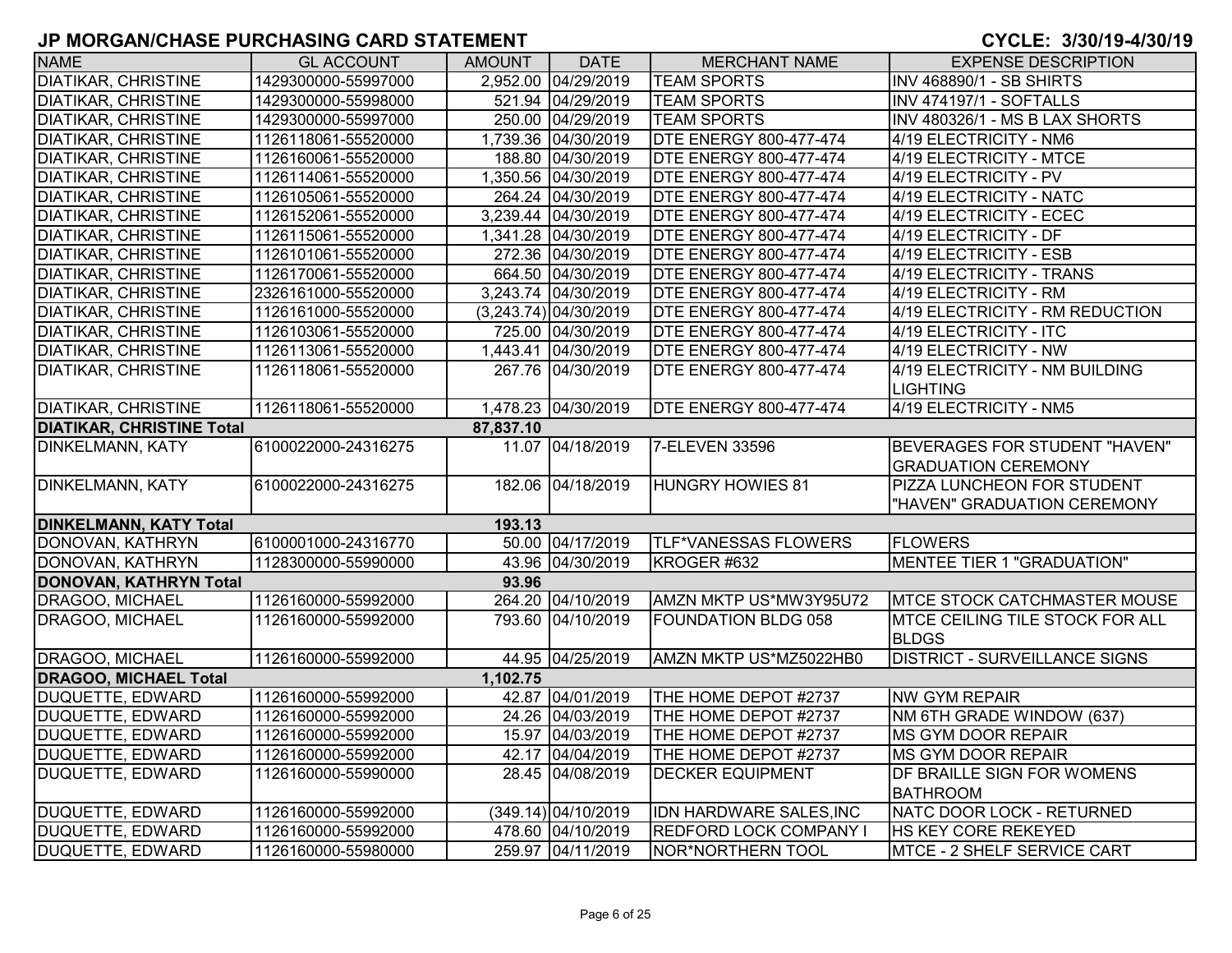|                               |                     |               |                   |                                                  | U I ULLI U UU I U TIUUI I U         |
|-------------------------------|---------------------|---------------|-------------------|--------------------------------------------------|-------------------------------------|
| <b>NAME</b>                   | <b>GL ACCOUNT</b>   | <b>AMOUNT</b> | <b>DATE</b>       | <b>MERCHANT NAME</b>                             | <b>EXPENSE DESCRIPTION</b>          |
| <b>DUQUETTE, EDWARD</b>       | 1126160000-55992000 | 49.99         | 04/15/2019        | NOR*NORTHERN TOOL                                | ECEC - CART - SWIVEL PNEUMATIC      |
|                               |                     |               |                   |                                                  | <b>WHEELS</b>                       |
| <b>DUQUETTE, EDWARD</b>       | 1126160000-55992000 |               | 62.00 04/15/2019  | <b>REDFORD LOCK COMPANY I</b>                    | <b>ESB FILE CABINET KEYS AND HS</b> |
|                               |                     |               |                   |                                                  | <b>FOOTBALL LIGHTS KEYS</b>         |
| DUQUETTE, EDWARD              | 1126160000-55980000 |               | 72.00 04/15/2019  | <b>REDFORD LOCK COMPANY I</b>                    | <b>MTC - SCREW DRIVER - TOOLS</b>   |
| <b>DUQUETTE, EDWARD</b>       | 1126160000-55992000 |               | 112.34 04/15/2019 | THE HOME DEPOT #2737                             | MTCE - SHOP TOOLS - WIRE ROPE;      |
|                               |                     |               |                   |                                                  | <b>FERRULES ALUMINUM; KEY RINGS</b> |
| <b>DUQUETTE, EDWARD</b>       | 1126160000-55990000 |               | 8.27 04/15/2019   | THE HOME DEPOT #2737                             | DF - BOOK SHELF RM 212              |
| DUQUETTE, EDWARD              | 1126160000-55992000 |               | 19.04 04/17/2019  | THE HOME DEPOT #2737                             | ECEC - CAFETERIA WINDOW - ADDED     |
|                               |                     |               |                   |                                                  | <b>TRIM</b>                         |
| DUQUETTE, EDWARD              | 1126160000-55992000 |               | 41.67 04/18/2019  | THE HOME DEPOT #2737                             | HS - PLAYGROUND - STENCILS FOR      |
|                               |                     |               |                   |                                                  | <b>SHOP</b>                         |
| DUQUETTE, EDWARD              | 1126160000-55992000 |               | 54.99 04/19/2019  | <b>MENARDS WIXOM MI</b>                          | <b>STADIUMS - AED SIGNS</b>         |
| DUQUETTE, EDWARD              | 1126160000-55980000 |               | 389.94 04/24/2019 | <b>LAWSON PRODUCTS</b>                           | MTCE - RESTOCK TOOL SHED            |
| DUQUETTE, EDWARD              | 1126160000-55992000 |               | 43.98 04/24/2019  | NOR*NORTHERN TOOL                                | <b>ECEC - CART</b>                  |
| DUQUETTE, EDWARD              | 1126160000-55992000 |               | 71.16 04/24/2019  | THE HOME DEPOT #2737                             | HS CHILDCARE - CABINETS             |
|                               |                     |               |                   |                                                  | <b>INSTALLATION AND REPAIR</b>      |
| <b>DUQUETTE, EDWARD</b>       | 1126160000-55992000 |               | 38.82 04/25/2019  | LOWES #01814*                                    | HS CATRACK - CEILING LEAK IN        |
|                               |                     |               |                   |                                                  | <b>KITCHEN CLOSET</b>               |
| <b>DUQUETTE, EDWARD Total</b> |                     | 1,507.35      |                   |                                                  |                                     |
| ERICKSON, TODD                | 6100018000-24316217 |               | 16.94 04/01/2019  | PANERA BREAD #600667                             | <b>BAGELS FOR BOOKS AND BAGELS</b>  |
| <b>ERICKSON, TODD</b>         | 1122218000-55310000 |               | 69.61 04/09/2019  | FOLLETT SCHOOL SOLUTIO                           | <b>BOOKS FOR LIBRARY</b>            |
| <b>ERICKSON, TODD</b>         | 6100018000-24316217 |               | 17.87 04/15/2019  | AMZN MKTP US*MZ1DC3NN1                           | <b>MAKERSPACE MATERIALS</b>         |
| <b>ERICKSON, TODD</b>         | 6100018000-24316217 |               | 435.76 04/15/2019 | AMZN MKTP US*MZ1SE9JM1                           | <b>MAKERSPACE PUZZLES</b>           |
| <b>ERICKSON, TODD</b>         | 1122218000-55990000 |               | 8.99 04/15/2019   | AMZN MKTP US*MZ77E34O0                           | 3 HOLE PUNCHERS FOR MAKER SPACE     |
|                               |                     |               |                   |                                                  |                                     |
| <b>ERICKSON, TODD</b>         | 6100018000-24316217 |               | 21.13 04/16/2019  | AMZN MKTP US*MZ0ID2Z80                           | MAKERSPACE PUZZLE                   |
| <b>ERICKSON, TODD Total</b>   |                     | 570.30        |                   |                                                  |                                     |
| <b>FENCHEL, LISA</b>          | 1124118000-55990000 |               | 2.50 04/25/2019   | TEACHERSPAYTEACHERS.CO   BULLETIN BOARD SUPPLIES |                                     |
| <b>FENCHEL, LISA Total</b>    |                     | 2.50          |                   |                                                  |                                     |
| <b>FRANCHI, KRISTIN</b>       | 1711322000-55110615 |               | 28.56 04/01/2019  | THE HOME DEPOT #2704                             | <b>MATERIALS FOR PROTOTYPE</b>      |
|                               |                     |               |                   |                                                  | <b>PRODUCT (BISCUIT BASKET)</b>     |
|                               |                     |               |                   |                                                  | STUDENT, CH                         |
| <b>FRANCHI, KRISTIN</b>       | 1711322000-55110615 |               | 10.98 04/01/2019  | THE HOME DEPOT #2704                             | <b>MATERIALS FOR PROTOTYPE</b>      |
|                               |                     |               |                   |                                                  | <b>PRODUCT (BISCUIT BASKET)</b>     |
|                               |                     |               |                   |                                                  | STUDENT, CH                         |
| <b>FRANCHI, KRISTIN</b>       | 1711322000-55110615 | 9.21          | 04/15/2019        | MICHAELS #9490                                   | MATERIALS FOR PRODUCT (FLORE)       |
|                               |                     |               |                   |                                                  | STUDENT, MA                         |
| <b>FRANCHI, KRISTIN</b>       | 1711322000-55110615 | 51.89         | 04/17/2019        | MICHAELS #9490                                   | MATERIALS FOR PRODUCT (FLORE)       |
|                               |                     |               |                   |                                                  | STUDENT, MA                         |
| <b>FRANCHI, KRISTIN</b>       | 1711322000-55110615 | 8.01          | 04/17/2019        | MICHAELS #9490                                   | MATERIALS FOR PRODUCT (FLORE)       |
|                               |                     |               |                   |                                                  | <b>STUDENT, MA</b>                  |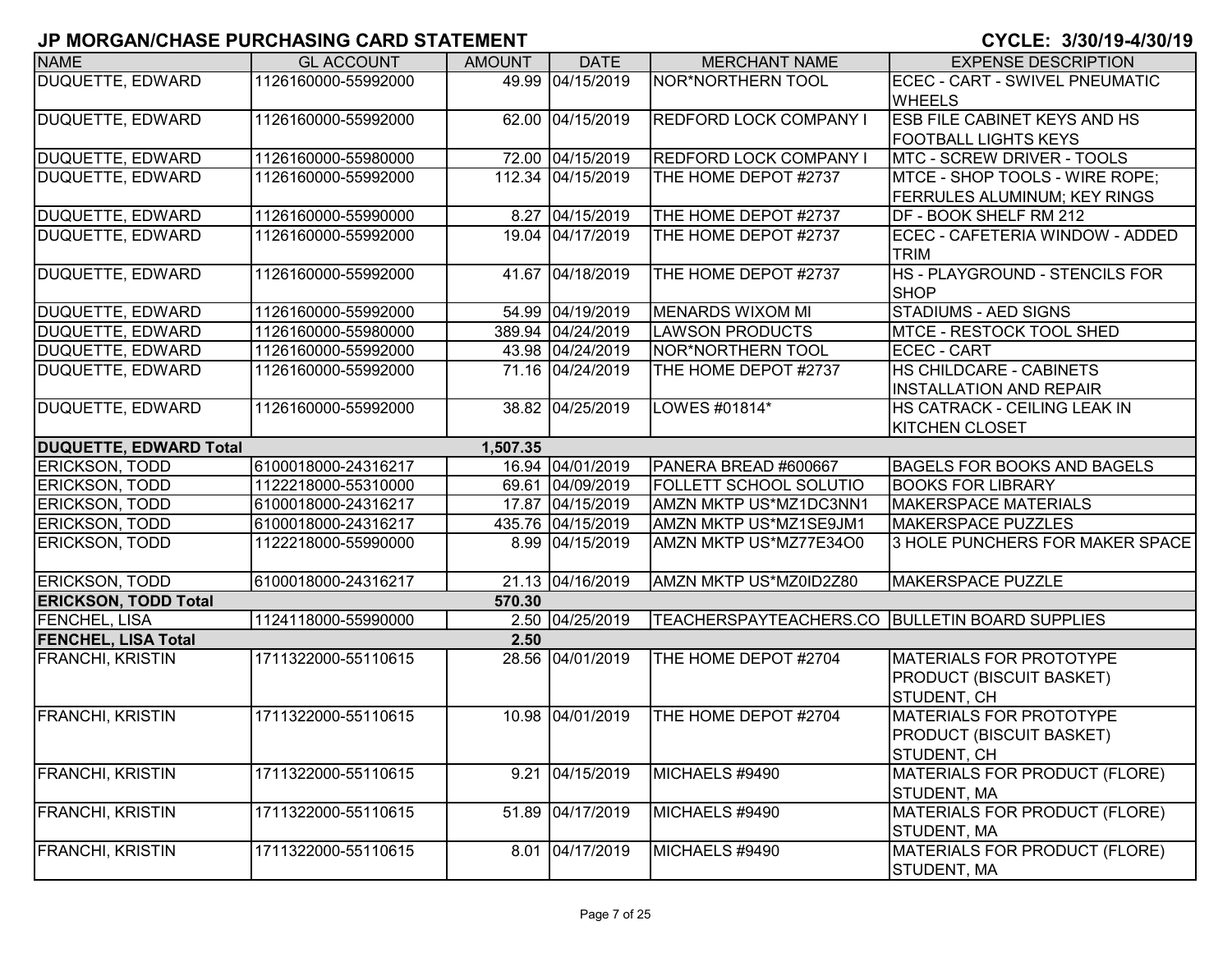| <b>NAME</b>                     | <b>GL ACCOUNT</b>   | <b>AMOUNT</b> | <b>DATE</b>          | <b>MERCHANT NAME</b>                    | <b>EXPENSE DESCRIPTION</b>           |
|---------------------------------|---------------------|---------------|----------------------|-----------------------------------------|--------------------------------------|
| <b>FRANCHI, KRISTIN</b>         | 1711322000-55110615 |               | 51.08 04/22/2019     | JOANN STORES*JOANN.COM                  | MATERIALS FOR PROTOTYPE              |
|                                 |                     |               |                      |                                         | PRODUCT (COMPASS). STUDENT, AL       |
| <b>FRANCHI, KRISTIN</b>         | 1711322000-55110615 |               | 10.72 04/29/2019     | <b>JAMECO/JIMPAK ELECTRON</b>           | <b>MATERIALS FOR PROTOTYPE</b>       |
|                                 |                     |               |                      |                                         | PRODUCT, CUSTOM ERGONOMIC            |
|                                 |                     |               |                      |                                         | <b>KEYBOARD. STUDENT, RH</b>         |
| <b>FRANCHI, KRISTIN</b>         | 1711322000-55110615 |               | 12.28 04/29/2019     | <b>MOUSER ELECTRONICS INC</b>           | <b>MATERIALS FOR PROTOTYPE</b>       |
|                                 |                     |               |                      |                                         | PRODUCT, CUSTOM ERGONOMIC            |
|                                 |                     |               |                      |                                         | <b>KEYBOARD. STUDENT, RH</b>         |
| <b>FRANCHI, KRISTIN Total</b>   |                     | 182.73        |                      |                                         |                                      |
| <b>FULAR, JAMES</b>             | 1126160000-55993000 |               | 3,885.60 04/03/2019  | <b>RESIDEX</b>                          | <b>ATHLETIC FIELDS - GROUNDS</b>     |
|                                 |                     |               |                      |                                         | <b>SUPPLIES</b>                      |
| <b>FULAR, JAMES</b>             | 1126160000-55980000 |               | 59.96 04/03/2019     | THE HOME DEPOT 2737                     | <b>MTCE RUGGED REACHER</b>           |
| <b>FULAR, JAMES</b>             | 1126160000-55992000 |               | 279.76 04/03/2019    | THE HOME DEPOT 2737                     | <b>MTCE SAFETY GLASSES</b>           |
| <b>FULAR, JAMES</b>             | 1126160000-55992000 |               | 65.00 04/08/2019     | MARKS OUTDOOR POWER EQ MTCE PAINT LINER |                                      |
| <b>FULAR, JAMES</b>             | 1126160000-54220000 |               | 392.00 04/11/2019    | <b>CHETS RENT ALL</b>                   | HS RENTAL FOR STADIUM                |
|                                 |                     |               |                      |                                         | <b>SCOREBOARD</b>                    |
| <b>FULAR, JAMES</b>             | 1126160000-55992000 |               | 49.97 04/15/2019     | <b>GEMPLER'S</b>                        | <b>MTCE - BUNGEE CORDS - STOCK</b>   |
| <b>FULAR, JAMES</b>             | 1126160000-55980000 |               | 21.90 04/22/2019     | THE HOME DEPOT #2737                    | <b>MTCE SUPPLIES - TIRE PRESSURE</b> |
|                                 |                     |               |                      |                                         | <b>GAUGE; AIR CHUCK</b>              |
| <b>FULAR, JAMES Total</b>       |                     | 4,754.19      |                      |                                         |                                      |
| <b>FURLOW, SETH</b>             | 1711322000-55110614 |               | 107.95 04/10/2019    | CAROLINA BIOLOGIC SUPP                  | HUMAN ANATOMY UNIT, IB BIO           |
| <b>FURLOW, SETH</b>             | 1711322000-55110614 |               | (20.50) 04/19/2019   | <b>FLINN SCIENTIFIC INC</b>             | <b>SHIPPING REFUND</b>               |
| <b>FURLOW, SETH</b>             | 1711322000-55110614 |               | $(15.00)$ 04/19/2019 | <b>FLINN SCIENTIFIC INC</b>             | <b>SHIPPING REFUND</b>               |
| <b>FURLOW, SETH Total</b>       |                     | 72.45         |                      |                                         |                                      |
| <b>GILCHRIST, BETHANY</b>       | 1335100000-55110553 |               | 182.26 04/25/2019    | WM SUPERCENTER #5893                    | OFFICE SUPPLIES, PLAYGROUND          |
|                                 |                     |               |                      |                                         | EQUIPMENT, TOYS FOR CARE             |
| <b>GILCHRIST, BETHANY Total</b> |                     | 182.26        |                      |                                         |                                      |
| <b>GILMORE, MEGAN</b>           | 1311800000-55110551 |               | 17.00 04/22/2019     | <b>DOLLAR TREE</b>                      | <b>TEACHER SUPPLIES</b>              |
| <b>GILMORE, MEGAN</b>           | 1311800000-55110551 |               | 25.84 04/24/2019     | AMZN MKTP US*MZ2LI4G72                  | <b>TEACHING SUPPLIES</b>             |
| <b>GILMORE, MEGAN</b>           | 1311800000-55110551 |               | 12.53 04/24/2019     | AMZN MKTP US*MZ3EU9BR1                  | <b>TEACHING SUPPLIES</b>             |
| <b>GILMORE, MEGAN</b>           | 1311800000-55110551 |               | 85.87 04/24/2019     | AMZN MKTP US*MZ88A58E1                  | <b>CLASSROOM SUPPLIES</b>            |
| <b>GILMORE, MEGAN</b>           | 1311800000-55110551 |               | 14.98 04/25/2019     | AMZN MKTP US*MZ8Z11BL0                  | <b>TEACHING SUPPLIES</b>             |
| <b>GILMORE, MEGAN</b>           | 1311800000-55110551 |               | 19.02 04/25/2019     | <b>SCHOLASTIC READING CLU</b>           | <b>TEACHING SUPPLIES</b>             |
| <b>GILMORE, MEGAN</b>           | 1311800000-55110551 |               | 56.09 04/26/2019     | OTC BRANDS, INC.                        | <b>TEACHING SUPPLIES</b>             |
| <b>GILMORE, MEGAN</b>           | 1311800000-55110551 |               | (85.87) 04/29/2019   | <b>AMZN MKTP US</b>                     | <b>ITEMS NEVER ARRIVEDCREDIT WAS</b> |
|                                 |                     |               |                      |                                         | <b>GIVEN</b>                         |
| <b>GILMORE, MEGAN Total</b>     |                     | 145.46        |                      |                                         |                                      |
| <b>GORDON, BRIAN</b>            | 1429300000-55997000 |               | 308.00 04/01/2019    | TENNIS WAREHOUSE, RACQ                  | <b>TENNIS UNIFORMS</b>               |
| <b>GORDON, BRIAN</b>            | 1429300000-55997000 |               | 1,323.00 04/01/2019  | TENNIS WAREHOUSE, RACQ                  | <b>TENNIS UNIFORMS</b>               |
| <b>GORDON, BRIAN</b>            | 1429300000-53450000 |               | 49.99 04/05/2019     | <b>GAMECHANGER MEDIA, INC</b>           | <b>BASEBALL/SOFTBALL SOFTWARE</b>    |
|                                 |                     |               |                      |                                         | <b>PROGRAM</b>                       |
| <b>GORDON, BRIAN</b>            | 6100061000-24316128 |               | 13.77 04/15/2019     | <b>AMAZON PRIME</b>                     | <b>SKI MEMBERSHIP</b>                |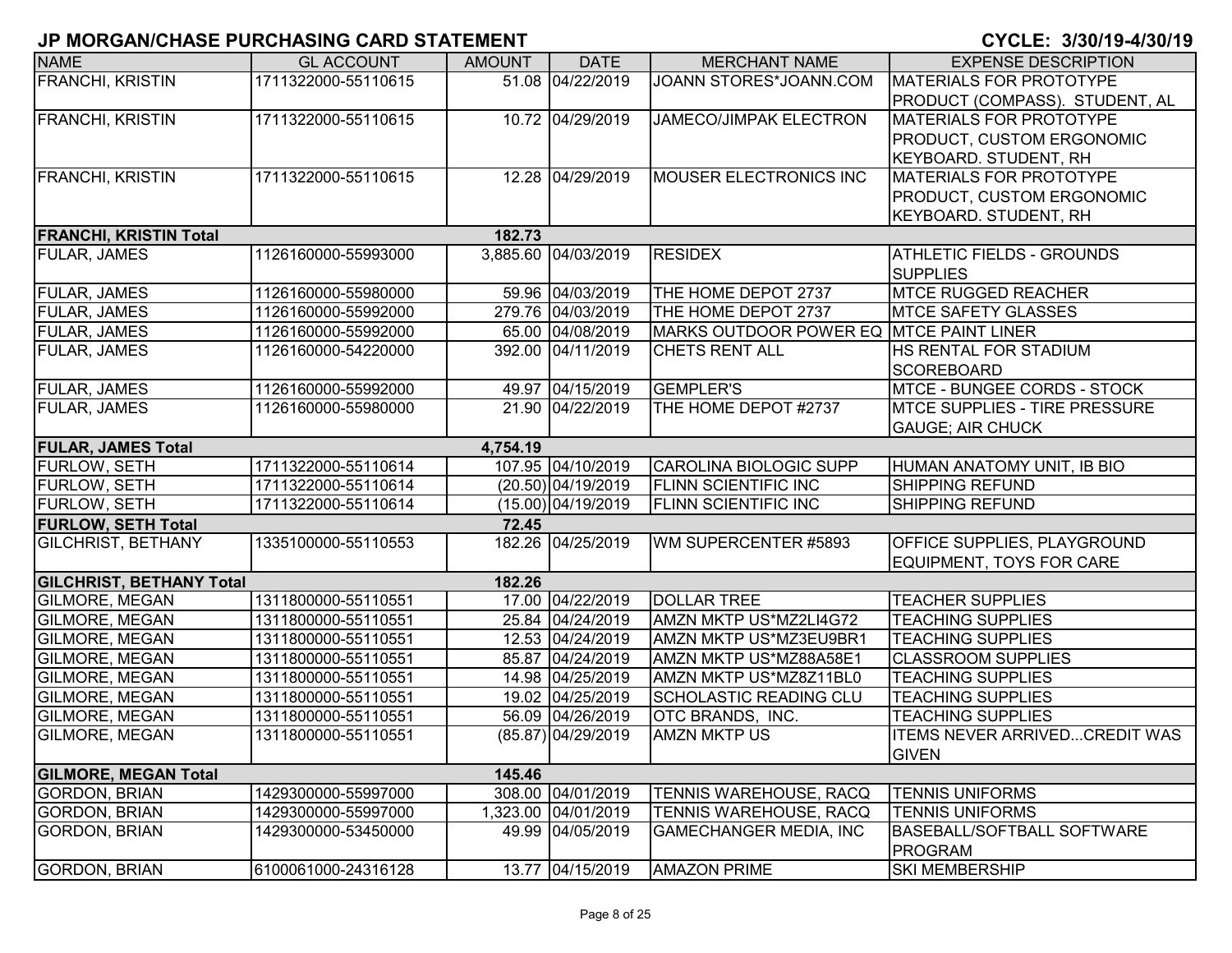| <b>NAME</b>                    | <b>GL ACCOUNT</b>   | <b>AMOUNT</b> | <b>DATE</b>        | <b>MERCHANT NAME</b>              | <b>EXPENSE DESCRIPTION</b>                                                                    |
|--------------------------------|---------------------|---------------|--------------------|-----------------------------------|-----------------------------------------------------------------------------------------------|
| <b>GORDON, BRIAN</b>           | 1429300000-53229000 |               | 360.00 04/15/2019  | EB BEYOND THE FIELD M             | <b>MENTAL HEALTH</b>                                                                          |
|                                |                     |               |                    |                                   | PROGRAM/WORKSHOP                                                                              |
| <b>GORDON, BRIAN</b>           | 1429300000-53450000 |               | 495.00 04/15/2019  | <b>LYNX SYSTEM DEVELOPERS</b>     | <b>PROGRAM FOR TIMING SYSTEM</b>                                                              |
| <b>GORDON, BRIAN</b>           | 6100061000-24316104 |               | 28.75 04/17/2019   | SQU*SQ *KNAPP'S DONUTS            | <b>DONUTS KLAA</b>                                                                            |
| <b>GORDON, BRIAN</b>           | 1429300000-54120000 |               | 645.00 04/23/2019  | <b>DAKTRONICS</b>                 | <b>SCOREBOARD REPAIR</b>                                                                      |
| <b>GORDON, BRIAN</b>           | 6100061000-24316104 |               | 117.61 04/25/2019  | <b>BENITOS PIZZA-NOVI</b>         | PIZZA MIDDLE SCHOOL SPORT FAIR                                                                |
| <b>GORDON, BRIAN</b>           | 1429300000-53450000 |               | 49.00 04/29/2019   | <b>ATHLETIC.NET</b>               | <b>TRACK MEMBERSHIP</b>                                                                       |
| <b>GORDON, BRIAN</b>           | 1429300000-53450000 |               | 165.00 04/29/2019  | ATHLETIC.NET                      | <b>TRACK PROGRAM</b>                                                                          |
| <b>GORDON, BRIAN</b>           | 1429300000-55990000 |               | 119.00 04/30/2019  | PAYPAL *TILTEDPIXEL               | <b>TRACK TIMING SYSTEM</b>                                                                    |
| <b>GORDON, BRIAN Total</b>     |                     | 3,674.12      |                    |                                   |                                                                                               |
| HANSEN, ANN                    | 1311800000-53220551 |               | 24.00 04/15/2019   | <b>APPELBAUM TRAINING INS</b>     | TRAINING FOR PRESCHOOL STAFF                                                                  |
| HANSEN, ANN                    | 1311800000-53220551 |               | 32.00 04/23/2019   | <b>APPELBAUM TRAINING INS</b>     | PRESCHOOL TEACHER TRAINING                                                                    |
| HANSEN, ANN                    | 1311800000-53220551 |               | 72.00 04/24/2019   | <b>APPELBAUM TRAINING INS</b>     | <b>PRESCHOOL TEACHER TRAINING</b>                                                             |
| HANSEN, ANN                    | 1335100000-53220553 |               | 52.00 04/30/2019   | <b>APPELBAUM TRAINING INS</b>     | <b>CARE AIDE TRAINING</b>                                                                     |
| HANSEN, ANN                    | 1335100000-53220553 |               | 32.00 04/30/2019   | <b>APPELBAUM TRAINING INS</b>     | <b>CARE AIDE TRAINING</b>                                                                     |
| <b>HANSEN, ANN Total</b>       |                     | 212.00        |                    |                                   |                                                                                               |
| <b>HARBAR, ERIN</b>            | 1111220000-55110702 |               | 54.99 04/01/2019   | <b>EVEN HEAT KILN</b>             | KILN THERMOCOUPLE FOR HS AND MS                                                               |
| <b>HARBAR, ERIN</b>            | 1111322000-55110702 |               | 109.98 04/01/2019  | <b>EVEN HEAT KILN</b>             | KILN THERMOCOUPLE FOR HS AND MS                                                               |
| <b>HARBAR, ERIN</b>            | 1111322000-55110702 |               | 13.99 04/11/2019   | AMZN MKTP US*MW9QI2RV2            | <b>CORK OF CERAMICS PROJECT</b>                                                               |
| HARBAR, ERIN                   | 1111322000-55110702 |               | (11.31) 04/19/2019 | <b>DBC*BLICK ART MATERIAL</b>     | <b>TAX REFUND</b>                                                                             |
| HARBAR, ERIN                   | 1711322000-55110614 |               | 61.88 04/25/2019   | SSI*SCHOOL SPECIALTY              | <b>NEW STANDS FROM BROKEN ART</b><br><b>BOARDS FOR IB SHOW</b>                                |
| <b>HARBAR, ERIN</b>            | 1111322000-55110702 |               | 137.82 04/26/2019  | <b>DBC*BLICK ART MATERIAL</b>     | <b>GLAZE AND RING SIZER CERAMICS</b><br><b>AND JEWELRY CLASS</b>                              |
| HARBAR, ERIN                   | 1711322000-55110614 |               | 70.28 04/29/2019   | THE HOME DEPOT #2737              | <b>WOOD FOR IB MURAL</b>                                                                      |
| HARBAR, ERIN                   | 1111322000-55110702 |               | 23.50 04/30/2019   | <b>ARMSTRONG TOOL &amp; SUPPL</b> | METAL FOR JEWELRY CLASS                                                                       |
| <b>HARBAR, ERIN Total</b>      |                     | 461.13        |                    |                                   |                                                                                               |
| <b>HARRIS, CHRISTINE</b>       | 6100041000-24316355 |               | 9.98 04/16/2019    | <b>TARGET</b><br>00008961         | SPRING CELEBRATION SUPPLIES                                                                   |
| <b>HARRIS, CHRISTINE</b>       | 1311800000-55110551 |               | 43.93 04/30/2019   | ILP*INSECT LORE                   | <b>SCIENCE SUPPLIES</b>                                                                       |
| <b>HARRIS, CHRISTINE Total</b> |                     | 53.91         |                    |                                   |                                                                                               |
| HENDERSON, BETH                | 1125200000-55910000 |               | 29.04 04/01/2019   | STAPLS7216048583000001            | <b>BUSINESS OFFICE SUPPLIES</b>                                                               |
| <b>HENDERSON, BETH</b>         | 1125200000-55910000 |               | 24.58 04/01/2019   | STAPLS7216048583000002            | <b>BUSINESS OFFICE SUPPLIES</b>                                                               |
| <b>HENDERSON, BETH Total</b>   |                     | 53.62         |                    |                                   |                                                                                               |
| <b>HICKEY, SAMANTHA</b>        | 1111220725-55110000 |               | 58.66 04/26/2019   | <b>LUCKS MUSIC LIBRARY</b>        | <b>MUSIC SCORES</b>                                                                           |
| <b>HICKEY, SAMANTHA Total</b>  |                     | 58.66         |                    |                                   |                                                                                               |
| HOLLY, SHEILA                  | 1123200000-53220000 |               | 306.26 04/01/2019  | <b>HILTON GARDEN INN</b>          | FINALSITE TRAINING, LODGING FOR<br>SHEILA HOLLY, MARCH 27-29, 2019,<br><b>GLASTONBURY, CT</b> |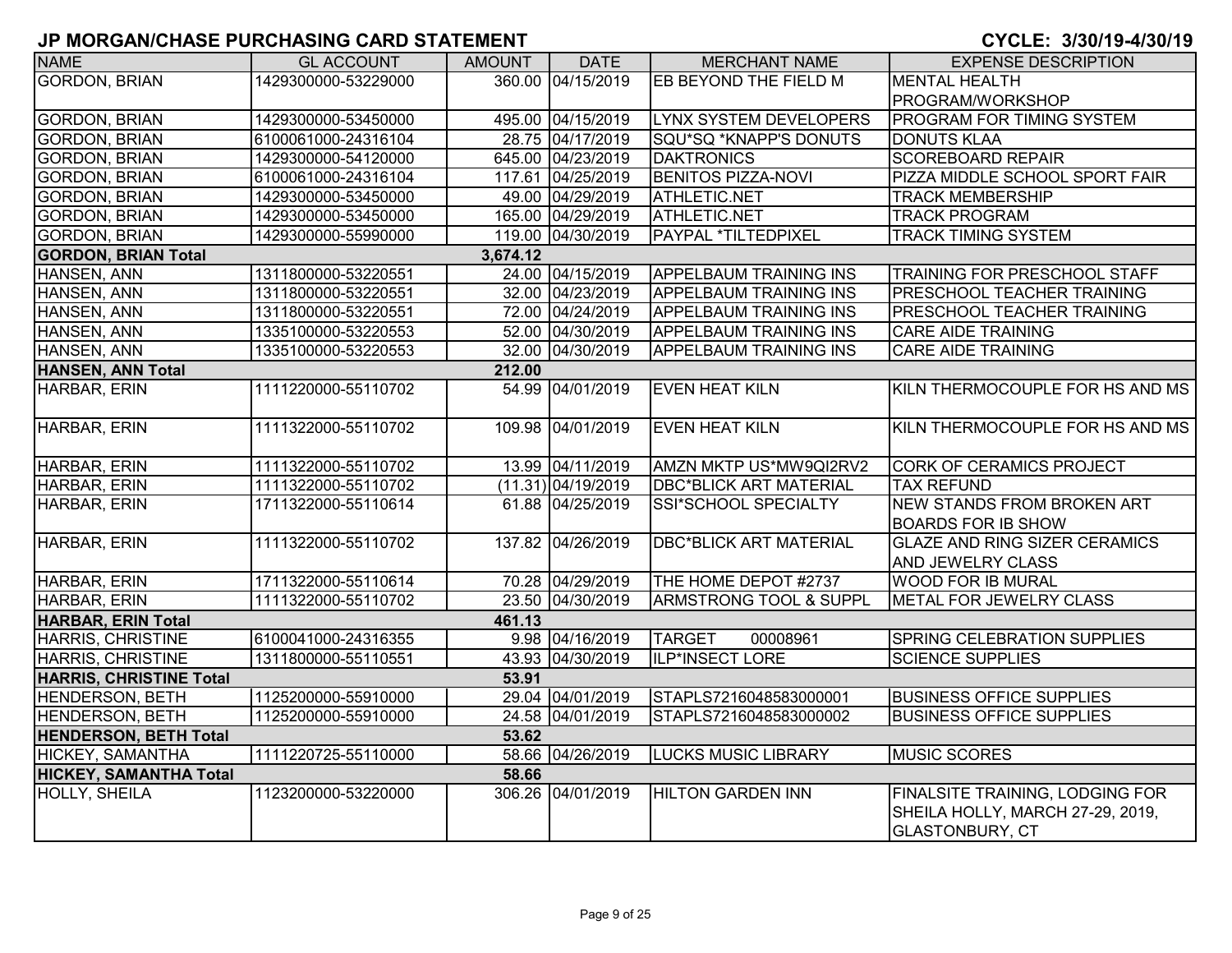| <b>NAME</b>                 | <b>GL ACCOUNT</b>   | <b>AMOUNT</b> | <b>DATE</b>         | <b>MERCHANT NAME</b>        | <b>EXPENSE DESCRIPTION</b>             |
|-----------------------------|---------------------|---------------|---------------------|-----------------------------|----------------------------------------|
| <b>HOLLY, SHEILA</b>        | 1128200000-53229000 |               | 31.33 04/01/2019    | <b>MAGGIE MCFLYS GLAS</b>   | FINALSITE TRAINING, DINNER FOR         |
|                             |                     |               |                     |                             | GEORGE SIPPLE, MARCH 27-29, 2019,      |
|                             |                     |               |                     |                             | <b>GLASTONBURY, CT</b>                 |
| <b>HOLLY, SHEILA</b>        | 1123200000-53220000 |               | 31.32 04/01/2019    | <b>MAGGIE MCFLYS GLAS</b>   | FINALSITE TRAINING, DINNER FOR         |
|                             |                     |               |                     |                             | SHEILA HOLLY, MARCH 27-29, 2019,       |
|                             |                     |               |                     |                             | <b>GLASTONBURY, CT</b>                 |
| <b>HOLLY, SHEILA</b>        | 1128200000-53490000 |               | 138.00 04/01/2019   | REV.COM                     | CLOSED CAPTIONING FOR THE MARCH        |
|                             |                     |               |                     |                             | 21, 2019 BOARD MEETING                 |
| HOLLY, SHEILA               | 1123200000-57910000 |               | 134.95 04/12/2019   | PROGRESSIVE BUSINESS P      | <b>BOOK - KEEPING YOUR SCHOOL SAFE</b> |
|                             |                     |               |                     |                             | & SECURE: A PRACTICAL GUIDE            |
|                             |                     |               |                     |                             |                                        |
| <b>HOLLY, SHEILA</b>        | 1123200000-55910000 |               | 66.14 04/12/2019    | STAPLS7216705986000001      | <b>SUPERINTENDENT OFFICE SUPPLIES</b>  |
| <b>HOLLY, SHEILA</b>        | 1128200000-53490000 |               | 50.00 04/15/2019    | REV.COM                     | <b>CLOSED CAPTIONING FOR THE APRIL</b> |
|                             |                     |               |                     |                             | 11, 2019 BOARD MEETING                 |
| HOLLY, SHEILA               | 1123100000-57910000 |               | 40.39 04/17/2019    | STAPLS7216705986000002      | <b>BOARD OF EDUCATION SUPPLIES</b>     |
| <b>HOLLY, SHEILA</b>        | 1123200000-53220000 |               | 99.00 04/17/2019    | <b>TCD*CENGAGE LEARNING</b> | <b>REGISTRATION FEE FOR</b>            |
|                             |                     |               |                     |                             | MINDFULNESS CERTIFICATION, SHEILA      |
|                             |                     |               |                     |                             | <b>HOLLY</b>                           |
| <b>HOLLY, SHEILA</b>        | 1123100000-53220000 |               | 90.00 04/18/2019    | <b>MASB</b>                 | CBA SESSION REGISTRATION, KATHY        |
|                             |                     |               |                     |                             | <b>HOOD</b>                            |
| HOLLY, SHEILA               | 1123100000-53220000 |               | 360.00 04/25/2019   | <b>MASB</b>                 | 4 CBA SESSION REGISTRATIONS FOR        |
|                             |                     |               |                     |                             | <b>MARY ANN RONEY</b>                  |
| <b>HOLLY, SHEILA Total</b>  |                     | 1,347.39      |                     |                             |                                        |
| <b>HOSKINS, DIANE</b>       | 6100025000-24316301 |               | 126.60 04/09/2019   | <b>RED OLIVE XV</b>         | <b>STUDENT DINNER</b>                  |
| <b>HOSKINS, DIANE</b>       | 6100025000-24316301 |               | 59.28 04/10/2019    | <b>RED OLIVE XV</b>         | SAT STUDENT BREAKFAST                  |
| <b>HOSKINS, DIANE</b>       | 6100025000-24316301 |               | 122.94 04/11/2019   | <b>BENITOS PIZZA-NOVI</b>   | <b>STUDENT DINNER</b>                  |
| <b>HOSKINS, DIANE</b>       | 6100025000-24316301 |               | 37.74 04/11/2019    | RED OLIVE XV                | SAT STUDENT BREAKFAST                  |
| <b>HOSKINS, DIANE</b>       | 6100025000-24316301 |               | 111.76 04/16/2019   | <b>RED OLIVE XV</b>         | <b>STUDENT DINNER</b>                  |
| HOSKINS, DIANE              | 6100025000-24316301 |               | 149.42 04/17/2019   | PANERA BREAD #608009        | <b>STUDENT DINNER</b>                  |
| <b>HOSKINS, DIANE</b>       | 1522600331-55910000 |               | 1,039.06 04/17/2019 | STAPLS7217014599000001      | <b>OFFICE SUPPLIES</b>                 |
| HOSKINS, DIANE              | 1513200331-55110000 |               | 416.62 04/18/2019   | <b>UCLA ONLINE</b>          | <b>HISTORY BOOKS</b>                   |
| <b>HOSKINS, DIANE</b>       | 6100025000-24316301 |               | 102.14 04/19/2019   | <b>BENITOS PIZZA-NOVI</b>   | <b>STUDENT DINNER</b>                  |
| <b>HOSKINS, DIANE</b>       | 1522700331-53450000 |               | 3,217.42 04/19/2019 | CASAS                       | <b>CASAS ETESTS</b>                    |
| <b>HOSKINS, DIANE</b>       | 6100025000-24316301 |               | 87.94 04/23/2019    | RED OLIVE XV                | <b>STUDENT DINNER</b>                  |
| <b>HOSKINS, DIANE</b>       | 6100025000-24316301 |               | 181.63 04/24/2019   | LEVELUP*POTBELLY508271      | <b>STUDENT DINNER</b>                  |
| <b>HOSKINS, DIANE</b>       | 1522600331-55910000 |               | 173.89 04/24/2019   | STAPLS7217014599000002      | <b>OFFICE SUPPLY</b>                   |
| HOSKINS, DIANE              | 1513200331-55110000 |               | 497.32 04/25/2019   | AMZN MKTP US*MZ51N0GJ2      | LANGUAGE ARTS BOOKS                    |
| <b>HOSKINS, DIANE</b>       | 1513200331-55110000 |               | 22.91 04/25/2019    | AMZN MKTP US*MZ61X2GL2      | <b>GED BOOK</b>                        |
| <b>HOSKINS, DIANE</b>       | 6100025000-24316301 |               | 15.79 04/25/2019    | LEVELUP*POTBELLY901582      | TO BE REIMBURSED                       |
| <b>HOSKINS, DIANE</b>       | 6100025000-24316301 |               | 200.18 04/29/2019   | SAMSCLUB.COM                | <b>VENDING</b>                         |
| HOSKINS, DIANE              | 6100025000-24316301 |               | 160.41 04/30/2019   | <b>RED OLIVE XV</b>         | <b>STUDENT DINNER</b>                  |
| <b>HOSKINS, DIANE Total</b> |                     | 6,723.05      |                     |                             |                                        |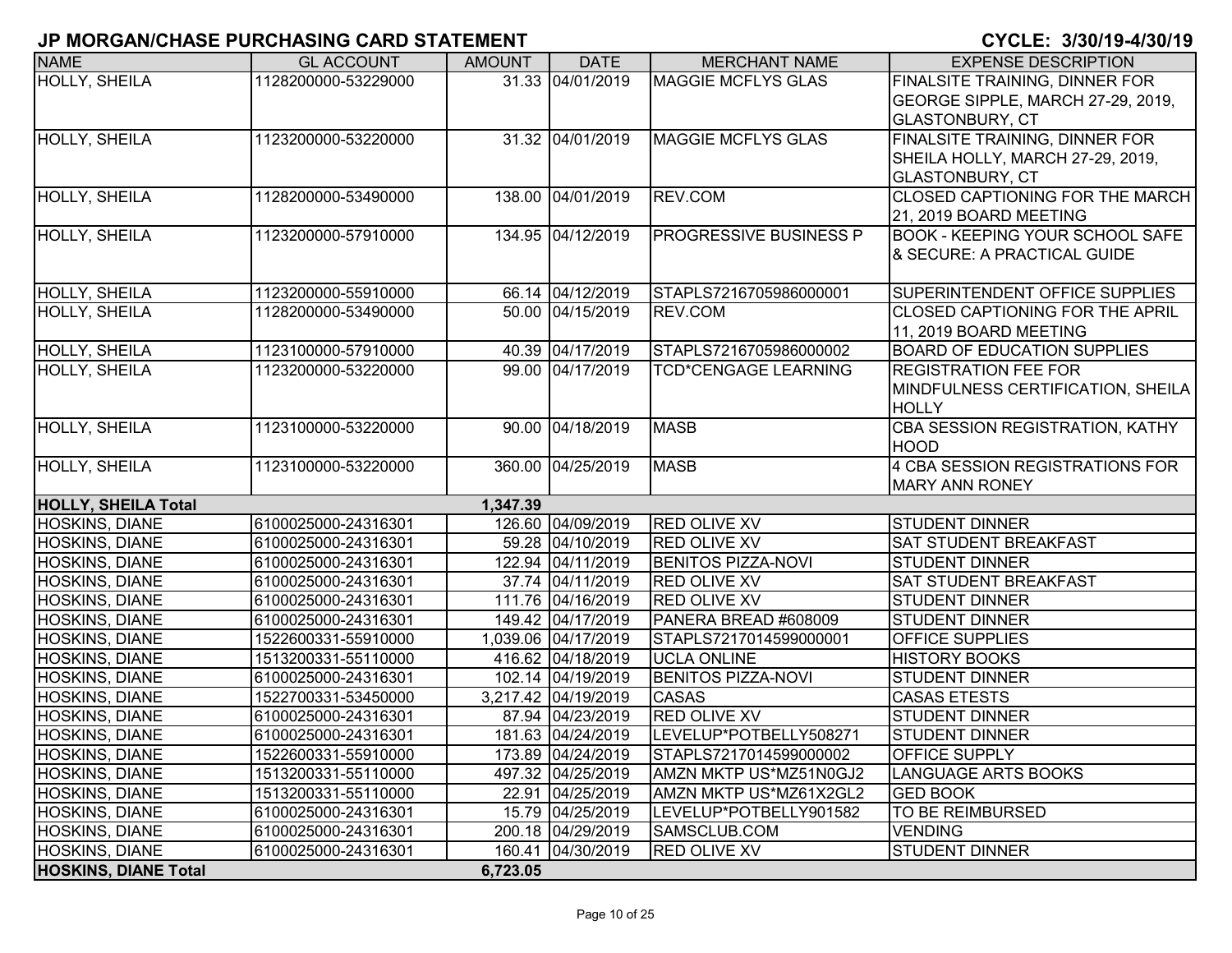| <u>UNUNUANUUHAULI UNUIMUINU UAND UTATEMENT</u> |                     |               |                     |                               | <u>UTULL. 9790719-4790719</u>                                  |
|------------------------------------------------|---------------------|---------------|---------------------|-------------------------------|----------------------------------------------------------------|
| <b>NAME</b>                                    | <b>GL ACCOUNT</b>   | <b>AMOUNT</b> | <b>DATE</b>         | <b>MERCHANT NAME</b>          | <b>EXPENSE DESCRIPTION</b>                                     |
| <b>HOURIGAN, MARK</b>                          | 1111322000-53430723 |               | 7.32 04/01/2019     | USPS PO 2582360103            | POSTAGE FOR BAND MAILING                                       |
| <b>HOURIGAN, MARK</b>                          | 1111322000-55110723 |               | 34.38 04/10/2019    | SHEETMUSICPLUS.COM            | PURCHASE OF SCORE FOR FESTIVAL                                 |
| <b>HOURIGAN, MARK Total</b>                    |                     | 41.70         |                     |                               |                                                                |
| HOWARD, SARAH                                  | 1311800000-55110551 |               | 5.97 04/18/2019     | HOBBY LOBBY #417              | <b>ART SUPPLIES</b>                                            |
| <b>HOWARD, SARAH Total</b>                     |                     | 5.97          |                     |                               |                                                                |
| HURLBURT, THOMAS                               | 1127170000-55980000 |               | 11.88 04/04/2019    | THE HOME DEPOT #2737          | <b>COMBO WRENCH</b>                                            |
| HURLBURT, THOMAS                               | 1127170000-55990000 |               | 26.28 04/29/2019    | THE HOME DEPOT #2737          | <b>SILICONE</b>                                                |
| <b>HURLBURT, THOMAS Total</b>                  |                     | 38.16         |                     |                               |                                                                |
| JANTZ, ANGELA                                  | 1122215000-55310000 |               | 1,610.93 04/09/2019 | FOLLETT SCHOOL SOLUTIO        | <b>BOOKS FOR THE DF LIBRARY</b>                                |
| JANTZ, ANGELA                                  | 1124115000-55990000 |               | 47.04 04/09/2019    | SAMSCLUB #6657                | HAND SANITIZER AND TISSUES FOR<br>THE BUILDING                 |
| JANTZ, ANGELA                                  | 1111115000-55110799 |               | 115.10 04/10/2019   | STICKERYOU.COM                | <b>STICKERS FOR CELEBRATION OF</b><br><b>LEARNING</b>          |
| JANTZ, ANGELA                                  | 6100015000-24316275 |               | 18.98 04/17/2019    | SAMS CLUB #6657               | <b>GOOD BYE DESSERT FOR MATT</b><br><b>RUNYAN</b>              |
| JANTZ, ANGELA                                  | 6100015000-24316501 |               | 950.00 04/19/2019   | THE HENRY FORD                | SECOND GRADE FIELD TRIP-DCC TO<br><b>COVER COST</b>            |
| JANTZ, ANGELA                                  | 1122215000-55310000 |               | 555.22 04/22/2019   | <b>FOLLETT SCHOOL SOLUTIO</b> | <b>BOOKS FOR THE DF LIBRARY</b>                                |
| JANTZ, ANGELA                                  | 1111115000-55110799 |               | 180.73 04/24/2019   | STAPLS7217379525000001        | SUPPLIES FOR BUILDING                                          |
| <b>JANTZ, ANGELA Total</b>                     |                     | 3,478.00      |                     |                               |                                                                |
| JOB, STACEY                                    | 1311800000-53220551 |               | 24.00 04/09/2019    | <b>APPELBAUM TRAINING INS</b> | <b>PS TRAINING</b>                                             |
| JOB, STACEY                                    | 1311800000-53220551 |               | 20.00 04/11/2019    | <b>APPELBAUM TRAINING INS</b> | <b>PS TRAINING</b>                                             |
| JOB, STACEY                                    | 1100000000-11923000 |               | 120.00 04/12/2019   | ANN ARBOR HANDS-ON ADM        | <b>SUMMER FIELD TRIP</b>                                       |
| JOB, STACEY                                    | 1335100000-53220553 |               | 32.00 04/12/2019    | <b>APPELBAUM TRAINING INS</b> | <b>CARE TRAINING</b>                                           |
| JOB, STACEY                                    | 1335100000-53220553 |               | 192.00 04/15/2019   | <b>APPELBAUM TRAINING INS</b> | <b>CARE TRAINING</b>                                           |
| JOB, STACEY                                    | 1311800000-53220551 |               | 44.00 04/17/2019    | <b>APPELBAUM TRAINING INS</b> | <b>PS TRAINING</b>                                             |
| JOB, STACEY                                    | 1311800000-53220551 |               | 20.00 04/17/2019    | <b>APPELBAUM TRAINING INS</b> | <b>PS TRAINING</b>                                             |
| JOB, STACEY                                    | 1311800000-53220551 |               | 32.00 04/18/2019    | <b>APPELBAUM TRAINING INS</b> | <b>PS TRAINING</b>                                             |
| JOB, STACEY                                    | 1100000000-11923000 |               | 120.00 04/19/2019   | ANN ARBOR HANDS-ON ADM        | <b>SUMMER FIELD TRIP</b>                                       |
| JOB, STACEY                                    | 1311800000-53220551 |               | 20.00 04/19/2019    | <b>APPELBAUM TRAINING INS</b> | <b>PS TRAINING</b>                                             |
| JOB, STACEY                                    | 1335100000-53220553 |               | 98.00 04/24/2019    | <b>IMPACT PUBLICATIONS, I</b> | <b>CARE TRAINING</b>                                           |
| JOB, STACEY                                    | 1311800000-53220551 |               | 52.00 04/26/2019    | <b>APPELBAUM TRAINING INS</b> | <b>PS TRAINING</b>                                             |
| JOB, STACEY                                    | 1311800000-53220551 |               | 20.00 04/26/2019    | <b>APPELBAUM TRAINING INS</b> | <b>PS TRAINING</b>                                             |
| JOB, STACEY                                    | 1311800000-53220551 |               | 52.00 04/26/2019    | <b>APPELBAUM TRAINING INS</b> | <b>PS TRAINING</b>                                             |
| JOB, STACEY                                    | 1311800000-53220551 |               | 20.00 04/26/2019    | <b>APPELBAUM TRAINING INS</b> | <b>PS TRAINING</b>                                             |
| <b>JOB, STACEY Total</b>                       |                     | 866.00        |                     |                               |                                                                |
| JORDAN, CHRISTOPHER                            | 1126160000-55992000 |               | 4.86 04/05/2019     | ETNA DISTRIBUTORS, LLC        | <b>NW TOWER REPAIR - PVC TEE SOC</b>                           |
| JORDAN, CHRISTOPHER                            | 1126160000-55992000 |               | 3.63 04/08/2019     | THE HOME DEPOT #2737          | INW TOWER REPAIR - PVC CEMENT<br><b>REGULAR CLEAR</b>          |
| JORDAN, CHRISTOPHER                            | 1126160000-55992000 | 63.54         | 04/11/2019          | <b>SARMENTO MECHANICAL SA</b> | <b>INW COOLING TOWER PUMP REPAIR -</b><br><b>PUMP SEAL KIT</b> |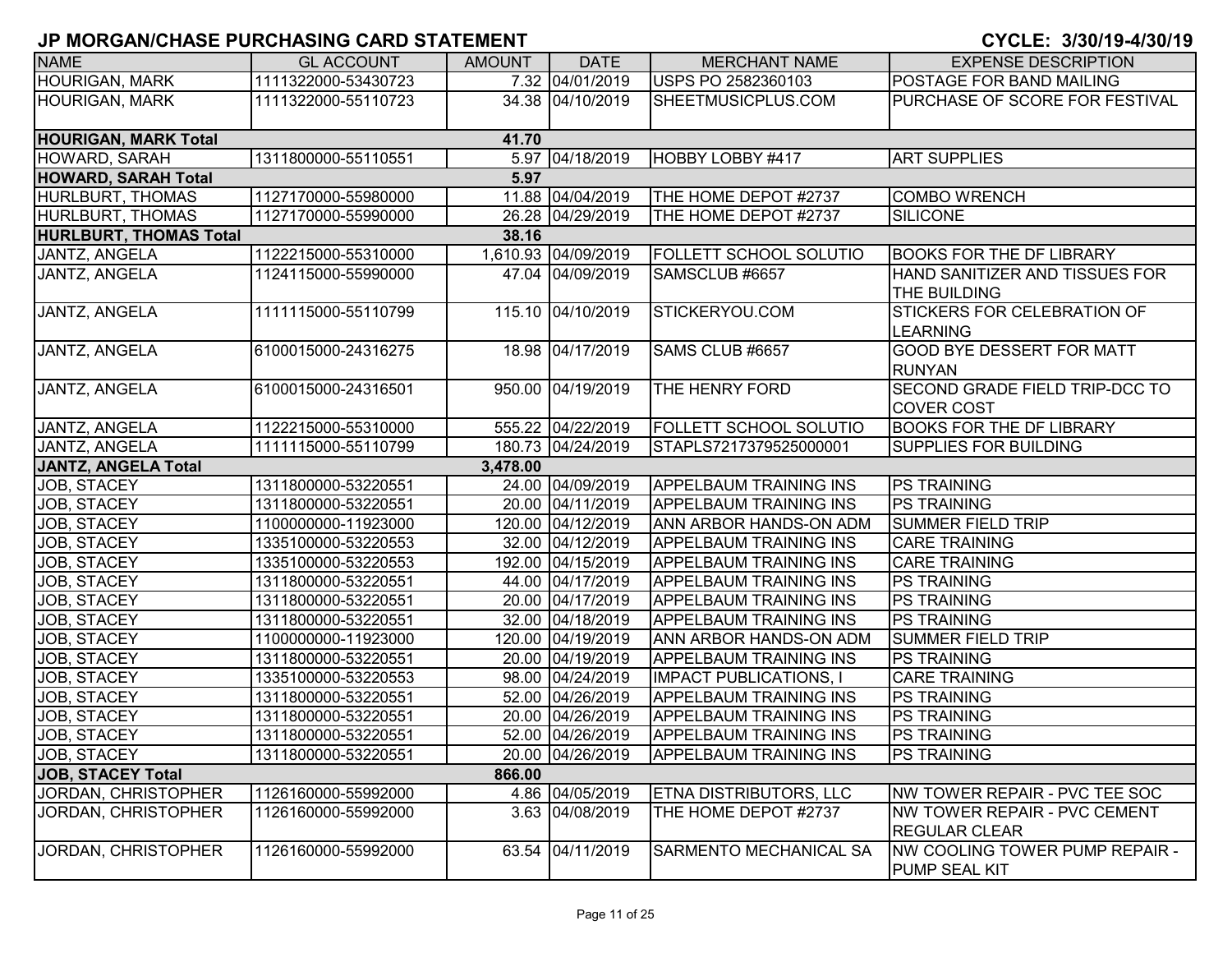|                                 | ווום האום שנושא טוושאוויט וחשמוני שאוויט ואוסוויט וט |               |                     |                               | <u>UIULL. VIUUI IUTTIUUI IU</u>       |
|---------------------------------|------------------------------------------------------|---------------|---------------------|-------------------------------|---------------------------------------|
| <b>NAME</b>                     | <b>GL ACCOUNT</b>                                    | <b>AMOUNT</b> | <b>DATE</b>         | <b>MERCHANT NAME</b>          | <b>EXPENSE DESCRIPTION</b>            |
| JORDAN, CHRISTOPHER             | 1126160000-55992000                                  |               | 70.46 04/11/2019    | <b>SARMENTO MECHANICAL SA</b> | <b>NW COOLING TOWER PUMP</b>          |
| JORDAN, CHRISTOPHER             | 4126122951-54110000                                  |               | 1,175.00 04/15/2019 | THE TRANE COMPANY             | HS - CHILLER - REPLACED CH530         |
|                                 |                                                      |               |                     |                               | CONTROLLER; LOADED SOFTWARE           |
|                                 |                                                      |               |                     |                               | CONF. RESET CONTROL, PG 381           |
| JORDAN, CHRISTOPHER             | 4126122951-54110000                                  |               | 1,789.70 04/15/2019 | TRANE SUPPLY-113415           | HS - CHILLER EAST - DYNAVIEW          |
|                                 |                                                      |               |                     |                               | <b>PROGRAMMING PART FOR</b>           |
|                                 |                                                      |               |                     |                               | CONTROLLER, PG 381                    |
| JORDAN, CHRISTOPHER             | 1126160000-55992000                                  |               | 103.37 04/15/2019   | TRANE SUPPLY-113415           | <b>HS - CRANK CASE HEATER FOR ONE</b> |
|                                 |                                                      |               |                     |                               | OF THE COMPRESSORS ON THE EAST        |
|                                 |                                                      |               |                     |                               | <b>HS CHILLER</b>                     |
| JORDAN, CHRISTOPHER             | 1126122000-55992000                                  |               | 120.56 04/16/2019   | <b>MADISON ELECTRIC COMPA</b> | <b>HS - EXHAUST FAN- FUSES FOR</b>    |
|                                 |                                                      |               |                     |                               | <b>MOTOR</b>                          |
| JORDAN, CHRISTOPHER             | 1126160000-55992000                                  |               | 5.52 04/29/2019     | THE HOME DEPOT #2737          | HS-ROOF TOP UNIT (RTU P2) - PARTS     |
|                                 |                                                      |               |                     |                               | TO CONNECT ACTUATOR                   |
| JORDAN, CHRISTOPHER Total       |                                                      | 3,336.64      |                     |                               |                                       |
| KINZER, GARY                    | 1128300000-53210000                                  |               | 81.97 04/08/2019    | PRICELINE*HOLIDAY INN         | <b>HOTEL - JOB FAIR</b>               |
| <b>KINZER, GARY Total</b>       |                                                      | 81.97         |                     |                               |                                       |
| LALONDE, LUCAS                  | 1129900000-55990000                                  |               | 172.51 04/03/2019   | STAGELIGHTINGSTORE            | <b>GOBOS FOR HS LIGHTING</b>          |
| LALONDE, LUCAS                  | 1129900000-55990000                                  |               | 26.09 04/08/2019    | AMAZON.COM*MW28D57F0          | COPY OF BACK STAGE HANDBOOK           |
|                                 |                                                      |               |                     |                               | FOR HS AUD                            |
| LALONDE, LUCAS                  | 1129900000-55990000                                  |               | 93.97 04/17/2019    | AMZN MKTP US*MZ55I8ZU2        | DMX CABLE FOR HS LIGHTING             |
| LALONDE, LUCAS                  | 6100022000-24316191                                  |               | 20.01 04/22/2019    | MARATHON PETRO181966          | TO BE REIMBURSED                      |
| LALONDE, LUCAS                  | 6100022000-24316191                                  |               | 20.00 04/24/2019    | <b>CAPITAL INTERNAL MEDIC</b> | <b>TO BE REIMBURSED</b>               |
| LALONDE, LUCAS                  | 6100022000-24316191                                  |               | 1.49 04/24/2019     | QUALITY DAIRY 31250020        | TO BE REIMBURSED                      |
| <b>LALONDE, LUCAS Total</b>     |                                                      | 334.07        |                     |                               |                                       |
| LANEY, CHRISTOPHER              | 6100020000-24316247                                  |               | 34.98 04/01/2019    | THE HOME DEPOT #2737          | <b>STEM SUPPLIES</b>                  |
| LANEY, CHRISTOPHER              | 6100020000-24316247                                  |               | 15.39 04/15/2019    | THE HOME DEPOT #2737          | <b>STEM SUPPLIES</b>                  |
| <b>LANEY, CHRISTOPHER Total</b> |                                                      | 50.37         |                     |                               |                                       |
| <b>LASH, NANCY</b>              | 1111114000-55110708                                  |               | 17.68 04/02/2019    | AMAZON.COM*MW70M7SE1          | <b>CLASSROOM SUPPLY</b>               |
| <b>LASH, NANCY</b>              | 1111114000-55110708                                  |               | 28.83 04/15/2019    | STAPLS7216812874000001        | <b>CLASSROOM SUPPLY</b>               |
| <b>LASH, NANCY</b>              | 1111114000-55110727                                  |               | 37.45 04/16/2019    | AMZN MKTP US*MZ7XW0T01        | PLAYGROUND                            |
| <b>LASH, NANCY</b>              | 1111114000-55110708                                  |               | 39.19 04/17/2019    | AMZN MKTP US*MZ1TT9EO1        | <b>CLASSROOM SUPPLY</b>               |
| <b>LASH, NANCY</b>              | 1122214000-55990000                                  |               | 35.88 04/17/2019    | AMZN MKTP US*MZ2K37EV1        | <b>MEDIA SUPPLY</b>                   |
| <b>LASH, NANCY</b>              | 1124114000-55410000                                  |               | 29.73 04/18/2019    | AMAZON.COM*MZ06N41J1          | <b>PRINCIPAL BOOK</b>                 |
| <b>LASH, NANCY</b>              | 1122214000-55990000                                  |               | 26.39 04/22/2019    | AMAZON.COM*MZ71B9TO2          | <b>MEDIA SUPPLY</b>                   |
| <b>LASH, NANCY</b>              | 1111114000-55110708                                  |               | 21.35 04/22/2019    | STAPLS7217141845000001        | <b>CLASSROOM SUPPLY</b>               |
| <b>LASH, NANCY</b>              | 1111114000-55110727                                  |               | 52.21 04/23/2019    | AMZN MKTP US*MZ6XH85P1        | PLAYGROUND                            |
| <b>LASH, NANCY</b>              | 1111114000-55110727                                  |               | 7.23 04/24/2019     | AMZN MKTP US*MZ0WM5MD0        | PLAYGROUND                            |
| <b>LASH, NANCY</b>              | 1111114000-55110702                                  |               | 211.42 04/24/2019   | <b>DHARMA TRADING CO</b>      | <b>ART ROOM SUPPLY</b>                |
| LASH, NANCY                     | 1111114000-55110727                                  |               | 100.70 04/25/2019   | <b>FITNESS FINDERS INC</b>    | <b>MILEAGE MARKER CARDS</b>           |
| <b>LASH, NANCY</b>              | 1111114000-55110727                                  |               | 26.60 04/29/2019    | AMAZON.COM*MZ5ZM5BT2          | <b>PHYS ED</b>                        |
| LASH, NANCY                     | 1111114000-55110727                                  |               | 192.29 04/29/2019   | <b>GOPHER SPORT</b>           | <b>PHYS ED</b>                        |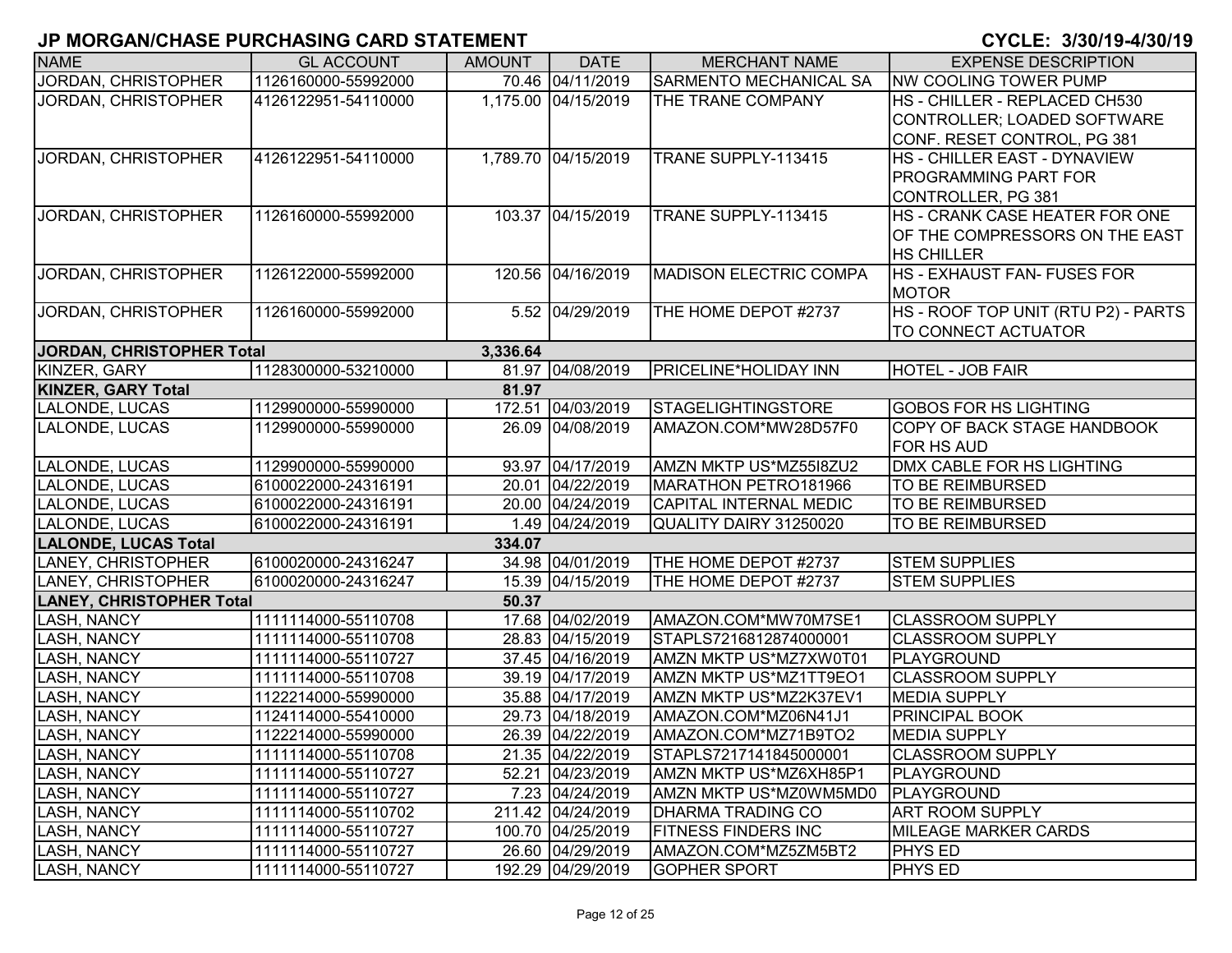| <b>NAME</b>                        | <b>GL ACCOUNT</b>   | <b>AMOUNT</b> | <b>DATE</b>          | <b>MERCHANT NAME</b>          | <b>EXPENSE DESCRIPTION</b>                                                                                                             |  |  |  |  |
|------------------------------------|---------------------|---------------|----------------------|-------------------------------|----------------------------------------------------------------------------------------------------------------------------------------|--|--|--|--|
| <b>LASH, NANCY</b>                 | 1111114000-55110727 |               | 34.97 04/29/2019     | <b>PALOS SPORTS</b>           | <b>PHYS ED</b>                                                                                                                         |  |  |  |  |
| <b>LASH, NANCY</b>                 | 1111114000-55110708 |               | 52.36 04/30/2019     | AMAZON.COM*MZ4PA58G2          | <b>CLASSROOM SUPPLY</b>                                                                                                                |  |  |  |  |
| <b>LASH, NANCY Total</b><br>914.28 |                     |               |                      |                               |                                                                                                                                        |  |  |  |  |
| <b>MATSON, MELISSA</b>             | 1711322000-55110615 |               | $(40.88)$ 04/01/2019 | <b>AMZN MKTP US</b>           | HS INCUBATOR CLASS - STUDENT<br>PROJECT SUPPLIES CREDIT (AMAZON<br><b>DELIVERY ISSUE)</b>                                              |  |  |  |  |
| <b>MATSON, MELISSA</b>             | 1711322000-55110615 |               | 7.93 04/01/2019      | AMZN MKTP US*MW2VU08U1        | HS INCUBATOR SUPPLIES FOR<br><b>STUDENT PROJECTS</b>                                                                                   |  |  |  |  |
| <b>MATSON, MELISSA</b>             | 1125200000-55910000 |               | 43.94 04/01/2019     | AMZN MKTP US*MW3GI86B1        | <b>BUSINESS OFFICE - OFFICE SUPPLIES</b>                                                                                               |  |  |  |  |
| <b>MATSON, MELISSA</b>             | 1711322000-55110615 |               | 27.49 04/02/2019     | AMZN MKTP US*MW0ZI4HW2        | HS INCUBATOR CLASS - STUDENT<br><b>PROJECT SUPPLIES</b>                                                                                |  |  |  |  |
| <b>MATSON, MELISSA</b>             | 1711322000-55110615 |               | 6.95 04/02/2019      | AMZN MKTP US*MW1A84HB2        | <b>HS INCUBATOR CLASS - STUDENT</b><br><b>PROJECT SUPPLIES</b>                                                                         |  |  |  |  |
| <b>MATSON, MELISSA</b>             | 1125200000-55910000 |               | 18.89 04/02/2019     | AMZN MKTP US*MW94M1HF2        | <b>BUSINESS OFFICE - OFFICE SUPPLIES</b>                                                                                               |  |  |  |  |
| <b>MATSON, MELISSA</b>             | 1711322000-55110615 |               | 47.22 04/08/2019     | AMZN MKTP US*MW1E41720        | HS INCUBATOR CLASS - STUDENT<br><b>PROJECT SUPPLIES</b>                                                                                |  |  |  |  |
| <b>MATSON, MELISSA</b>             | 1711322000-55110615 |               | (47.22) 04/09/2019   | <b>AMZN MKTP US</b>           | HS INCUBATOR CLASS - STUDENT<br>PROJECT SUPPLIES CREDIT (AMAZON<br><b>DELIVERY PROBLEM)</b>                                            |  |  |  |  |
| <b>MATSON, MELISSA</b>             | 1711322000-55110615 |               | 33.31 04/09/2019     | AMZN MKTP US*MZ5OD7CY1        | HS INCUBATOR CLASS - STUDENT<br><b>PROJECT SUPPLIES</b>                                                                                |  |  |  |  |
| <b>MATSON, MELISSA</b>             | 1722200000-53450611 |               | 3,424.12 04/10/2019  | FOLLETT SCHOOL SOLUTIO        | <b>DESTINY DISTRICT MEMBER</b><br><b>TEXTBOOK LICENSE RENEWAL</b>                                                                      |  |  |  |  |
| <b>MATSON, MELISSA</b>             | 1122500000-53450000 |               | 6,253.40 04/10/2019  | <b>FOLLETT SCHOOL SOLUTIO</b> | <b>DESTINY DISTRICT MEMBER</b><br>TEXTBOOK, LIBRARY LICENSE, AND<br>TITLEPEEK ONLINE SERVICE RENEWAL                                   |  |  |  |  |
| MATSON, MELISSA                    | 1722200000-55990611 |               | 465.22 04/10/2019    | <b>FOLLETT SCHOOL SOLUTIO</b> | <b>FOLLETT BARCODE LABELS - LEVELED</b><br><b>READING LIBRARY BOOKS</b>                                                                |  |  |  |  |
| MATSON, MELISSA                    | 1711322000-55110615 |               | 13.85 04/12/2019     | AMZN MKTP US*MZ36K4OG0        | <b>NOVI HIGH SCHOOL - INCUBATOR</b><br><b>CLASS STUDENT SUPPLIES</b>                                                                   |  |  |  |  |
| MATSON, MELISSA                    | 1711322000-53710651 |               | 19,717.00 04/12/2019 | <b>MI VIRTUAL</b>             | <b>NOVI HIGH SCHOOL - MICHIGAN</b><br>VIRTUAL PLUS, ADVANCE PLACEMENT,<br>CONFUCIUS INSTITUTE, AND<br><b>ESSENTIALS ONLINE COURSES</b> |  |  |  |  |
| MATSON, MELISSA                    | 1722100000-53220611 |               | 35.00 04/12/2019     | OAKLAND SCHOOLS-RC INT        | OAKLAND SCHOOLS CULTURES OF<br>THINKING SEMINAR - DR. RJ WEBBER                                                                        |  |  |  |  |
| MATSON, MELISSA                    | 1711322000-55110615 |               | 110.64 04/15/2019    | AMAZON.COM*MZ3IF6OU2          | HS INCUBATOR CLASS - STUDENT<br><b>PROJECT SUPPLIES</b>                                                                                |  |  |  |  |
| MATSON, MELISSA                    | 1121300000-55990000 |               | 60.00 04/17/2019     | <b>AVENTRIC TECHNOLOGIES/</b> | CPR SUPPLIES - C. FARRIS                                                                                                               |  |  |  |  |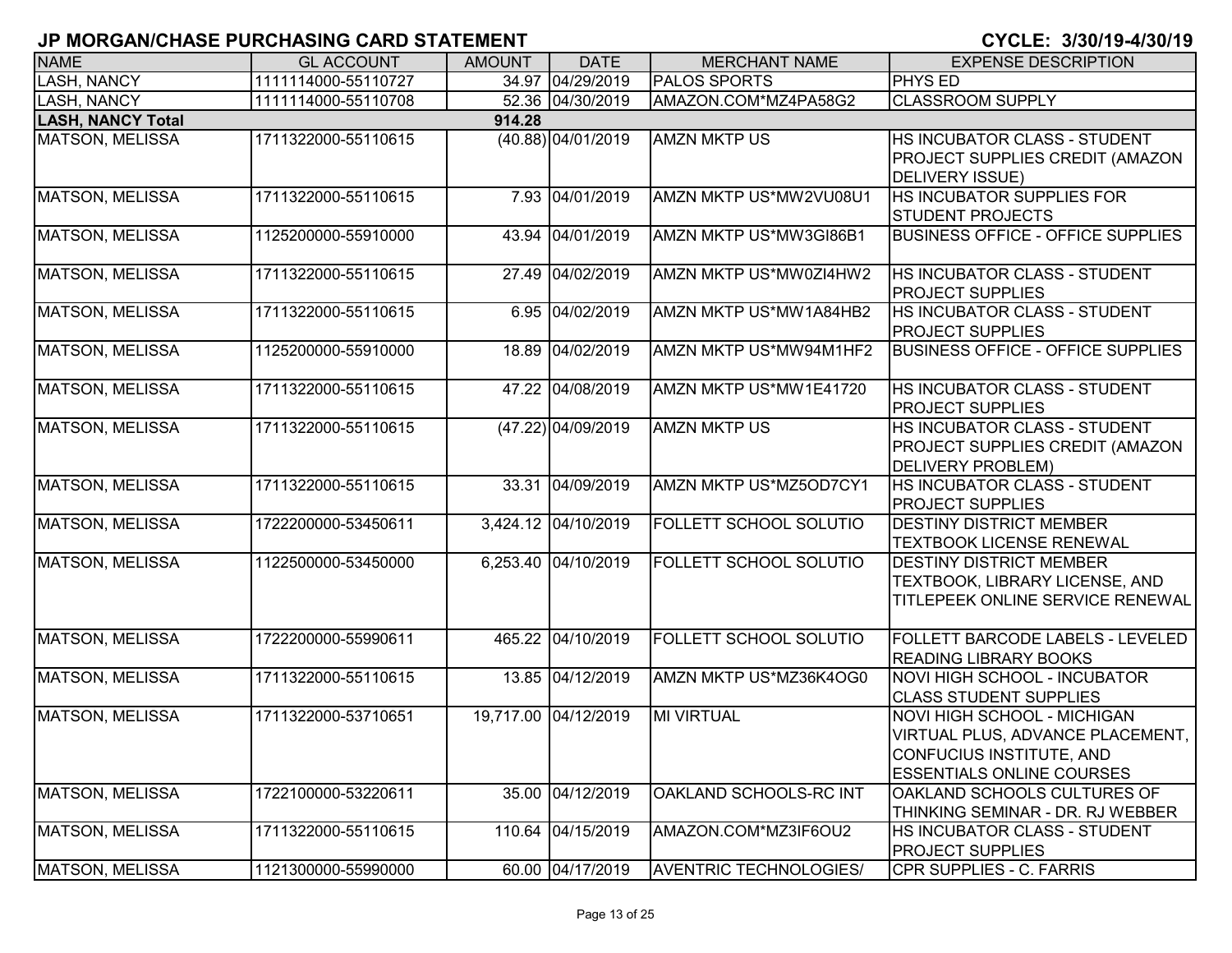| <u>u mononivuinue i unuinumu uniu uiniemeni</u> |                     |               |                     |                               | <u>U I ULLI UJUVI IV TIVVI IV</u>       |
|-------------------------------------------------|---------------------|---------------|---------------------|-------------------------------|-----------------------------------------|
| <b>NAME</b>                                     | <b>GL ACCOUNT</b>   | <b>AMOUNT</b> | <b>DATE</b>         | <b>MERCHANT NAME</b>          | <b>EXPENSE DESCRIPTION</b>              |
| <b>MATSON, MELISSA</b>                          | 1711322000-55110615 |               | 86.61 04/18/2019    | AMZN MKTP US*MZ0Y50AR0        | HS INCUBATOR CLASS - STUDENT            |
|                                                 |                     |               |                     |                               | <b>PROJECT SUPPLIES</b>                 |
| <b>MATSON, MELISSA</b>                          | 1711322000-55110615 | 38.39         | 04/18/2019          | AMZN MKTP US*MZ4XS7TH0        | HS INCUBATOR CLASS - STUDENT            |
|                                                 |                     |               |                     |                               | <b>PROJECT SUPPLIES</b>                 |
| <b>MATSON, MELISSA</b>                          | 1711322000-55110615 | 30.00         | 04/18/2019          | AMZN MKTP US*MZ9CX30O1        | HS INCUBATOR CLASS - STUDENT            |
|                                                 |                     |               |                     |                               | <b>PROJECT SUPPLIES</b>                 |
| <b>MATSON, MELISSA</b>                          | 1722100000-53220611 |               | 28.16 04/18/2019    | EB 2019 NOVI STATE OF         | 2019 NOVI STATE OF THE CITY             |
|                                                 |                     |               |                     |                               | ADDRESS TICKET - DR. RJ WEBBER          |
| <b>MATSON, MELISSA</b>                          | 1722100000-55910611 | 24.47         | $\sqrt{04/25}/2019$ | STAPLS7217426664000001        | OFFICE OF ACADEMICS OFFICE              |
|                                                 |                     |               |                     |                               | <b>SUPPLIES</b>                         |
| <b>MATSON, MELISSA</b>                          | 1100000000-11920000 |               | 750.00 04/29/2019   | <b>CASEL</b>                  | PREPAID SEL CONFERENCE (19/20) -        |
|                                                 |                     |               |                     |                               | DR. RJ WEBBER - TO BE CHARGED TO        |
|                                                 |                     |               |                     |                               | ACCOUNT #1722100000-53229000            |
| MATSON, MELISSA                                 | 1100000000-11920000 |               | 750.00 04/29/2019   | <b>CASEL</b>                  | PREPAID SEL CONFERENCE (19/20) - D.     |
|                                                 |                     |               |                     |                               | HOPPENSTEDT - TO BE CHARGED TO          |
|                                                 |                     |               |                     |                               | ACCOUNT #1722100000-53229000            |
| <b>MATSON, MELISSA</b>                          | 1100000000-11920000 |               | 750.00 04/29/2019   | <b>CASEL</b>                  | PREPAID SEL CONFERENCE (19/20) - M.     |
|                                                 |                     |               |                     |                               | MATSON - TO BE CHARGED TO               |
|                                                 |                     |               |                     |                               | 1722100000-53220611                     |
| <b>MATSON, MELISSA</b>                          | 1722100000-55990630 |               | 281.04 04/30/2019   | AMAZON.COM*MZ9Q89SW0          | RESOURCE BOOKS FOR THE OFFICE           |
|                                                 |                     |               |                     |                               | OF ACADEMICS STAFF MEMBERS              |
| <b>MATSON, MELISSA</b>                          | 1121300000-53220000 |               | (126.96) 04/30/2019 | AMERICAN SAFETY AND HE        | <b>REFUND FOR BASIC FIRST AID</b>       |
|                                                 |                     |               |                     |                               | PROGRAM CONFERENCE PACKAGE              |
| <b>MATSON, MELISSA Total</b>                    |                     | 32,788.57     |                     |                               |                                         |
| <b>MATTHEWS, STEVEN</b>                         | 1123200000-53229000 |               | 654.60 04/09/2019   | <b>DELTA</b>                  | AASA CONFERENCE, SAN DIEGO, CA,         |
|                                                 |                     |               |                     |                               | STEVE MATTHEWS MAY 1-4, 2019            |
|                                                 |                     |               |                     |                               |                                         |
| <b>MATTHEWS, STEVEN</b>                         | 6100001000-24316770 |               | 654.60 04/09/2019   | <b>DELTA</b>                  | REIMBURSED, CK 5030                     |
| <b>MATTHEWS, STEVEN</b>                         | 1123200000-53220000 |               | 10.00 04/24/2019    | <b>PARKING EP/PS</b>          | PARKING FOR MASA LEGISLATIVE            |
|                                                 |                     |               |                     |                               | MEETING, LANSING, STEVE MATTHEWS        |
|                                                 |                     |               |                     |                               |                                         |
| <b>MATTHEWS, STEVEN Total</b>                   |                     | 1,319.20      |                     |                               |                                         |
| MCDERMOTT, JACOB                                | 1126160000-55990000 | 33.23         | 04/19/2019          | <b>TST* PICASSO DELI NOVI</b> | <b>BUSINESS MTG - WITH BASS COMPANY</b> |
|                                                 |                     |               |                     |                               |                                         |
| <b>MCDERMOTT, JACOB Total</b>                   |                     | 33.23         |                     |                               |                                         |
| MCDOUGALL, BARBARA                              | 6100061000-24316104 | 93.17         | 04/11/2019          | SAMS CLUB #6657               | WATER AND TREATS FOR THE OFFICE         |
|                                                 |                     |               |                     |                               |                                         |
| MCDOUGALL, BARBARA                              | 6100061000-24316104 |               | 50.00 04/15/2019    | MARIA S ITALIAN BAKERY        | NOVI RELAYS - FOOD FOR OFFICIALS        |
|                                                 |                     |               |                     |                               | <b>AND WORKERS</b>                      |
| MCDOUGALL, BARBARA                              | 6100061000-24316104 |               | 235.92 04/29/2019   | <b>BENITOS PIZZA-NOVI</b>     | PIZZA FOR MS SPORTS FAIR                |
| <b>MCDOUGALL, BARBARA Total</b>                 |                     | 379.09        |                     |                               |                                         |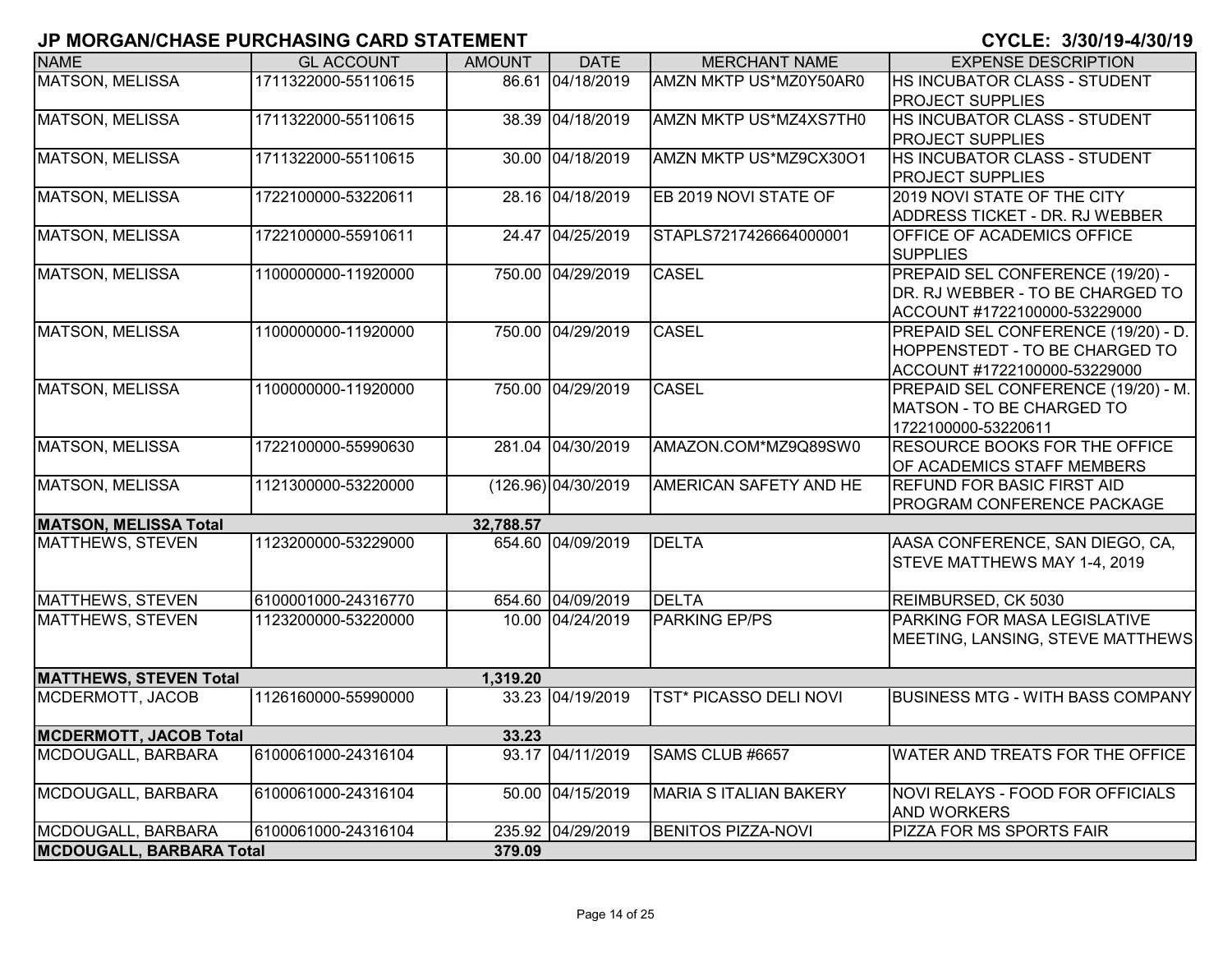| <b>NAME</b>                   | <b>GL ACCOUNT</b>   | <b>AMOUNT</b> | <b>DATE</b>         | <b>MERCHANT NAME</b>              | <b>EXPENSE DESCRIPTION</b>         |
|-------------------------------|---------------------|---------------|---------------------|-----------------------------------|------------------------------------|
| <b>NESMITH, RUSSELL</b>       | 1126160000-55992000 |               | 287.08 04/01/2019   | <b>BEST PLUMBING SPECIALT</b>     | HS REPAIR HAND WASH SINK AT        |
|                               |                     |               |                     |                                   | <b>BASEBALL FIELD</b>              |
| NESMITH, RUSSELL              | 1126160000-55992000 |               | 98.20 04/03/2019    | <b>CONTRACTORS PIPE &amp; SUP</b> | <b>NW KITCHEN RINSE FAUCET</b>     |
| NESMITH, RUSSELL              | 1126160000-55992000 |               | 229.32 04/10/2019   | <b>BEST PLUMBING SPECIALT</b>     | <b>MTCE STOCK</b>                  |
| NESMITH, RUSSELL              | 1126160000-55992000 |               | 40.38 04/10/2019    | <b>CONTRACTORS PIPE &amp; SUP</b> | VO REPAIR SERVICE SINK FAUCET IN   |
|                               |                     |               |                     |                                   | <b>CUST CLOSET</b>                 |
| NESMITH, RUSSELL              | 1126160000-55993000 |               | 612.70 04/11/2019   | <b>RESIDEX</b>                    | FERTILIZER FOR ATHLETIC FIELDS     |
| <b>NESMITH, RUSSELL</b>       | 1126160000-54220000 |               | 817.14 04/24/2019   | <b>CHETS RENT ALL</b>             | HS - LIGHT POLE - TENNIS WIND      |
|                               |                     |               |                     |                                   | <b>SCREEN AND BANNERS</b>          |
| <b>NESMITH, RUSSELL</b>       | 1126160000-55992000 |               | 195.36 04/29/2019   | <b>BEST PLUMBING SPECIALT</b>     | HS - MENS LOCKER RM SHOWER HEAD    |
|                               |                     |               |                     |                                   | LEAKING - REPLACED SHOWER HEAD     |
|                               |                     |               |                     |                                   | <b>AND GASKET</b>                  |
| NESMITH, RUSSELL              | 1126160000-55992000 |               | 5.33 04/29/2019     | <b>CONTRACTORS PIPE &amp; SUP</b> | VO - CAP FOR CLEAN OUT             |
| <b>NESMITH, RUSSELL Total</b> |                     | 2,285.51      |                     |                                   |                                    |
| <b>OAKES, ROBERT</b>          | 1126160000-55992000 |               | 683.74 04/01/2019   | <b>HERITAGE FOOD SERVICE</b>      | DF STOCK TRANE MOTOR-VAV ROOM      |
|                               |                     |               |                     |                                   | 203                                |
| OAKES, ROBERT                 | 1126160000-55992000 |               | 25.44 04/01/2019    | THE HOME DEPOT #2737              | <b>HS CHILLER REPAIR</b>           |
| <b>OAKES, ROBERT</b>          | 1126160000-55992000 |               | 35.98 04/04/2019    | DOWNRIVER REFRIG SUP C            | HS AIR HANDLING UNIT REPAIR AHUP-3 |
|                               |                     |               |                     |                                   |                                    |
| <b>OAKES, ROBERT</b>          | 1126160000-55992000 |               | 65.93 04/04/2019    | THE HOME DEPOT #2737              | MS ROOM 303                        |
| <b>OAKES, ROBERT</b>          | 1126160000-55992000 |               | 331.94 04/05/2019   | <b>GRAINGER</b>                   | HS - EXHAUST FAN - MOTOR REPAIR    |
| OAKES, ROBERT                 | 1126160000-55992000 |               | 828.00 04/19/2019   | R L DEPPMANN CO                   | NM6 - BOILER - CIRCULATING MOTOR   |
| OAKES, ROBERT                 | 1126160000-55992000 |               | 918.86 04/22/2019   | NATIONAL ENERGY CONTRO            | HS - AIR HANDLING UNIT - DAMPER    |
|                               |                     |               |                     |                                   | <b>MOTORS REPAIR- AHU P2</b>       |
| OAKES, ROBERT                 | 1126160000-55992000 |               | 9.48 04/26/2019     | THE HOME DEPOT #2737              | PV - BOILER - INSTALLED GALV       |
|                               |                     |               |                     |                                   | HARDWARE CLOTH TO RESTORE          |
|                               |                     |               |                     |                                   | <b>FRESH AIR</b>                   |
| <b>OAKES, ROBERT Total</b>    |                     | 2,899.37      |                     |                                   |                                    |
| <b>OCONNOR, GAIL</b>          | 1335100000-55110553 |               | 57.97 04/01/2019    | AMAZON.COM*MW9LX76N1              | <b>TEACHING SUPPLIES</b>           |
| <b>OCONNOR, GAIL</b>          | 1311800000-55110551 |               | 34.95 04/01/2019    | AMZN MKTP US*MW1FV5VV2            | <b>TEACHING SUPPLIES</b>           |
| <b>OCONNOR, GAIL</b>          | 1335100000-55110553 |               | 303.32 04/01/2019   | <b>LAKESHORE LEARNING MAT</b>     | <b>TEACHING SUPPLIES</b>           |
| <b>OCONNOR, GAIL</b>          | 1611851343-55110000 |               | 192.64 04/02/2019   | DSS*ACHIEVMNTPRODUCTS             | <b>TEACHING SUPPLIES</b>           |
| <b>OCONNOR, GAIL</b>          | 1335100000-55110553 |               | 7.05 04/11/2019     | AMZN MKTP US*MZ9CT2LM1            | <b>TEACHING SUPPLIES</b>           |
| OCONNOR, GAIL                 | 1311800000-55110551 |               | 61.50 04/11/2019    | STAPLS7216570770000001            | <b>TEACHING SUPPLIES</b>           |
| <b>OCONNOR, GAIL</b>          | 1311800000-55110551 |               | 51.50 04/15/2019    | AMZN MKTP US*MZ67X7CC2            | <b>TEACHING SUPPLIES</b>           |
| <b>OCONNOR, GAIL</b>          | 1311800000-55110551 |               | 82.23 04/15/2019    | STAPLS7216898001000001            | <b>TEACHING SUPPLIES</b>           |
| <b>OCONNOR, GAIL</b>          | 1311800000-54910551 |               | 1,440.00 04/17/2019 | SQU*SQ *CIRQUE AMONGUS            | <b>ASSEMBLY</b>                    |
| OCONNOR, GAIL                 | 1311800000-55110551 |               | 49.08 04/24/2019    | STAPLS7217398341000001            | <b>TEACHING SUPPLIES</b>           |
| <b>OCONNOR, GAIL</b>          | 1311800000-55110551 |               | 202.34 04/26/2019   | STAPLS7217501313000001            | <b>TEACHING SUPPLIES</b>           |
| OCONNOR, GAIL                 | 1311800000-55110551 |               | 50.21 04/29/2019    | STAPLS7217604103000001            | <b>TEACHING SUPPLIES</b>           |
| <b>OCONNOR, GAIL</b>          | 1311800000-55110551 |               | 130.54 04/29/2019   | STAPLS7217604753000001            | <b>TEACHING SUPPLIES</b>           |
| <b>OCONNOR, GAIL Total</b>    |                     | 2,663.33      |                     |                                   |                                    |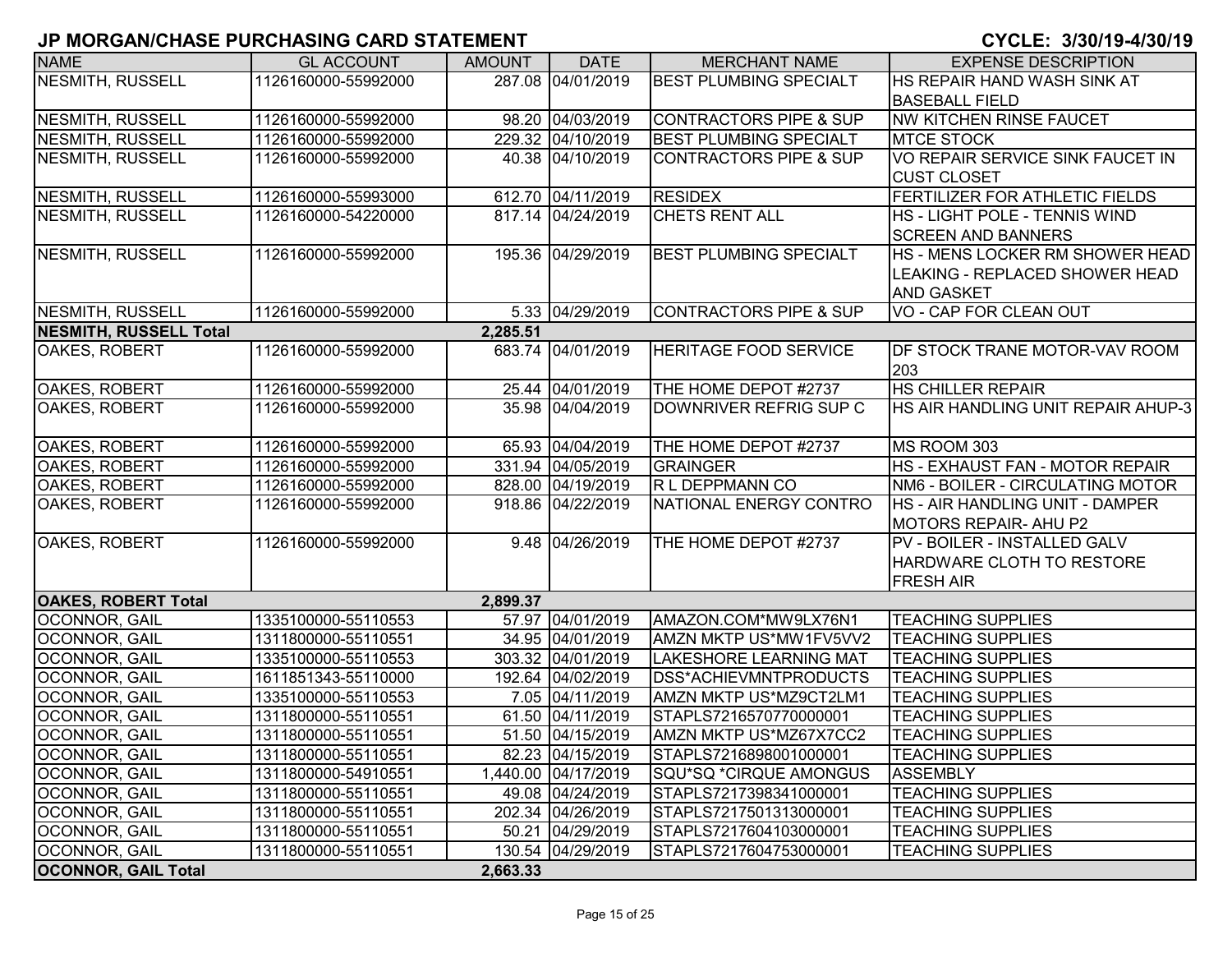| <b>NAME</b>                    | <b>GL ACCOUNT</b>   | <b>AMOUNT</b> | <b>DATE</b>         | <b>MERCHANT NAME</b>                         | <b>EXPENSE DESCRIPTION</b>                                                              |
|--------------------------------|---------------------|---------------|---------------------|----------------------------------------------|-----------------------------------------------------------------------------------------|
| OFILI, ALEXANDER               | 6100011000-24316275 |               | (80.00) 04/01/2019  | <b>GG *NOVI EDUCATIONAL F</b>                | <b>CREDIT FOR GALA</b>                                                                  |
| <b>OFILI, ALEXANDER</b>        | 1111111000-55110708 |               | 473.00 04/12/2019   | SP * PLUSH IN A RUSH                         | FOR KINDERGARTEN SCREENING                                                              |
| <b>OFILI, ALEXANDER</b>        | 6100011000-24316275 |               | 10.47 04/15/2019    | PANERA BREAD #601135                         | <b>LUNCH FOR TEACHER</b>                                                                |
| <b>OFILI, ALEXANDER</b>        | 6100011000-24316275 |               | 1,002.50 04/17/2019 | <b>MARQUIS THEATRE INC</b>                   | KINDERGARTEN FIELD TRIP                                                                 |
| OFILI, ALEXANDER               | 1111111000-55110708 |               | 34.97 04/18/2019    | BEST BUY MHT 00004176                        | REMOTE CONTROL FOR POWER POINT<br>(KINDERGARTEN INFO NIGHT)                             |
| <b>OFILI, ALEXANDER Total</b>  |                     | 1,440.94      |                     |                                              |                                                                                         |
| POHLONSKI, EMILY               | 1111322730-55110000 |               | 415.65 04/10/2019   | <b>BIO RAD LABORATORIES</b>                  | <b>BACTERIA AND ANTIBIOTICS FOR BIO</b><br><b>CLASSES</b>                               |
| POHLONSKI, EMILY               | 6100022000-24316190 |               | 5,816.70 04/17/2019 | <b>WDW DISNEY TICKETS</b>                    | HOSA ILC DISNEY TICKET ORDER #1                                                         |
| POHLONSKI, EMILY               | 1111322730-57410000 |               | (12.99) 04/18/2019  | <b>AMAZON PRIME</b>                          | REFUND FOR THE HOSA PRIME                                                               |
| POHLONSKI, EMILY               | 1111322730-57410000 |               | 119.00 04/18/2019   | <b>AMAZON PRIME</b>                          | PRIME MEMBERSHIP FEE                                                                    |
| POHLONSKI, EMILY               | 6100022000-24316190 |               | 466.60 04/18/2019   | <b>DELTA</b>                                 | HOSA ILC CHAPERONE FLIGHT 1                                                             |
| POHLONSKI, EMILY               | 6100022000-24316190 |               | 466.60 04/18/2019   | <b>DELTA</b>                                 | HOSA ILC CHAPERONE FLIGHT<br>PASSENGER 2                                                |
| POHLONSKI, EMILY               | 6100022000-24316190 |               | 21.99 04/19/2019    | AMZN MKTP US*MZ6BX4GL1                       | <b>HOSA THANK YOU NOTES</b>                                                             |
| POHLONSKI, EMILY Total         |                     | 7,293.55      |                     |                                              |                                                                                         |
| <b>REICHLEY, CARRIE</b>        | 1111118000-54910000 |               | 40.00 04/10/2019    | <b>SAFEWAY SHREDDING</b>                     | SHREDDING 4/9/19                                                                        |
| <b>REICHLEY, CARRIE</b>        | 1111118000-55110708 |               | 2,608.00 04/19/2019 | <b>VERITIV-EAST</b>                          | <b>GRADE 6 - COPY PAPER</b>                                                             |
| <b>REICHLEY, CARRIE</b>        | 6100018000-24316501 |               | 69.60 04/29/2019    | <b>DIAMOND JIM BRADY'S</b>                   | PTO PURCHASED "ADMINISTRATIVE<br><b>DAY" LUNCHEON</b>                                   |
| <b>REICHLEY, CARRIE</b>        | 1124118000-55910000 |               | 129.31 04/29/2019   | SSI*SCHOOL SPECIALTY                         | OFFICE SUPPLIES                                                                         |
| <b>REICHLEY, CARRIE Total</b>  |                     | 2,846.91      |                     |                                              |                                                                                         |
| RODRIGUEZ, SANDRA              | 6100013000-24316275 |               | 23.50 04/18/2019    | REI*GREENWOODHEINEMANN MATH FACT FRENZY BOOK |                                                                                         |
| RODRIGUEZ, SANDRA              | 6100013000-24316275 |               | 7.34 04/22/2019     | AMZN MKTP US*MZ5S46VV1                       | <b>COUNTRY FLAG - KIVA</b>                                                              |
| RODRIGUEZ, SANDRA              | 6100013000-24316275 |               | 3,805.38 04/23/2019 | <b>SCHOLASTIC INC</b>                        | <b>SCHOLASTIC BOOK FAIR BOOKS</b><br><b>BOUGHT</b>                                      |
| RODRIGUEZ, SANDRA              | 1111113000-55110708 |               | 54.50 04/29/2019    | SSI*SCHOOL SPECIALTY                         | 3RD STAPLERS - CLASSROOM                                                                |
| <b>RODRIGUEZ, SANDRA Total</b> |                     | 3,890.72      |                     |                                              |                                                                                         |
| RONNING, ADAM                  | 6100020000-24316239 |               | 265.76 04/15/2019   | <b>GCI* WOODWIND</b>                         | <b>CLASSROOM SUPPLIES</b>                                                               |
| <b>RONNING, ADAM Total</b>     |                     | 265.76        |                     |                                              |                                                                                         |
| ROSS, NICOLE                   | 6100022000-24316131 |               | 10.33 04/04/2019    | SQU*SQ *OAKLAND SCHOOL                       | <b>DANCE PROMOTION</b>                                                                  |
| <b>ROSS, NICOLE</b>            | 6100022000-24316131 |               | 105.00 04/17/2019   | UNIV MUSICAL SOCIETY                         | 2ND HALF OF MARTHA GRAHAM<br>DANCE COMPANY CONCERT TICKETS<br>FOR DANCE FIELD TRIP 4/26 |
| <b>ROSS, NICOLE</b>            | 6100022000-24316131 |               | 37.54 04/23/2019    | WALGREENS #4454                              | SUPPLIES TO MAKE POSTERS FOR<br>PROGRAM PROMOTION                                       |
| <b>ROSS, NICOLE</b>            | 6100022000-24316131 |               | 454.91 04/29/2019   | <b>BUFFALO WILD WINGS 322</b>                | DANCE FIELD TRIP LUNCH- STUDENT<br><b>WILL REIMBURSE COST</b>                           |
| <b>ROSS, NICOLE</b>            | 6100022000-24316129 |               | 12.71 04/30/2019    | AMZN MKTP US*MZ2WT7QA2                       | <b>PART OF NDC SENIOR GIFT</b>                                                          |
| <b>ROSS, NICOLE Total</b>      |                     | 620.49        |                     |                                              |                                                                                         |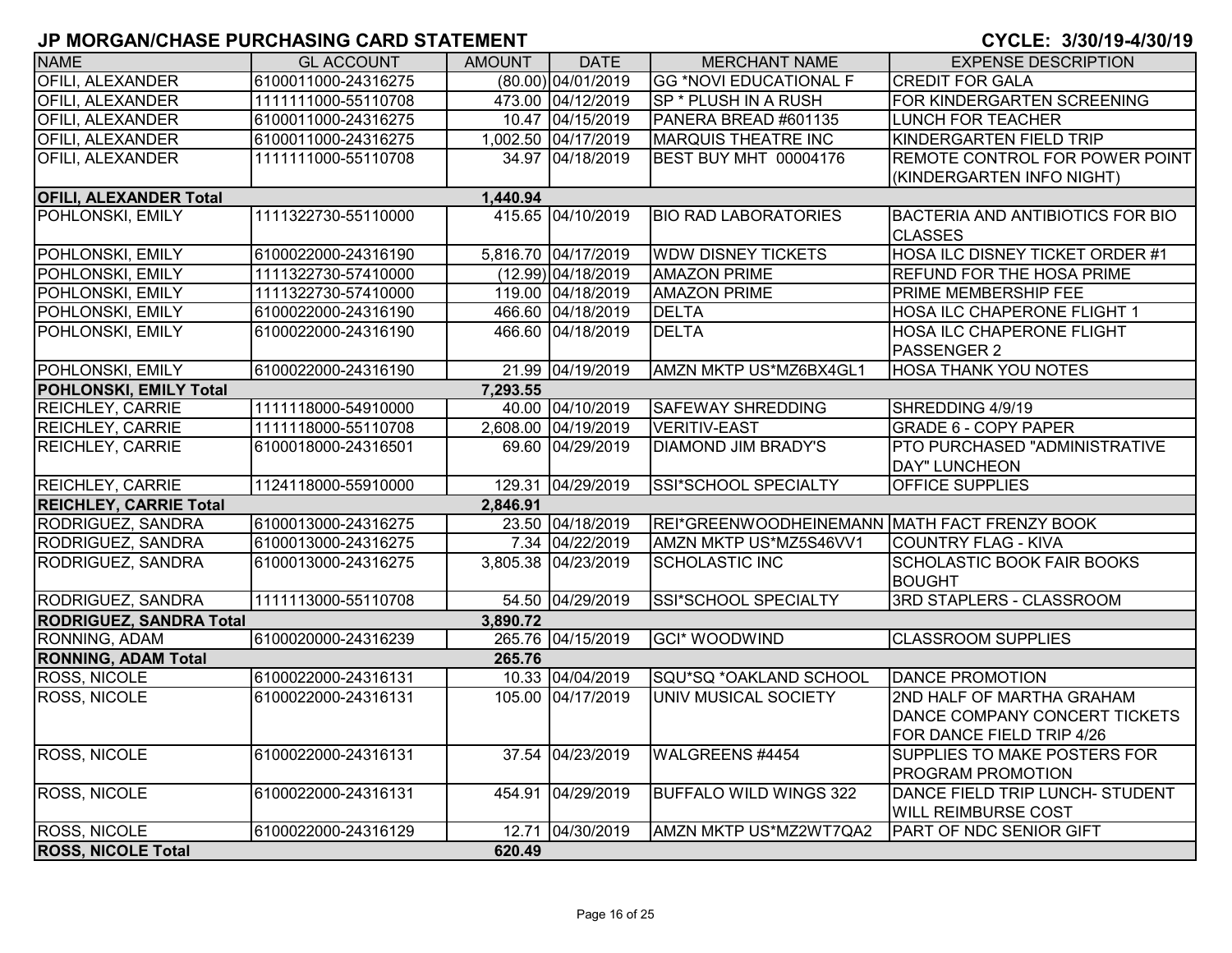|                             | <u>u monoritioninos i ononinoino orito o internent</u> |               |                      |                               | <u>UIULLI UIUUI IU TIUUI IU</u>                        |
|-----------------------------|--------------------------------------------------------|---------------|----------------------|-------------------------------|--------------------------------------------------------|
| <b>NAME</b>                 | <b>GL ACCOUNT</b>                                      | <b>AMOUNT</b> | <b>DATE</b>          | <b>MERCHANT NAME</b>          | <b>EXPENSE DESCRIPTION</b>                             |
| RUDY, MICHELLE              | 1311800000-55110551                                    |               | 5.99 04/03/2019      | AMZN MKTP US*MW1LM0DW0        | <b>CLEAR STRAWS FOR SCIENCE FREE</b>                   |
|                             |                                                        |               |                      |                               | CHOICE PROJECTS AND OTHER                              |
|                             |                                                        |               |                      |                               | <b>CRAFT/ART PROJECTS</b>                              |
| <b>RUDY, MICHELLE</b>       | 1311800000-55110551                                    |               | 23.00 04/29/2019     | <b>DOLLAR TREE</b>            | <b>TEACHING SUPPLIES</b>                               |
| RUDY, MICHELLE              | 1311800000-55110551                                    |               | 10.00 04/30/2019     | <b>DOLLARTREE</b>             | END OF THE YEAR GIFTS, SAND PAILS                      |
|                             |                                                        |               |                      |                               | AND SHOVELS, CLASSROOM                                 |
|                             |                                                        |               |                      |                               | <b>DECORATIONS, AND</b>                                |
|                             |                                                        |               |                      |                               | TREATS/INCENTIVES FOR CLASSROOM                        |
| <b>RUDY, MICHELLE Total</b> |                                                        | 38.99         |                      |                               |                                                        |
| RUTKOWSKI, MELANIE          | 1612500686-55110000                                    |               | 719.04 04/01/2019    | SSI*SCHOOL SPECIALTY          | <b>CLASSROOM SUPPLIES FOR EL</b>                       |
|                             |                                                        |               |                      |                               | <b>CLASSROOM AT MEADOWS</b>                            |
| RUTKOWSKI, MELANIE          | 1612500686-55110000                                    | 50.97         | 04/04/2019           | AMZN MKTP US*MW79369C1        | <b>CLASSROOM SUPPLIES FOR EL</b>                       |
|                             |                                                        |               |                      |                               | CLASSROOM AT HS (HEALTH)                               |
| RUTKOWSKI, MELANIE          | 1612500686-55110000                                    |               | 33.28 04/05/2019     | AMZN MKTP US*MW6C946Z2        | <b>CLASSROOM SUPPLIES FOR EL</b>                       |
|                             |                                                        |               |                      |                               | <b>CLASSROOM AT HS</b>                                 |
| RUTKOWSKI, MELANIE          | 1622100686-53220000                                    |               | $(15.00)$ 04/15/2019 | OAKLAND SCHOOLS-RC INT        | REFUND FOR CANCELLATION OF TITLE                       |
|                             |                                                        |               |                      |                               | III ADVISORY COMMITTEE ON 4/18/19 S.                   |
|                             |                                                        |               |                      |                               | <b>HADLEY</b>                                          |
| RUTKOWSKI, MELANIE          | 1622100686-53220000                                    |               | $(15.00)$ 04/15/2019 | OAKLAND SCHOOLS-RC INT        | <b>REFUND FOR CANCELLATION FOR</b>                     |
|                             |                                                        |               |                      |                               | TITLE III ADVISORY COMMITTEE ON                        |
|                             |                                                        |               |                      |                               | 5/15/19 FOR S. HOBRATH                                 |
| RUTKOWSKI, MELANIE          | 1622100686-53220000                                    |               | $(15.00)$ 04/15/2019 | OAKLAND SCHOOLS-RC INT        | REFUND FOR CANCELLATION OF TITLE                       |
|                             |                                                        |               |                      |                               | III ADVISORY COMMITTEE MEETING AT                      |
|                             |                                                        |               |                      |                               | OAKLAND SCHOOLS FOR S. HOBRATH                         |
|                             |                                                        |               |                      |                               | ON 4/18/19                                             |
| RUTKOWSKI, MELANIE          | 1612500686-55110000                                    |               | 13.41 04/17/2019     | AMAZON.COM*MZ0MV1Z02          | <b>CLASSROOM SUPPLIES FOR EL</b>                       |
|                             |                                                        |               |                      |                               | <b>CLASSROOM AT NW</b>                                 |
| RUTKOWSKI, MELANIE          | 1612500686-55110000                                    |               | 23.40 04/18/2019     | AMAZON.COM*MZ1V35N52          | <b>CLASSROOM SUPPLIES FOR EL</b>                       |
|                             |                                                        |               |                      |                               | <b>CLASSROOM AT VO</b>                                 |
| RUTKOWSKI, MELANIE          | 1612500686-55110000                                    | 13.99         | 04/18/2019           | AMZN MKTP US*MZ7UQ8N52        | <b>CLASSROOM SUPPLIES FOR EL</b>                       |
|                             |                                                        |               |                      |                               | <b>CLASSROOM AT NW</b>                                 |
| RUTKOWSKI, MELANIE          | 1722100000-53220611                                    |               | 75.00 04/18/2019     | OAKLAND SCHOOLS-RC INT        | <b>REGISTRATION FOR AFTER THE</b>                      |
| RUTKOWSKI, MELANIE          |                                                        |               |                      | <b>TUMBL TRAK</b>             | CRISIS: FOR K. LORENZ                                  |
|                             | 1711111000-55110611                                    |               | 988.07 04/19/2019    |                               | GYM MATERIALS AND SUPPLIES FOR                         |
| RUTKOWSKI, MELANIE          | 1612500686-55110000                                    |               | 57.49 04/22/2019     | <b>LAKESHORE LEARNING MAT</b> | PT AT VILLAGE OAKS<br><b>CLASSROOM SUPPLIES FOR EL</b> |
|                             |                                                        |               |                      |                               | <b>CLASSROOM AT DF</b>                                 |
| RUTKOWSKI, MELANIE          | 1612500686-55110000                                    |               | 22.97 04/23/2019     | SSI*SCHOOL SPECIALTY          | <b>CLASSROOM SUPPLIES FOR EL</b>                       |
|                             |                                                        |               |                      |                               | <b>CLASSROOM AT DF</b>                                 |
| <b>RUTKOWSKI, MELANIE</b>   | 1711111000-55110611                                    |               | (55.93) 04/23/2019   | <b>TUMBL TRAK</b>             | <b>REFUND OF PAID TAX ON ORDER</b>                     |
|                             |                                                        |               |                      |                               |                                                        |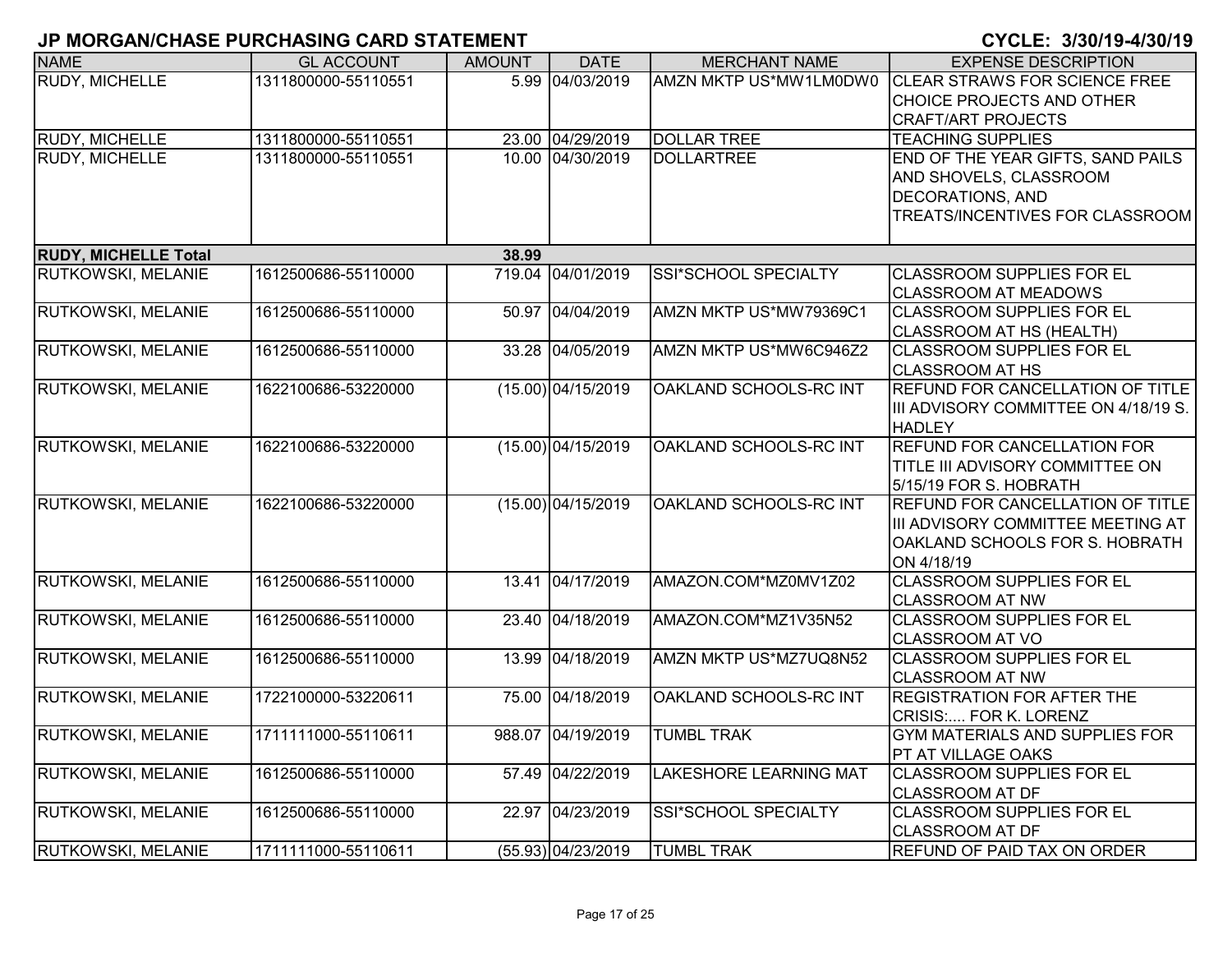| <b>NAME</b>                                               | <b>GL ACCOUNT</b>   | <b>AMOUNT</b> | <b>DATE</b>         | <b>MERCHANT NAME</b>   | <b>EXPENSE DESCRIPTION</b>            |
|-----------------------------------------------------------|---------------------|---------------|---------------------|------------------------|---------------------------------------|
| RUTKOWSKI, MELANIE                                        | 1722100000-55910611 |               | 20.49 04/25/2019    | STAPLS7215821302000002 | NOVI SCHOOL DISTRICT STAMP FOR        |
|                                                           |                     |               |                     |                        | COACHING OFFICE FOR STAMPING          |
|                                                           |                     |               |                     |                        | <b>BOOKS</b>                          |
| RUTKOWSKI, MELANIE                                        | 1711111000-55110611 |               | 280.00 04/25/2019   | <b>WALMART.COM</b>     | <b>GYM MATERIALS AND SUPPLIES FOR</b> |
|                                                           |                     |               |                     |                        | PT AT VILLAGE OAKS                    |
| RUTKOWSKI, MELANIE                                        | 1711111000-55110611 |               | 1,069.56 04/26/2019 | AMZN MKTP US*MZ99F8MC2 | <b>GYM MATERIALS AND SUPPLIES FOR</b> |
|                                                           |                     |               |                     |                        | PT AT VILLAGE OAKS                    |
| <b>RUTKOWSKI, MELANIE</b>                                 | 1711111000-55110611 |               | 179.88 04/26/2019   | HOMEDEPOT.COM          | <b>GYM MATERIALS AND SUPPLIES FOR</b> |
|                                                           |                     |               |                     |                        | PT AT VILLAGE OAKS                    |
| RUTKOWSKI, MELANIE                                        | 1711111000-55110611 |               | 294.52 04/26/2019   | THE HOME DEPOT #2737   | <b>GYM MATERIALS AND SUPPLIES FOR</b> |
|                                                           |                     |               |                     |                        | PT AT VILLAGE OAKS                    |
| <b>RUTKOWSKI, MELANIE</b>                                 | 1722100000-53220611 |               | 111.30 04/29/2019   | <b>FAIRFIELD INN</b>   | <b>HOTEL ROOM STAY FOR GIFTED</b>     |
|                                                           |                     |               |                     |                        | CONFERENCE IN HOLLAND AT              |
|                                                           |                     |               |                     |                        | <b>OTTAWA AREA ISD</b>                |
| <b>RUTKOWSKI, MELANIE</b>                                 | 1722100000-53220611 |               | 111.30 04/29/2019   | <b>FAIRFIELD INN</b>   | <b>HOTEL ROOM STAY FOR GIFTED</b>     |
|                                                           |                     |               |                     |                        | CONFERENCE IN HOLLAND MICHIGAN        |
| RUTKOWSKI, MELANIE                                        | 1722100000-53220611 |               | 111.30 04/29/2019   | <b>FAIRFIELD INN</b>   | HOTEL ROOM STAY FOR GIFTED            |
|                                                           |                     |               |                     |                        | CONFERENCE IN HOLLAND MICHIGAN        |
| <b>RUTKOWSKI, MELANIE Total</b>                           |                     | 4,075.04      |                     |                        |                                       |
| SAMMUT, CHRISTINA                                         | 1311800000-55110551 |               | 43.00 04/15/2019    | <b>DOLLAR TREE</b>     | <b>CLASSROOM SUPPLIES</b>             |
| <b>SAMMUT, CHRISTINA Total</b><br><b>SCHURIG, CLAIRE</b>  | 1111322724-55110000 | 43.00         | 34.44 04/12/2019    | J.W. PEPPER            | <b>MUSIC FOR SPRING</b>               |
| <b>SCHURIG, CLAIRE</b>                                    | 1111322724-55110000 |               | 10.50 04/12/2019    | <b>J.W. PEPPER</b>     | <b>MUSIC FOR SPRING</b>               |
|                                                           |                     | 44.94         |                     |                        |                                       |
| <b>SCHURIG, CLAIRE Total</b><br><b>SCHYPINSKI, RACHEL</b> | 6100022000-24316186 |               | 60.00 04/08/2019    | MICHAELS STORES 5732   | <b>PROM MATERIAL</b>                  |
| <b>SCHYPINSKI, RACHEL</b>                                 | 6100022000-24316186 |               | 29.06 04/09/2019    | SAMSCLUB #6657         | ICE CREAM FOR MIDDLE SCHOOL WISH      |
|                                                           |                     |               |                     |                        | <b>WEEK WINNERS</b>                   |
| <b>SCHYPINSKI, RACHEL</b>                                 | 6100022000-24316186 |               | 56.94 04/29/2019    | DD/BR #336551          | DONUTS FOR STUDENT COUNCIL            |
|                                                           |                     |               |                     |                        | <b>APPRECIATION</b>                   |
| <b>SCHYPINSKI, RACHEL</b>                                 | 6100022000-24316186 |               | 156.28 04/30/2019   | WM SUPERCENTER #5893   | <b>STAFF APPRECIATION BASKET</b>      |
| <b>SCHYPINSKI, RACHEL Total</b>                           |                     | 302.28        |                     |                        |                                       |
| <b>SHAFER, RACHELLE</b>                                   | 6100012000-24316501 |               | 534.79 04/08/2019   | AMZN MKTP US*MW3GG4700 | <b>PTO - NEF GRANT FOR DISABILITY</b> |
|                                                           |                     |               |                     |                        | <b>AWARENESS</b>                      |
| SHAFER, RACHELLE                                          | 1111112000-55110708 |               | 59.72 04/10/2019    | AMZN MKTP US*MZ8EX5C71 | <b>DEINEK'S CLASSROOM BUDGET</b>      |
| <b>SHAFER, RACHELLE</b>                                   | 1111112000-55110708 |               | 105.46 04/11/2019   | STAPLS7216638564000001 | <b>CLASSROOM SUPPLIES</b>             |
| <b>SHAFER, RACHELLE</b>                                   | 1111112000-55110708 |               | 9.83 04/15/2019     | AMZN MKTP US*MW2HE8Y12 | C. CLOKE CLASSROOM BUDGET             |
| SHAFER, RACHELLE                                          | 1124112000-55910000 |               | 31.52 04/15/2019    | AMZN MKTP US*MZ44R5FT0 | <b>OFFICE SUPPLIES</b>                |
| SHAFER, RACHELLE                                          | 1124112000-55910000 |               | 81.60 04/15/2019    | THE RIEGLE PRESS       | CA-60 FOLDERS                         |
| <b>SHAFER, RACHELLE</b>                                   | 1111112000-55110708 |               | 98.36 04/16/2019    | SSI*SCHOOL SPECIALTY   | STUDENT SCISSORS FOR THE              |
|                                                           |                     |               |                     |                        | <b>CLASSROOMS</b>                     |
| <b>SHAFER, RACHELLE</b>                                   | 1111112000-55110708 |               | 69.00 04/16/2019    | SSI*SCHOOL SPECIALTY   | STUDENT SCISSORS FOR THE              |
|                                                           |                     |               |                     |                        | <b>CLASSROOMS</b>                     |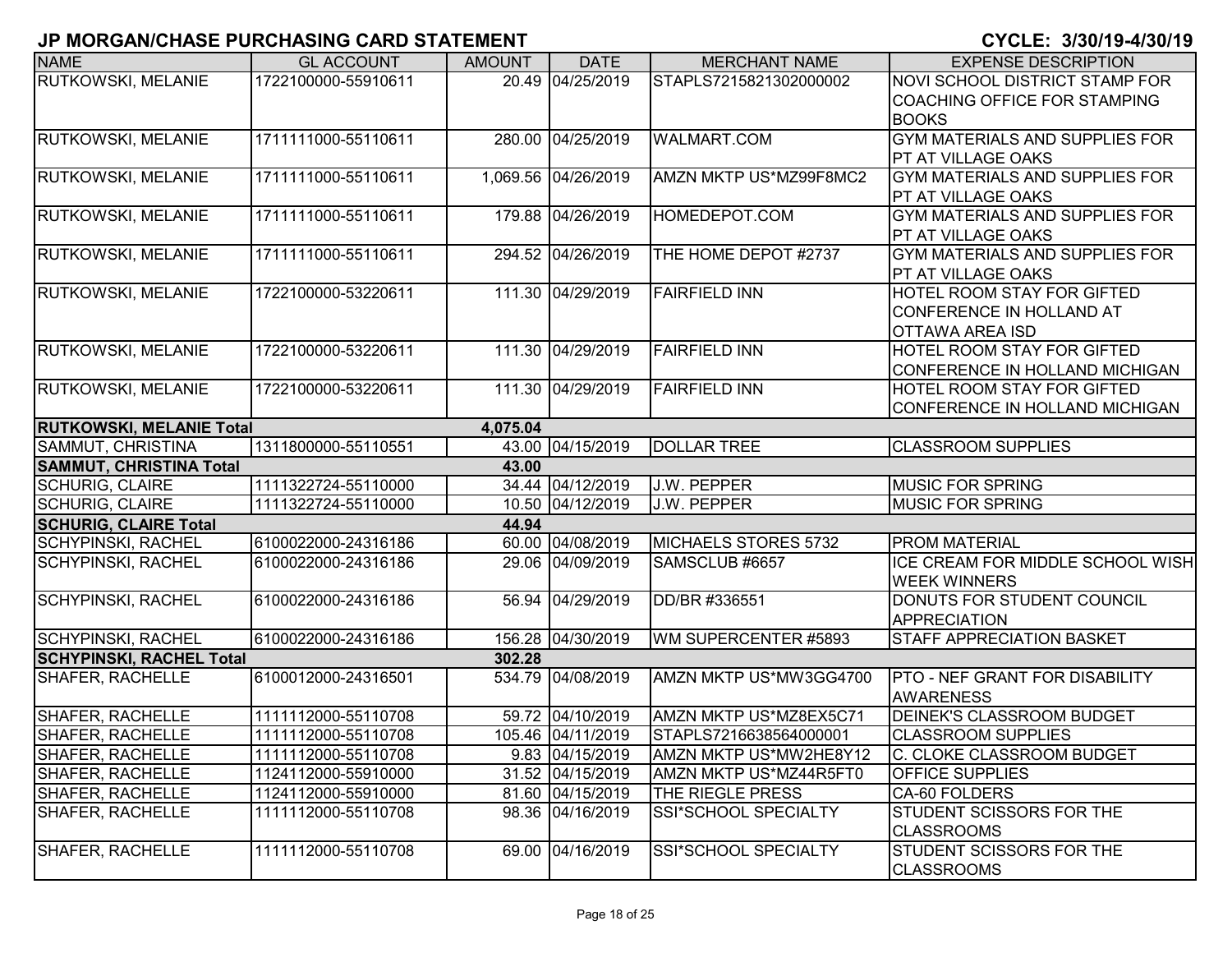| <b>NAME</b>                     | <b>GL ACCOUNT</b>   | <b>AMOUNT</b> | <b>DATE</b>         | <b>MERCHANT NAME</b>                  | <b>EXPENSE DESCRIPTION</b>                                                                                     |
|---------------------------------|---------------------|---------------|---------------------|---------------------------------------|----------------------------------------------------------------------------------------------------------------|
| <b>SHAFER, RACHELLE</b>         | 1111112000-55110708 |               | 404.75 04/17/2019   | SSI*SCHOOL SPECIALTY                  | <b>CONSTRUCTION PAPER</b>                                                                                      |
| <b>SHAFER, RACHELLE</b>         | 1111112000-55110708 |               | 1,304.00 04/18/2019 | <b>VERITIV-EAST</b>                   | <b>COPIER PAPER</b>                                                                                            |
| SHAFER, RACHELLE                | 1111112000-55110708 |               | 25.28 04/19/2019    | AMAZON.COM*MZ1C000D0                  | A. LEE CLASSROOM BUDGET                                                                                        |
| SHAFER, RACHELLE                | 1111112000-55110708 |               | 26.04 04/22/2019    | AMZN MKTP US*MZ9569000                | C. CLOKE'S CLASSROOM BUDGET                                                                                    |
| <b>SHAFER, RACHELLE</b>         | 1111112000-55110708 |               | 15.06 04/24/2019    | MHE*MCGRAW-HILL ECOMM                 | A. LEE'S CLASSROOM BUDGET                                                                                      |
| <b>SHAFER, RACHELLE</b>         | 1124112000-55910000 |               | 23.35 04/25/2019    | AMZN MKTP US*MZ4VS6B00                | <b>OFFICE SUPPLIES</b>                                                                                         |
| <b>SHAFER, RACHELLE</b>         | 1111112000-55110708 |               | 171.24 04/25/2019   | SSI*SCHOOL SPECIALTY                  | K. DEINEK'S CLASSROOM BUDGET                                                                                   |
| <b>SHAFER, RACHELLE</b>         | 6100012000-24316275 |               | 6.98 04/29/2019     | <b>BUSCH'S #1205</b>                  | <b>WATER FOR ADMINISTRATIVE</b>                                                                                |
|                                 |                     |               |                     |                                       | <b>LUNCHEON</b>                                                                                                |
| SHAFER, RACHELLE                | 6100012000-24316271 |               | 64.98 04/29/2019    | <b>EDIBLE ARRANGEMENTS</b>            | <b>STAFF GIFT</b>                                                                                              |
| <b>SHAFER, RACHELLE</b>         | 6100012000-24316271 |               | 74.18 04/29/2019    | <b>EDIBLE ARRANGEMENTS</b>            | <b>STAFF BIRTHDAY</b>                                                                                          |
| <b>SHAFER, RACHELLE</b>         | 6100012000-24316275 |               | 59.95 04/29/2019    | JIMMY JOHNS - 396                     | LUNCH FOR ADMINISTRATIVE MEETING                                                                               |
| <b>SHAFER, RACHELLE</b>         | 1111112000-55110708 |               | 316.80 04/29/2019   | STAPLS7217638583000001                | <b>CLASSROOM BUDGETS</b>                                                                                       |
| <b>SHAFER, RACHELLE</b>         | 6100012000-24316501 |               | 473.41 04/30/2019   | 4IMPRINT                              | <b>PTO LUGGAGE TAGS FOR 4TH</b>                                                                                |
|                                 |                     |               |                     |                                       | <b>GRADERS</b>                                                                                                 |
| <b>SHAFER, RACHELLE Total</b>   |                     | 3,956.30      |                     |                                       |                                                                                                                |
| SHEERAN, MARGARET               | 6100020000-24316257 |               | 11.97 04/18/2019    | <b>TARGET</b><br>00014654             | LEUKEMIA LYMPHOMA SOCIETY<br><b>RAFFLE PRIZES</b>                                                              |
| SHEERAN, MARGARET               | 6100020000-24316257 |               | 10.00 04/19/2019    | <b>TROPICAL SMOOTHIE CAFE</b>         | LEUKEMIA LYMPHOMA SOCIETY<br><b>RAFFLE PRIZES</b>                                                              |
| SHEERAN, MARGARET               | 6100020000-24316257 |               | 239.00 04/24/2019   | <b>LEUK &amp;LYMPHOMA SOCIETY</b>     | DONATION MADE TO LEUKEMIA<br>LYMPHOMA SOCIETY; COLLECTED<br><b>DURING LUNCHES FROM STUDENT</b><br>PARTICIPANTS |
| <b>SHEERAN, MARGARET Total</b>  |                     | 260.97        |                     |                                       |                                                                                                                |
| SHIELDS, SEBRINA                | 1212226194-55110000 |               | 41.00 04/08/2019    | <b>DOLLARTREE</b>                     | <b>CLASSROOM SUPPLIES FOR NATC</b>                                                                             |
| SHIELDS, SEBRINA                | 1212226194-55110000 |               | 29.15 04/08/2019    | JOANN STORES #733                     | <b>CLASSROOM SUPPLIES - PROJECT</b><br>NIGHT NIGHT - MICROBUSINESS<br><b>OAKLAND SCHOOLS</b>                   |
| SHIELDS, SEBRINA                | 1212226194-55110000 |               | 12.00 04/09/2019    | <b>DOLLAR TREE</b>                    | <b>CLASSROOM SUPPLIES - NATC</b>                                                                               |
| SHIELDS, SEBRINA                | 1212226194-55110000 |               | 57.10 04/10/2019    | WAL-MART #5893                        | <b>CLASSROOM PROJECTS - NATC</b>                                                                               |
| SHIELDS, SEBRINA                | 1212226194-55110000 |               | 11.18 04/15/2019    | PARTY CITY 476                        | NATC CLASSROOM PROJECT -                                                                                       |
|                                 |                     |               |                     |                                       | <b>OAKLAND SCHOOLS</b>                                                                                         |
| SHIELDS, SEBRINA                | 1212226194-55110000 |               | 7.00 04/22/2019     | <b>DOLLARTREE</b>                     | NATC CLASSROOM SUPPLIES                                                                                        |
| SHIELDS, SEBRINA                | 1212226194-55110000 |               | 57.00 04/22/2019    | DOLLARTREE                            | NATC CLASSROOM SUPPLIES                                                                                        |
| SHIELDS, SEBRINA                | 1212226194-55110000 |               | 67.53 04/23/2019    | THE HOME DEPOT #2701                  | <b>EARTH DAY - SUPPLIES</b>                                                                                    |
| SHIELDS, SEBRINA                | 1212226194-55110000 |               | 29.73 04/30/2019    | KROGER #464                           | <b>PAES LAB</b>                                                                                                |
| <b>SHIELDS, SEBRINA Total</b>   |                     | 311.69        |                     |                                       |                                                                                                                |
| SHPAKOFF, KATHLEEN              | 1335100000-55110553 |               | 23.97 04/12/2019    | <b>TARGET</b><br>00014654             | <b>TEACHING MATERIALS</b>                                                                                      |
| <b>SHPAKOFF, KATHLEEN Total</b> |                     | 23.97         |                     |                                       |                                                                                                                |
| SIPPLE, GEORGE                  | 1128200000-53229000 |               |                     | 306.26 04/01/2019   HILTON GARDEN INN | <b>FINALSITE TRAINING</b>                                                                                      |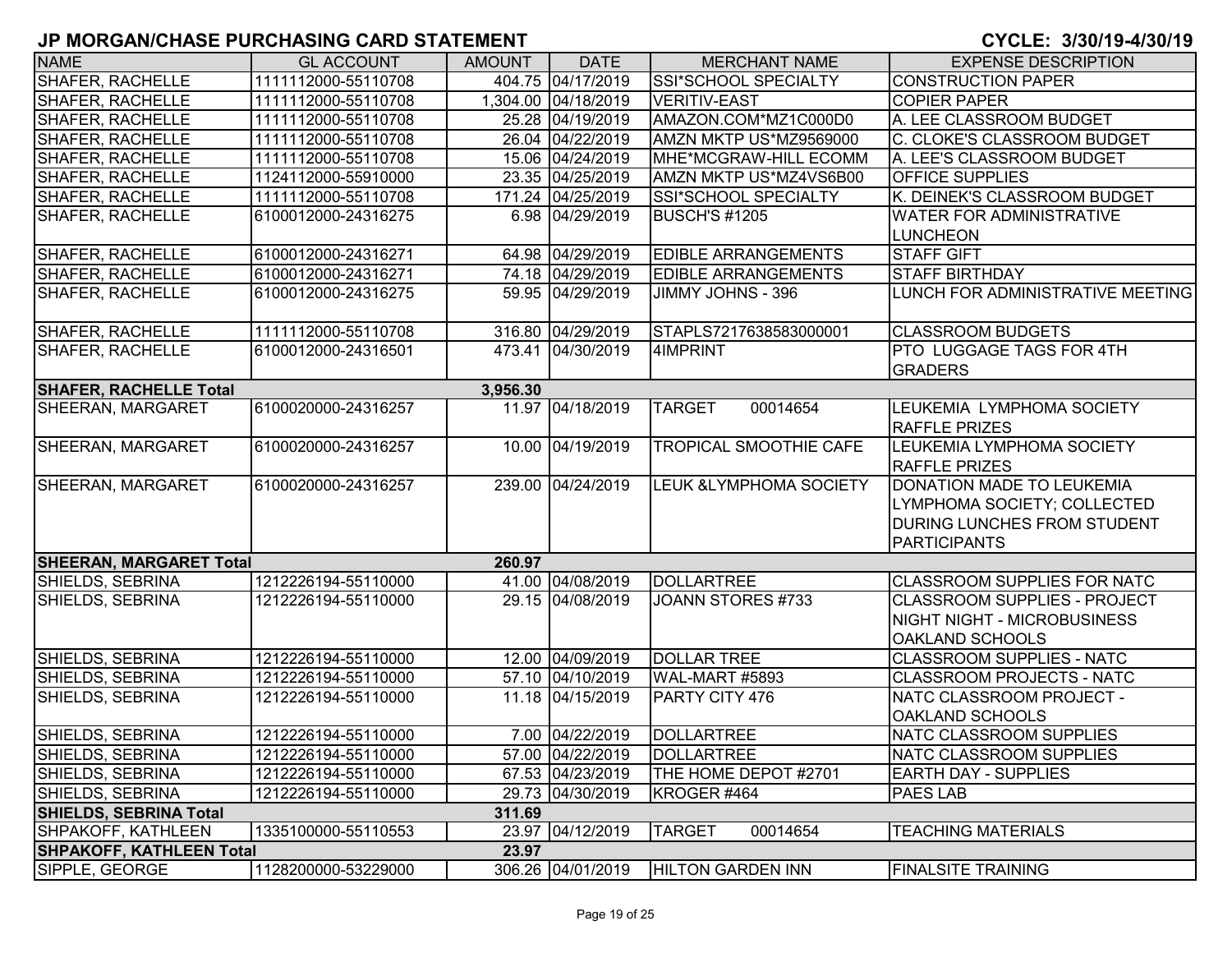| <b>NAME</b>                        | <b>GL ACCOUNT</b>   | <b>AMOUNT</b> | <b>DATE</b>         | <b>MERCHANT NAME</b>               | <b>EXPENSE DESCRIPTION</b>                                                           |
|------------------------------------|---------------------|---------------|---------------------|------------------------------------|--------------------------------------------------------------------------------------|
| SIPPLE, GEORGE                     | 1128200000-53229000 |               | 33.62 04/01/2019    | LYFT *RIDE FRI 2PM                 | <b>FROM FINALSITE TO AIRPORT</b>                                                     |
| <b>SIPPLE, GEORGE Total</b>        |                     | 339.88        |                     |                                    |                                                                                      |
| SOUTHWORTH, ANGELA                 | 6100020000-24316256 |               | 27.61 04/24/2019    | MEIJER INC #172<br>Q <sub>01</sub> | <b>NOVI POWER DAY SUPPLIES</b>                                                       |
| <b>SOUTHWORTH, ANGELA Total</b>    |                     | 27.61         |                     |                                    |                                                                                      |
| <b>SOVEL, SHEILA</b>               | 6100041000-24316355 |               | 22.21 04/22/2019    | THE HOME DEPOT #2722               | <b>CLASSROOM EXPENSES-MOTHER'S</b><br><b>DAY GIFTS</b>                               |
| SOVEL, SHEILA                      | 6100041000-24316355 |               | 51.29 04/29/2019    | 00008961<br><b>TARGET</b>          | <b>CLASSROOM TEACHING SUPPLIES</b>                                                   |
| <b>SOVEL, SHEILA Total</b>         |                     | 73.50         |                     |                                    |                                                                                      |
| STEEH, ROBERT                      | 6100025000-24316301 |               | 26.44 04/11/2019    | DD/BR #336551                      | <b>REFRESHMENTS FOR SCHOOL-</b><br><b>BUSINESS COUNCIL MEETING</b>                   |
| <b>STEEH, ROBERT Total</b>         |                     | 26.44         |                     |                                    |                                                                                      |
| <b>THEOPHELIS, ANASTASIA</b>       | 1222600000-55910000 |               | 8.87 04/15/2019     | STAPLS7216825232000001             | <b>OFFICE SUPPLIES</b>                                                               |
| <b>THEOPHELIS, ANASTASIA Total</b> |                     | 8.87          |                     |                                    |                                                                                      |
| <b>TURNER, NANCY</b>               | 1126112000-54110000 |               | 255.00 04/02/2019   | <b>REDFORD LOCK COMPANY I</b>      | OH LABOR TO REMOVE THUMB TURN<br>AND INSTALL LOCK DOWN KIT ON<br><b>KITCHEN DOOR</b> |
| <b>TURNER, NANCY</b>               | 1126113000-54110000 |               | 130.00 04/02/2019   | <b>REDFORD LOCK COMPANY I</b>      | INW LABOR TO RE KEY CYLINDER ON<br><b>IDOOR</b>                                      |
| <b>TURNER, NANCY</b>               | 4126118951-54110000 |               | 759.00 04/02/2019   | <b>URBAN'S PARTITION &amp; RE</b>  | <b>NM REPAIRS TO OPERABLE WALL</b><br>ROOM 503/507                                   |
| <b>TURNER, NANCY</b>               | 1126122000-55990000 |               | 583.88 04/03/2019   | <b>LEONARDS SYSRUPS</b>            | HS POOL CO2                                                                          |
| <b>TURNER, NANCY</b>               | 1126115000-54110000 |               | 860.00 04/04/2019   | <b>B &amp; B WILDLIFE REMOVAL</b>  | DF REMOVAL RACCOON                                                                   |
| <b>TURNER, NANCY</b>               | 4126122951-54110000 |               | 1,379.00 04/05/2019 | THE TRANE COMPANY                  | HS - REPLACED DYNAVIEW MODULE<br>ON TRANE AIR COOLED CHILLER, PG<br>381              |
| <b>TURNER, NANCY</b>               | 1126160000-55710000 |               | 579.55 04/08/2019   | <b>CORRIGAN OIL #2 - BRI</b>       | MTCE 500 GALLONS OF 87 GAS<br><b>ETHANOL</b>                                         |
| <b>TURNER, NANCY</b>               | 1126100000-54910829 |               | 4,048.71 04/12/2019 | <b>ARCH ENVIRONMENTAL GRO</b>      | <b>DISTRICT STORM MANAGEMENT</b>                                                     |
| <b>TURNER, NANCY</b>               | 1126122000-54110000 |               | 4,108.70 04/12/2019 | <b>DE-CAL INC</b>                  | HS CSD1 INSPECTION                                                                   |
| <b>TURNER, NANCY</b>               | 1126112000-54110000 |               | 1,502.45 04/12/2019 | <b>DE-CAL INC</b>                  | OH CSD1 INSPECTION                                                                   |
| <b>TURNER, NANCY</b>               | 1126114000-54110000 |               | 1,896.20 04/12/2019 | <b>DE-CAL INC</b>                  | PV CSD1 INSPECTION                                                                   |
| <b>TURNER, NANCY</b>               | 1126118000-54110000 |               | 996.20 04/12/2019   | <b>DE-CAL INC</b>                  | NM5 CSD1 INSPECTION                                                                  |
| <b>TURNER, NANCY</b>               | 1126118000-54110000 |               | 1,052.45 04/12/2019 | <b>DE-CAL INC</b>                  | NM6 CSD1 INSPECTION                                                                  |
| <b>TURNER, NANCY</b>               | 1126115000-54110000 |               | 28.00 04/12/2019    | <b>PREMIER PEST MANAG</b>          | <b>DF PEST MANAGEMENT</b>                                                            |
| <b>TURNER, NANCY</b>               | 1126152000-54110000 |               | 37.00 04/12/2019    | <b>PREMIER PEST MANAG</b>          | <b>ECEC PEST MANAGEMENT</b>                                                          |
| <b>TURNER, NANCY</b>               | 1126101000-54110000 |               | 43.00 04/12/2019    | <b>PREMIER PEST MANAG</b>          | <b>ESB PEST MANAGEMENT</b>                                                           |
| <b>TURNER, NANCY</b>               | 1126122000-54110000 |               | 33.00 04/12/2019    | <b>PREMIER PEST MANAG</b>          | <b>HS PEST MANAGEMENT</b>                                                            |
| <b>TURNER, NANCY</b>               | 1126103000-54110000 |               | 28.00 04/12/2019    | <b>PREMIER PEST MANAG</b>          | <b>ITC PEST MANAGEMENT</b>                                                           |
| <b>TURNER, NANCY</b>               | 1126120000-54110000 |               | 37.00 04/12/2019    | <b>PREMIER PEST MANAG</b>          | <b>MS PEST MANAGEMENT</b>                                                            |
| <b>TURNER, NANCY</b>               | 1126105000-54110000 |               | 31.00 04/12/2019    | <b>PREMIER PEST MANAG</b>          | <b>NATC PEST MANAGEMENT</b>                                                          |
| <b>TURNER, NANCY</b>               | 1126118000-54110000 |               | 56.00 04/12/2019    | <b>PREMIER PEST MANAG</b>          | <b>NM PEST MANAGEMENT</b>                                                            |
| <b>TURNER, NANCY</b>               | 1126113000-54110000 |               | 28.00 04/12/2019    | <b>PREMIER PEST MANAG</b>          | <b>NW PEST MANAGEMENT</b>                                                            |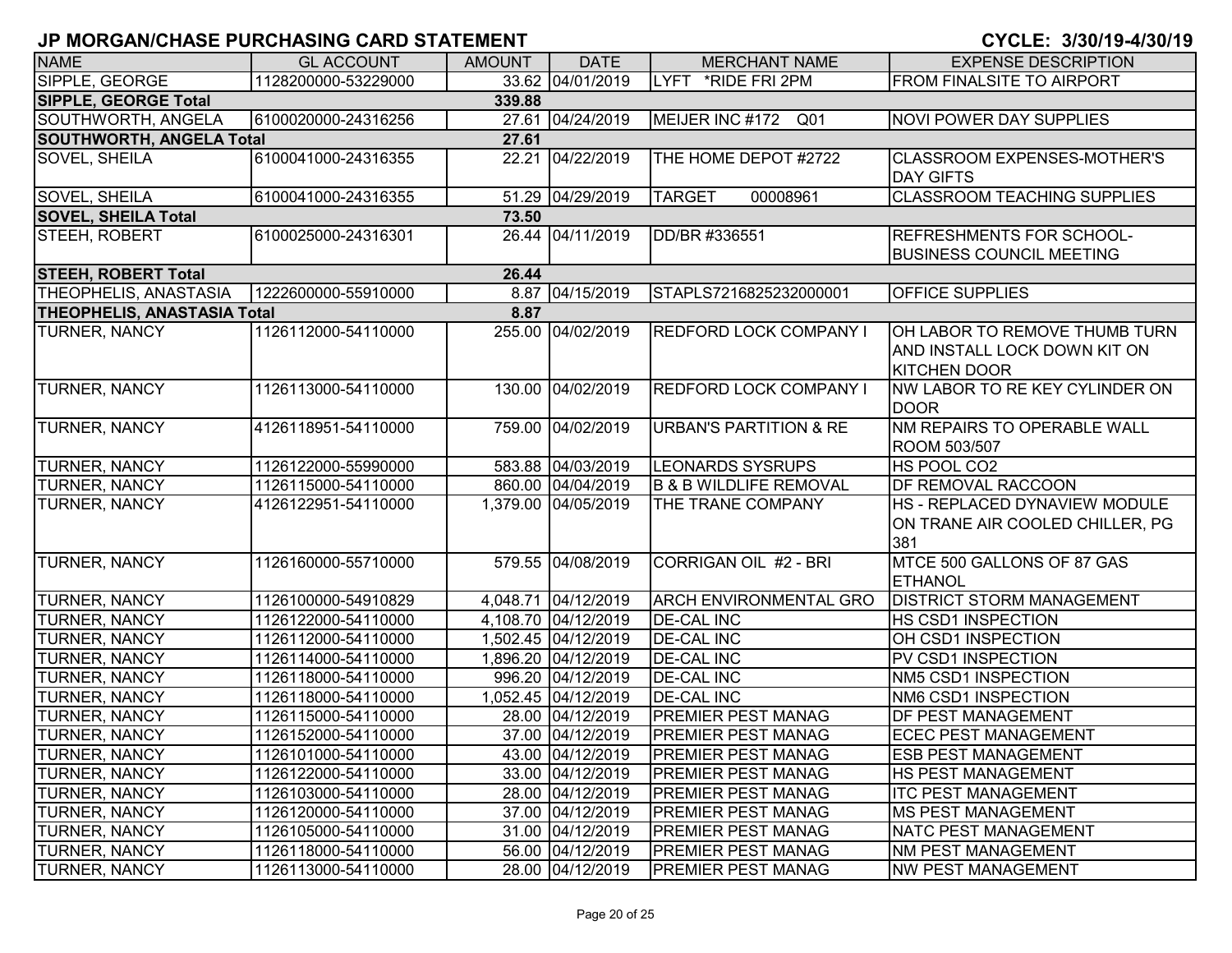| <b>NAME</b>          | <b>GL ACCOUNT</b>   | <b>AMOUNT</b> | <b>DATE</b>          | <b>MERCHANT NAME</b>          | <b>EXPENSE DESCRIPTION</b>                                                                              |
|----------------------|---------------------|---------------|----------------------|-------------------------------|---------------------------------------------------------------------------------------------------------|
| <b>TURNER, NANCY</b> | 1126112000-54110000 |               | 28.00 04/12/2019     | <b>PREMIER PEST MANAG</b>     | OH PEST MANAGEMENT                                                                                      |
| <b>TURNER, NANCY</b> | 1126114000-54110000 |               | 28.00 04/12/2019     | <b>PREMIER PEST MANAG</b>     | <b>PV PEST MANAGEMENT</b>                                                                               |
| <b>TURNER, NANCY</b> | 1126111000-54110000 |               | 35.00 04/12/2019     | <b>PREMIER PEST MANAG</b>     | <b>VO PEST MANAGEMENT</b>                                                                               |
| <b>TURNER, NANCY</b> | 1126160000-55910000 |               | 11.69 04/12/2019     | STAPLS7216725948000001        | <b>MTCE OFFICE SUPPLIES</b>                                                                             |
| <b>TURNER, NANCY</b> | 1126160000-55910000 |               | 11.40 04/12/2019     | STAPLS7216725948000002        | <b>MTCE OFFICE SUPPLIES</b>                                                                             |
| <b>TURNER, NANCY</b> | 1126160000-55910000 |               | 7.58 04/12/2019      | STAPLS7216725948000003        | <b>MTCE OFFICE SUPPLIES</b>                                                                             |
| <b>TURNER, NANCY</b> | 1126122000-54910000 |               | 395.00 04/15/2019    | CAPITAL ALLIANCE CORP         | HS ON SITE CONTAINER FOR SENIOR<br><b>ALL NIGHT PARTY</b>                                               |
| <b>TURNER, NANCY</b> | 1126122000-54120000 |               | 790.58 04/15/2019    | INT*IN *AQUATIC SOURCE        | HS LABOR & MATRL TO REPAIR<br>SOLENOID VALVE FOR CO2                                                    |
| <b>TURNER, NANCY</b> | 4445600063-56420000 |               | 15,321.99 04/15/2019 | <b>KSS ENTERPRISES</b>        | <b>PRO TEAM BACKPACK VACUUMS</b>                                                                        |
| <b>TURNER, NANCY</b> | 1126118000-54120000 |               | 205.00 04/15/2019    | <b>SONITROL GREAT LAKES M</b> | <b>NM6 ALARM REPAIR</b>                                                                                 |
| <b>TURNER, NANCY</b> | 1126160000-55993000 |               | 6,750.00 04/15/2019  | SUPERIOR GROUNDCOVER,         | HS COLORED BROWN MULCH AND<br><b>APPLICATION</b>                                                        |
| <b>TURNER, NANCY</b> | 1126160000-55993000 | 1,800.00      | 04/15/2019           | SUPERIOR GROUNDCOVER,         | MS COLORED BROWN MULCH AND<br><b>APPLICATION</b>                                                        |
| <b>TURNER, NANCY</b> | 1126160000-55993000 |               | 2,700.00 04/15/2019  | SUPERIOR GROUNDCOVER,         | DF COLORED BROWN MULCH AND<br><b>APPLICATION</b>                                                        |
| <b>TURNER, NANCY</b> | 1126160000-55993000 |               | 675.00 04/15/2019    | SUPERIOR GROUNDCOVER,         | <b>ESB COLORED BROWN MULCH AND</b><br><b>APPLICATION</b>                                                |
| <b>TURNER, NANCY</b> | 1126122000-54110000 |               | 614.11 04/15/2019    | <b>THYSSENKRUPP ELEVATOR</b>  | HS ELEVATOR PHONE MONITORING                                                                            |
| <b>TURNER, NANCY</b> | 1126113000-54110000 |               | 700.00 04/16/2019    | HOH WATER TECHNOLOGY          | NW COOLING TOWER - APR - JUNE<br>2019 QTR WATER TREATMENT CHEMS                                         |
| <b>TURNER, NANCY</b> | 1126115000-54110000 |               | 600.00 04/16/2019    | <b>HOH WATER TECHNOLOGY</b>   | ECEC COOLING TOWER/BOILER - APR -<br>JUNE 2019 QTR WATER TREATMENT<br><b>CHEMS</b>                      |
| <b>TURNER, NANCY</b> | 1126114000-54110000 |               | 300.00 04/16/2019    | <b>HOH WATER TECHNOLOGY</b>   | PV NORTH & SOUTH BOILER - APR -<br>JUNE 2019 QTR WATER TREATMENT<br><b>CHEMS</b>                        |
| <b>TURNER, NANCY</b> | 1126120000-54110000 |               | 396.50 04/16/2019    | SONITROL GREAT LAKES M        | <b>MS ALARM REPAIR</b>                                                                                  |
| <b>TURNER, NANCY</b> | 4126122951-54110000 |               | 5,683.16 04/18/2019  | <b>DE-CAL INC</b>             | HS - CSD 1 INSPECTION REPAIR -<br>REPLACED 2 GAS SWITCHES; DRAINED<br><b>EXPANSION TANKS - SF PG 13</b> |
| <b>TURNER, NANCY</b> | 1126122000-54120000 |               | 5,086.00 04/18/2019  | INT*IN *SERVICEPRO PLU        | HS - PUMP ROOM ATHLETIC FIELD -<br><b>CLEANED PITS AND PLUMBING</b><br><b>REPAIRS</b>                   |
| <b>TURNER, NANCY</b> | 1126160000-55730000 |               | 238.49 04/18/2019    | <b>NAPA PARTS M-2</b>         | <b>MTCE - VEHICLE MAINTENANCE - OIL</b><br>CHANGE/FILTER                                                |
| <b>TURNER, NANCY</b> | 1126600000-54910000 |               | 4,161.00 04/18/2019  | SONITROL GREAT LAKES M        | <b>DISTRICT BUILDING SECURITY</b>                                                                       |
| <b>TURNER, NANCY</b> | 1126170000-54910000 |               | 432.50 04/19/2019    | <b>ARCH ENVIRONMENTAL GRO</b> | UST CONSULTING SERVICES                                                                                 |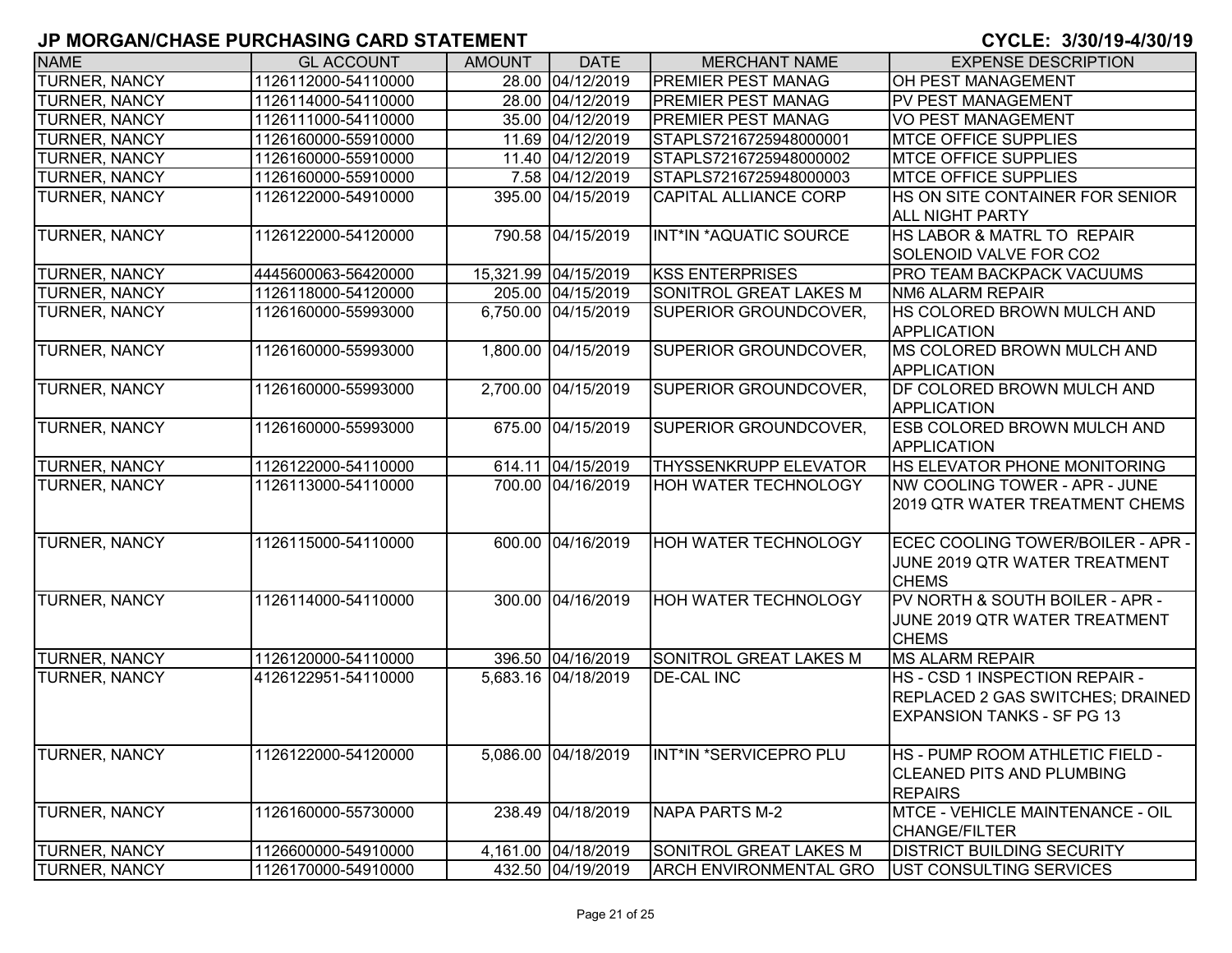| <b>NAME</b>                     | <b>GL ACCOUNT</b>   | <b>AMOUNT</b> | <b>DATE</b>         | <b>MERCHANT NAME</b>          | <b>EXPENSE DESCRIPTION</b>            |
|---------------------------------|---------------------|---------------|---------------------|-------------------------------|---------------------------------------|
| <b>TURNER, NANCY</b>            | 1126160000-55710000 |               | 452.91 04/19/2019   | CORRIGAN OIL #2 - BRI         | MTCE - 200.6 GALLON ETHANOL FUEL      |
|                                 |                     |               |                     |                               | DATE: 04-17-19                        |
| <b>TURNER, NANCY</b>            | 4126118951-54110000 |               | 2,648.25 04/19/2019 | <b>DE-CAL INC</b>             | NM - BOILER 1 REPAIRED LOW GAS        |
|                                 |                     |               |                     |                               | PRESSURE SWITCH; BOILER 2             |
|                                 |                     |               |                     |                               | <b>REPAIRED HIGH GAS PRESSURE</b>     |
|                                 |                     |               |                     |                               | SWITCH - SF PG 13                     |
| TURNER, NANCY                   | 4126120951-54110000 |               | 662.71 04/19/2019   | <b>DE-CAL INC</b>             | MS BOILER 2 - REPLACED HIGH GAS       |
|                                 |                     |               |                     |                               | PRESSURE SWITCH - SF PG 13            |
| <b>TURNER, NANCY</b>            | 1126122000-54110000 |               | 300.00 04/25/2019   | <b>DE-CAL INC</b>             | <b>HS-CHILLER CONTROLS</b>            |
| <b>TURNER, NANCY</b>            | 4126170951-54110000 |               | 2,390.00 04/25/2019 | INT*IN *SECURE DOORS L        | TRANSPORTATION - LIFTMASTER           |
|                                 |                     |               |                     |                               | JACKSHAFT REPAIRED - SF PG 34         |
| TURNER, NANCY                   | 1126122000-54110000 |               | 226.00 04/25/2019   | INT*IN *SECURE DOORS L        | <b>HS ATRIUM DOOR</b>                 |
| <b>TURNER, NANCY</b>            | 1126120000-54110000 |               | 226.00 04/25/2019   | INT*IN *SECURE DOORS L        | <b>MS - DOCK LEVELER</b>              |
| TURNER, NANCY                   | 1126160000-54110000 |               | 395.00 04/25/2019   | INT*IN *SECURE DOORS L        | MTCE - MC2500 KEYPAD ENTRY            |
|                                 |                     |               |                     |                               | <b>ACCESS SYSTEM-PROGRAMMED</b>       |
|                                 |                     |               |                     |                               | <b>KEYPAD</b>                         |
| TURNER, NANCY                   | 1126122000-54110000 |               | 2,104.50 04/25/2019 | INT*IN *SERVICEPRO PLU        | HS- KITCHEN, MECHANICAL RM,           |
|                                 |                     |               |                     |                               | LAUNDRY - PLUMBING JET MAIN           |
|                                 |                     |               |                     |                               | <b>CLEANOUT SERVICES</b>              |
| <b>TURNER, NANCY</b>            | 1126122000-54110000 |               | 92.50 04/26/2019    | <b>BASS</b>                   | HS - CHILLER AHU-33 - LABOR TO        |
|                                 |                     |               |                     |                               | LOWER DISCHARGE AIR HEATING SET       |
|                                 |                     |               |                     |                               | <b>POINT</b>                          |
| TURNER, NANCY                   | 1126170000-54120000 |               | 1,106.67 04/26/2019 | <b>OSCAR W LARSON COMPA</b>   | TRANSPORTATION - DIESEL PUMP -        |
|                                 |                     |               |                     |                               | <b>CLEANED REMOVED DEBRIS FROM</b>    |
|                                 |                     |               |                     |                               | <b>TANK</b>                           |
| <b>TURNER, NANCY</b>            | 1126160000-53840000 |               | 356.20 04/29/2019   | <b>RIZZO SERVICES</b>         | HS - RUBBISH REMOVAL                  |
| <b>TURNER, NANCY Total</b>      |                     | 76,403.88     |                     |                               |                                       |
| <b>VALENTINE, CYNTHIA</b>       | 1127170000-55990000 |               | 107.05 04/15/2019   | GFS STORE #1985               | TISSUE, PAPER TOWEL, SPOONS           |
| VALENTINE, CYNTHIA              | 1127170000-55990000 |               | 137.61 04/18/2019   | STAPLS7217074263000001        | PAPER TOWEL, TISSUE, CLOROX           |
|                                 |                     |               |                     |                               | <b>WIPES</b>                          |
| <b>VALENTINE, CYNTHIA</b>       | 1127170000-55910000 |               | 86.60 04/22/2019    | STAPLS7217220948000001        | <b>CERT HOLDERS</b>                   |
| <b>VALENTINE, CYNTHIA Total</b> |                     | 331.26        |                     |                               |                                       |
| VANEIZENGA, JAMES               | 6100022000-24316169 |               | 50.00 04/16/2019    | <b>MUSIC THEATRE INTERNAT</b> | <b>SOUND PATCHES FOR MUSICAL</b>      |
| VANEIZENGA, JAMES               | 6100022000-24316533 |               | 126.00 04/24/2019   | THE INSTRUMENTALIST AW        | <b>SENIOR AWARDS</b>                  |
| <b>VANEIZENGA, JAMES Total</b>  |                     | 176.00        |                     |                               |                                       |
| <b>VUICHARD, TATIANA</b>        | 1111132000-55110000 |               | 157.30 04/01/2019   | SCHOLASTIC MAGAZINES          | <b>ST. MATTHEWS TEACHING SUPPLIES</b> |
| <b>VUICHARD, TATIANA</b>        | 1331100000-53510000 |               | 25.00 04/02/2019    | FACEBK *6JD3GKAQC2            | COMMUNITY ED FACEBOOK ADS             |
| <b>VUICHARD, TATIANA</b>        | 1331100000-53510000 |               | 16.74 04/10/2019    | FACEBK *ABX6RKWPC2            | COMMUNITY ED FACEBOOK ADS             |
| <b>VUICHARD, TATIANA</b>        | 1331100000-55990000 |               | 45.00 04/15/2019    | <b>QUICK MADE TROPHY SALE</b> | COMMUNITY ED YOUTH ENRICHMENT         |
|                                 |                     |               |                     |                               | CHESS CLUB TROPHIES                   |
| <b>VUICHARD, TATIANA</b>        | 2332100000-55990503 |               | 9.59 04/17/2019     | AMZN MKTP US*MZ88A8LB2        | <b>POOL SUPPLIES</b>                  |
| <b>VUICHARD, TATIANA</b>        | 2332100000-55990503 |               | 751.24 04/17/2019   | LIFEGUARD STORE - ONLI        | <b>POOL SUPPLIES</b>                  |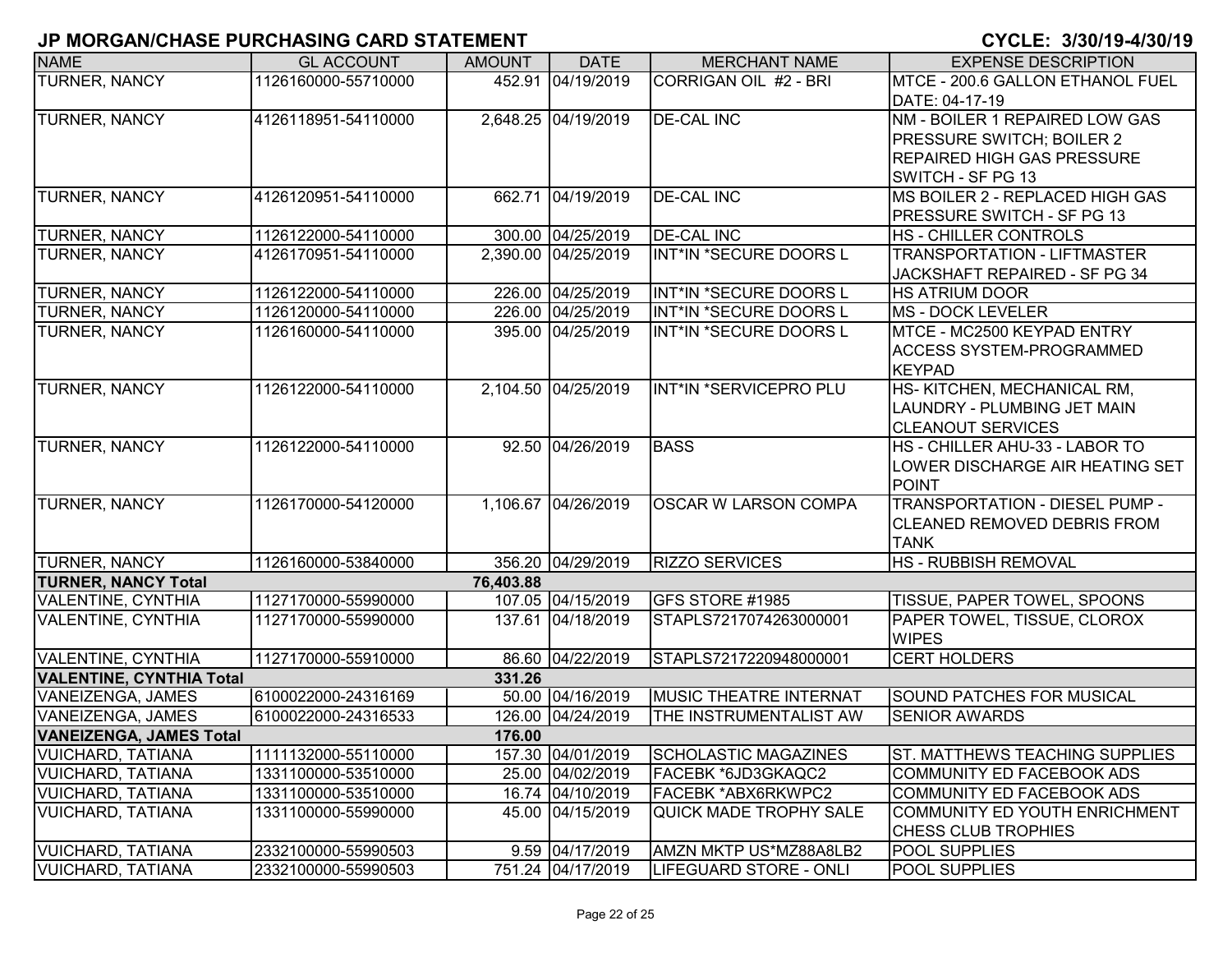| <b>NAME</b>                    | <b>GL ACCOUNT</b>   | <b>AMOUNT</b> | <b>DATE</b>         | <b>MERCHANT NAME</b>          | <b>EXPENSE DESCRIPTION</b>                                           |
|--------------------------------|---------------------|---------------|---------------------|-------------------------------|----------------------------------------------------------------------|
| <b>VUICHARD, TATIANA</b>       | 2331100000-53840000 |               | 80.00 04/17/2019    | <b>SAFEWAY SHREDDING</b>      | <b>ECEC SHREDDING SERVICE</b>                                        |
| <b>VUICHARD, TATIANA</b>       | 2332100000-55990503 |               | 1,638.73 04/17/2019 | <b>SCP DISTRIBUTORS - 265</b> | <b>POOL SUPPLIES</b>                                                 |
| <b>VUICHARD, TATIANA</b>       | 2332100000-55990503 |               | 224.38 04/18/2019   | THE HOME DEPOT #2722          | <b>POOL SUPPLIES</b>                                                 |
| <b>VUICHARD, TATIANA</b>       | 2332100000-55990503 |               | 16.21 04/19/2019    | AMAZON.COM*MZ8659060          | <b>POOL SUPPLIES</b>                                                 |
| <b>VUICHARD, TATIANA</b>       | 2332100000-55990503 |               | 105.98 04/19/2019   | HOMEDEPOT.COM                 | POOL SUPPLIES                                                        |
| <b>VUICHARD, TATIANA</b>       | 2332100000-55990503 |               | 186.32 04/24/2019   | AMZN MKTP US*MZ5SG4VX0        | <b>POOL SUPPLIES</b>                                                 |
| <b>VUICHARD, TATIANA</b>       | 1331100000-55990000 |               | 341.53 04/24/2019   | <b>CUSTOMINK LLC</b>          | SAFETY TOWN INSTRUCTOR T-SHIRTS                                      |
| <b>VUICHARD, TATIANA</b>       | 1125200000-57912000 |               | 79.18 04/26/2019    | CHIPOTLE ONLINE               | <b>CREDIT CARD FRAUD</b>                                             |
| <b>VUICHARD, TATIANA Total</b> |                     | 3,677.20      |                     |                               |                                                                      |
| <b>WARECK, MICHELE</b>         | 6100022000-24316186 |               | 1,877.25 04/01/2019 | <b>MAKEAWISH AMERIC</b>       | STUDENT COUNCIL - CHARITY WEEK -<br><b>MAKE A WISH DONATION</b>      |
| <b>WARECK, MICHELE</b>         | 6100022000-24316186 | 6,670.00      | 04/01/2019          | <b>MAKEAWISH AMERIC</b>       | STUDENT COUNCIL - WISH WEEK -<br><b>MAKE A WISH DONATION</b>         |
| <b>WARECK, MICHELE</b>         | 6100022000-24316186 | 6,670.00      | $\sqrt{04/01}/2019$ | <b>MAKEAWISH AMERIC</b>       | <b>STUDENT COUNCIL - CHARITY WEEK</b><br><b>MAKE A WISH DONATION</b> |
| <b>WARECK, MICHELE</b>         | 6100022000-24316186 |               | 95.95 04/01/2019    | <b>TCT*ANDERSON'S</b>         | STUDENT COUNCIL - CHARITY WEEK -<br><b>MAKE A WISH DONATION</b>      |
| <b>WARECK, MICHELE</b>         | 6100022000-24316108 |               | 59.98 04/09/2019    | <b>EDIBLE ARRANGEMENTS</b>    | <b>GET WELL ARRANGEMENT FOR STAFF</b><br><b>MEMBER</b>               |
| <b>WARECK, MICHELE</b>         | 6100022000-24316176 | 120.00        | 04/10/2019          | <b>SAFEWAY SHREDDING</b>      | SHREDDING SERVICES FOR NOVI HIGH<br><b>SCHOOL</b>                    |
| <b>WARECK, MICHELE</b>         | 6100022000-24316176 | 174.50        | 04/10/2019          | <b>WASTE MGMT WM EZPAY</b>    | <b>RECYCLING PAYMENT FOR HIGH</b><br><b>SCHOOL</b>                   |
| <b>WARECK, MICHELE</b>         | 6100022000-24316174 |               | 115.91 04/11/2019   | <b>COTTAGE INN PIZZA - NO</b> | PIZZA FOR PLAN/PSAT TESTING OF<br><b>SPECIAL NEEDS STUDENTS</b>      |
| <b>WARECK, MICHELE</b>         | 1124122000-53610000 |               | 80.00 04/11/2019    | PRINTNOLOGY INC               | PRINTING OF STAFF BUSINESS CARDS                                     |
| <b>WARECK, MICHELE</b>         | 1124122000-53610000 |               | 294.62 04/11/2019   | <b>RYDIN DECAL-MOTO</b>       | <b>PRINTING OF NOVI HIGH SCHOOL</b><br><b>VISITOR BADGES</b>         |
| <b>WARECK, MICHELE</b>         | 6100022000-24316174 |               | 106.42 04/12/2019   | COTTAGE INN PIZZA - NO        | PIZZA FOR PLAN/PSAT TESTING FOR<br><b>SPECIAL NEEDS STUDENTS</b>     |
| <b>WARECK, MICHELE</b>         | 6100022000-24316770 |               | 81.66 04/15/2019    | WM SUPERCENTER #2700          | <b>PAY IT FORWARD GIFT BASKET</b><br><b>GOODIES</b>                  |
| <b>WARECK, MICHELE</b>         | 6100022000-24316127 |               | 801.68 04/16/2019   | PHILADELPHIA SECURITY         | <b>REPLACEMENT GYM LOCKER LOCKS</b>                                  |
| <b>WARECK, MICHELE</b>         | 1111322000-55110727 |               | 1,015.06 04/17/2019 | <b>GOPHER SPORT</b>           | <b>PHYSICAL EDUCATION CLASS</b><br><b>SUPPLIES</b>                   |
| <b>WARECK, MICHELE</b>         | 6100022000-24316770 |               | 36.43 04/17/2019    | MEIJER INC #109<br>Q01        | PAY IT FORWARD GIFT BASKET<br><b>FLOWER</b>                          |
| <b>WARECK, MICHELE</b>         | 6100022000-24316189 |               | 41.74 04/18/2019    | <b>COUNTRY WATER</b>          | <b>WATER CONTAINER REFILLS. IN</b><br><b>COUNSELING OFFICE</b>       |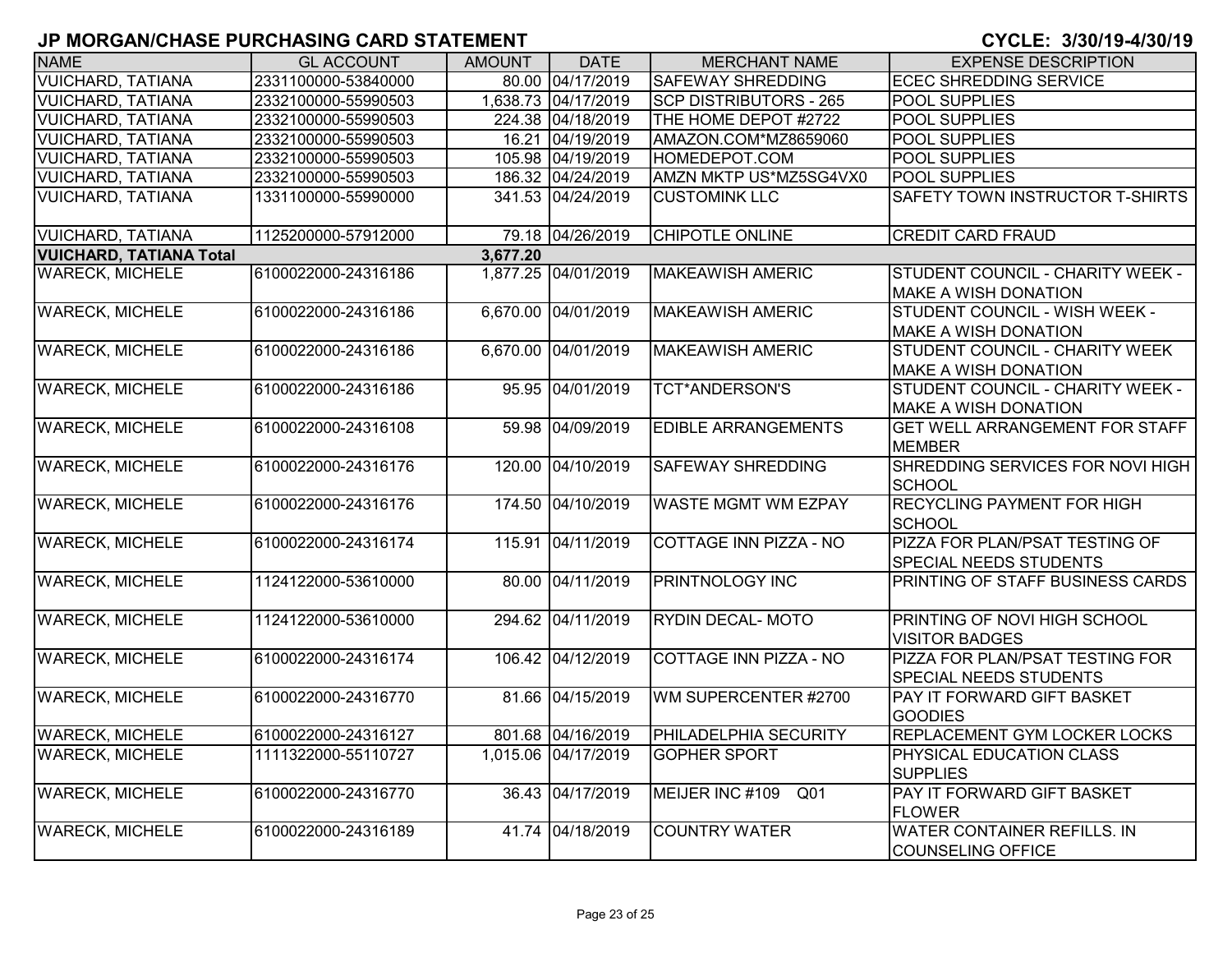| <b>NAME</b>                   | <b>GL ACCOUNT</b>   | <b>AMOUNT</b> | <b>DATE</b>         | <b>MERCHANT NAME</b>             | <b>EXPENSE DESCRIPTION</b>                               |
|-------------------------------|---------------------|---------------|---------------------|----------------------------------|----------------------------------------------------------|
| <b>WARECK, MICHELE</b>        | 6100022000-24316770 |               | 66.00 04/18/2019    | <b>TARGET</b><br>00014654        | PAY IT FORWARD STAFF GIFT BASKET                         |
|                               |                     |               |                     |                                  | <b>GIFT CARDS AND GOODIES</b>                            |
| <b>WARECK, MICHELE</b>        | 6100022000-24316292 |               | 4,465.05 04/19/2019 | <b>CHAIR COVERS &amp; LINENS</b> | <b>PROM 2019 DECORATIONS FOR</b>                         |
|                               |                     |               |                     |                                  | <b>SUBURBAN SHOWCASE</b>                                 |
| <b>WARECK, MICHELE</b>        | 1111322000-55110731 |               | 52.37 04/23/2019    | AMAZON.COM*MZ9JE9002             | <b>SOCIAL STUDIES CLASS BOOK</b>                         |
| <b>WARECK, MICHELE</b>        | 6100022000-24316111 |               | 27.52 04/23/2019    | AMZN MKTP US*MZ20Q1XM0           | <b>SCIENCE AP REPLACEMENT</b>                            |
|                               |                     |               |                     |                                  | <b>CLASSROOM TEXTBOOK</b>                                |
| <b>WARECK, MICHELE</b>        | 6100022000-24316176 |               | 11.50 04/23/2019    | <b>WASTE MGMT WM EZPAY</b>       | ADMINISTRATIVE LATE FEE CHARGE                           |
| <b>WARECK, MICHELE</b>        | 6100022000-24316292 |               | 21.38 04/25/2019    | AMAZON.COM*MZ5EO5Q81             | <b>PROM CANDY FOR PEANUT ALLERGIC</b><br><b>STUDENTS</b> |
| <b>WARECK, MICHELE</b>        | 1111322736-55110000 |               | 447.74 04/29/2019   | AMZN MKTP US*MZ4V45271           | JOURNALISM CLASSROOM EQUIPMENT                           |
| <b>WARECK, MICHELE</b>        | 1111322000-55110707 |               | 162.45 04/29/2019   | AMZN MKTP US*MZ8QA2SR1           | PICTURE PAPER FOR GRAPHICS<br><b>DESIGN PRINTER</b>      |
| <b>WARECK, MICHELE</b>        | 6100022000-24316185 |               | 567.75 04/29/2019   | <b>ARMANDO'S MEXICAN CUIS</b>    | <b>SPANISH CLASS FIELD TRIP</b>                          |
|                               |                     |               |                     |                                  | <b>LUNCHEON</b>                                          |
| <b>WARECK, MICHELE</b>        | 1111322000-54120716 |               | 189.60 04/29/2019   | <b>MARSH POWER TOOLS</b>         | <b>REPAIR POWERMATIC WOOD LATHE IN</b>                   |
|                               |                     |               |                     |                                  | <b>DRAFTING CLASSROOM</b>                                |
| <b>WARECK, MICHELE</b>        | 1124922000-54910000 |               | 180.50 04/29/2019   | <b>WE CARE CLEANERS</b>          | DRY CLEANING EXPENSE OF TABLE                            |
|                               |                     |               |                     |                                  | LINENS FOR LOCAL SCHOLARSHIP                             |
|                               |                     |               |                     |                                  | <b>BREAKFAST</b>                                         |
| <b>WARECK, MICHELE</b>        | 6100022000-24316292 |               | 386.26 04/30/2019   | <b>CHAIR COVERS &amp; LINENS</b> | ADDITIONAL PROM DECORATIONS                              |
| <b>WARECK, MICHELE</b>        | 6100022000-24316133 |               | 172.06 04/30/2019   | <b>WRISTBAND.COM</b>             | <b>WRISTBANDS FOR IASA TALENT SHOW</b>                   |
| <b>WARECK, MICHELE Total</b>  |                     | 24,991.38     |                     |                                  |                                                          |
| <b>WATSON, MICHAELA</b>       | 6100041000-24316355 |               | 25.00 04/22/2019    | <b>DOLLAR TREE</b>               | <b>CLASSROOM MATERIALS</b>                               |
| <b>WATSON, MICHAELA Total</b> |                     | 25.00         |                     |                                  |                                                          |
| <b>WESNER, KIMBERLY</b>       | 6100020000-24316262 |               | 2,873.16 04/01/2019 | <b>SCHOLASTIC INC</b>            | <b>SCHOLASTIC BOOK FAIR</b>                              |
| <b>WESNER, KIMBERLY</b>       | 1122220000-55310000 |               | 29.98 04/11/2019    | AMZN MKTP US*MW3083R42           | <b>BOOKS FOR MEDIA CENTER</b>                            |
| <b>WESNER, KIMBERLY</b>       | 1122220000-55310000 |               | 20.31 04/11/2019    | AMZN MKTP US*MZ4FV7LA1           | <b>BOOKS FOR MEDIA CENTER</b>                            |
| <b>WESNER, KIMBERLY</b>       | 1122220000-55990000 |               | 122.00 04/11/2019   | WAL-MART #5048                   | STORAGE CONTAINERS FOR BOOKS                             |
| <b>WESNER, KIMBERLY</b>       | 6100020000-24316262 |               | 27.46 04/12/2019    | SAMSCLUB #6657                   | FOOD FOR BATTLE OF THE BOOKS                             |
|                               |                     |               |                     |                                  | <b>PARTY</b>                                             |
| <b>WESNER, KIMBERLY</b>       | 1122220000-55410000 |               | 471.84 04/12/2019   | <b>SUBSCRIPTION SVCSAMER</b>     | PERIODICALS FOR THE 2019-2020                            |
|                               |                     |               |                     |                                  | SCHOOL-YEAR                                              |
| <b>WESNER, KIMBERLY</b>       | 6100020000-24316262 |               | 120.00 04/15/2019   | <b>BENITOS PIZZA-NOVI</b>        | PIZZA PARTY FOR THE BATTLE OF THE<br><b>BOOKS</b>        |
| <b>WESNER, KIMBERLY</b>       | 1122220000-55310000 |               | 11.50 04/19/2019    | AMAZON.COM*MZ5NF7PD1             | <b>BOOKS FOR THE MEDIA CENTER</b>                        |
| <b>WESNER, KIMBERLY</b>       | 1122220000-55310000 |               | 10.91 04/22/2019    | AMAZON.COM*MZ4ZJ2G30             | <b>BOOKS FOR MEDIA CENTER</b>                            |
| <b>WESNER, KIMBERLY</b>       | 1122220000-55310000 |               | 15.20 04/24/2019    | AMAZON.COM*MZ0BM7PT2             | <b>BOOKS FOR MEDIA CENTER</b>                            |
| <b>WESNER, KIMBERLY</b>       | 1122220000-55310000 |               | 53.81 04/24/2019    | AMAZON.COM*MZ2E65182             | <b>BOOKS FOR MEDIA CENTER</b>                            |
| <b>WESNER, KIMBERLY Total</b> |                     | 3,756.17      |                     |                                  |                                                          |